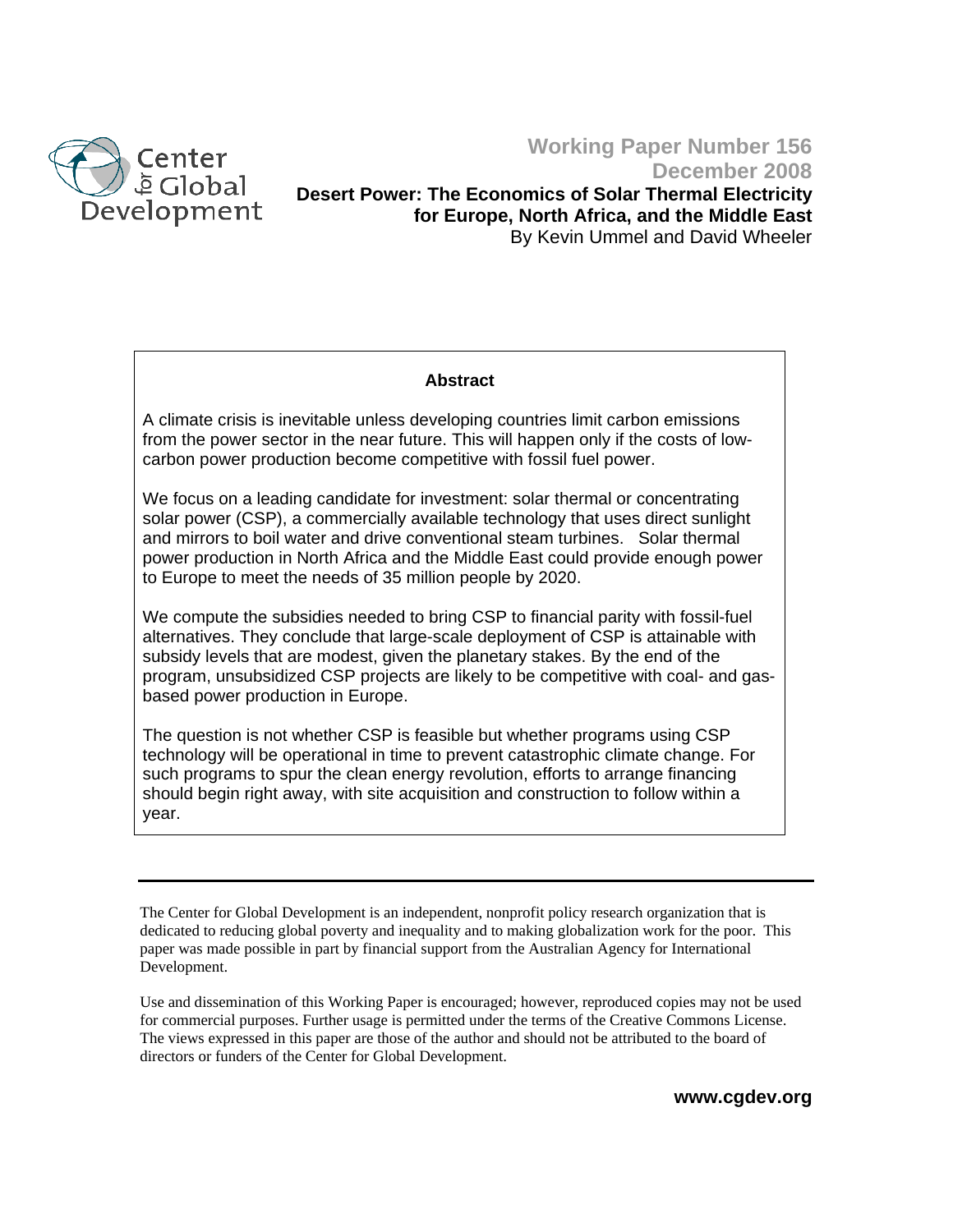# **Desert Power: The Economics of Solar Thermal Electricity For Europe, North Africa, and the Middle East**

**Kevin Ummel David Wheeler**

**Center for Global Development December, 2008**

Thanks to Waleed Alsuraih, Husam Beides, Nancy Birdsall, Ken Chomitz, Michele de Nevers, Dennis de Tray, Chris Flavin, Chandra Govindarajalu, Kirk Hamilton, Dan Hammer, Robin Kraft, Lawrence MacDonald, Fred Morse, Paul Martin, Joel Meister, Alan Miller, John O'Donnell, and Mead Over and for valuable comments and suggestions. All remaining errors are our own.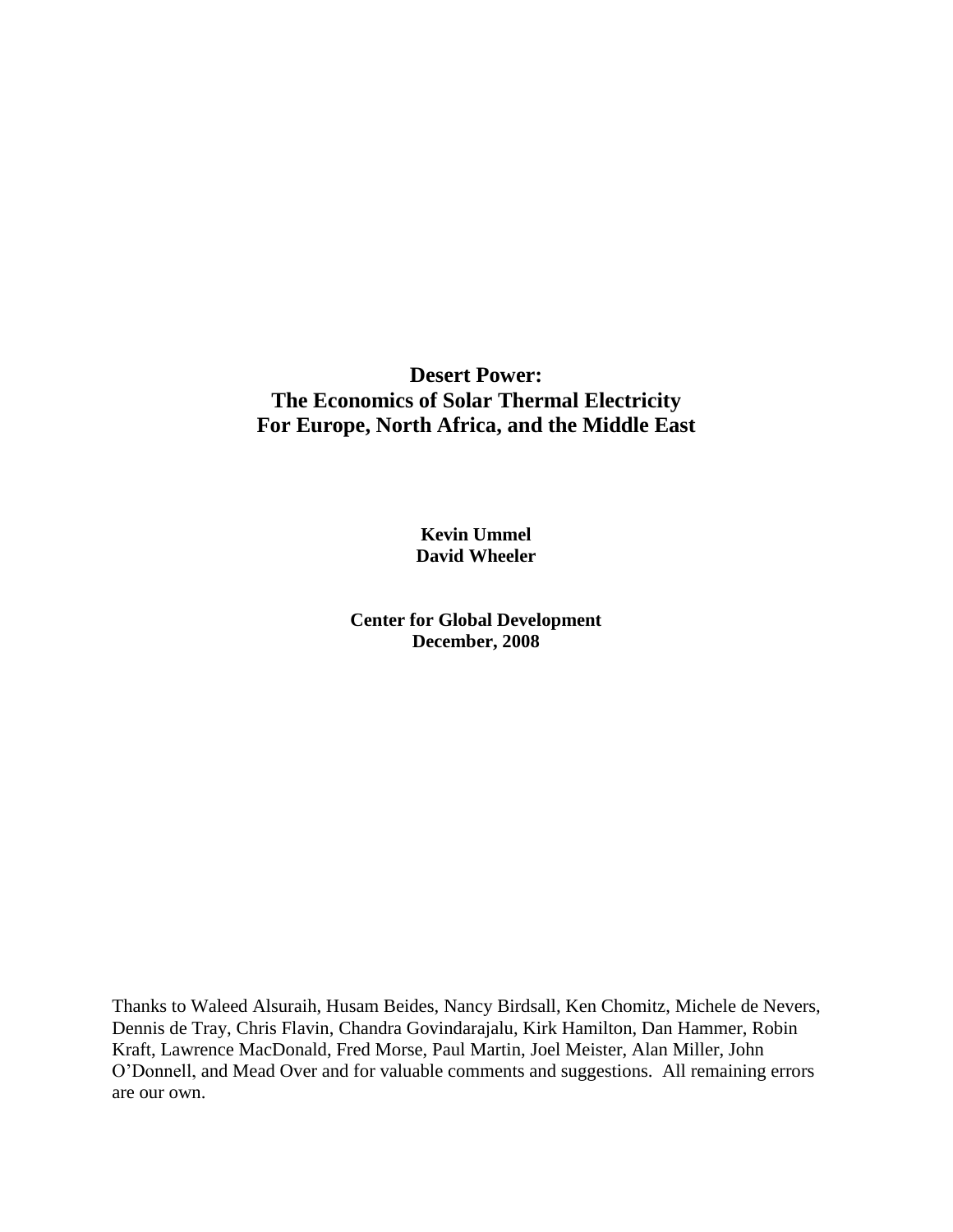# **Executive Summary**

A climate crisis is inevitable unless developing countries limit carbon emissions from the power sector in the near future. This will only happen if low-carbon technologies become costcompetitive for private investors, because feasible international subsidies for clean technology will be tiny relative to the needed sectoral investment. Success will require focusing on strategic investments that create a market cost advantage for clean power.

This paper focuses on a leading investment candidate, solar thermal or concentrating solar power (CSP), a commercially available technology that uses direct sunlight and mirrors to boil water and drive conventional steam turbines. We focus on the most promising near-term prospect for CSP expansion: export of electricity to Europe from the desert regions of the Middle East and North Africa (MENA), which receive some of the most intense solar radiation in the world. Recognizing this, the Union for the Mediterranean, initiated in July 2008 and composed of EU member states and non-EU Mediterranean nations, has adopted the goal of deploying 20 gigawatts of solar generating capacity in the region by 2020.

The paper analyzes an expansion program that exports electricity to Europe from representative sites in Morocco, Libya, and Jordan. We compute the subsidies needed to bring CSP to financial parity with fossil-fuel alternatives in an assessment that considers project siting, power transmission, short- and long-run costs, power market characteristics and financing options. Construction begins in 2010, with 20 gigawatts of generating capacity and associated transmission infrastructure installed by 2020. Total delivery to Europe in 2020 is 55,000 gigawatt hours – enough to satisfy the power demand of 35 million people. The program directly averts about 2.7 billion tons of carbon dioxide (CO2) emissions over the lifetime of the facilities, and indirectly averts an additional 2.6 billion tons by accelerating cost reductions for investments outside the program.

We estimate that implementation will require international clean technology subsidies of about \$20 billion over ten years. By the end of the program, the expected profitability of unsubsidized CSP projects is competitive with that of coal and gas power generation in Europe. Over the full life of the program, the present value cost of CO2 averted is as low as \$14 per ton. This is a very modest carbon shadow price, even by conservative standards.

We conclude that large-scale deployment of CSP in the MENA region is attainable at levels of public subsidy that are modest, given the planetary stakes. The question is not whether CSP is feasible, but whether programs like the MENA initiative will be operational in time to prevent catastrophic climate change. For such programs to spur the clean energy revolution, efforts to arrange financing should begin right away, with site acquisition and construction to follow within a year.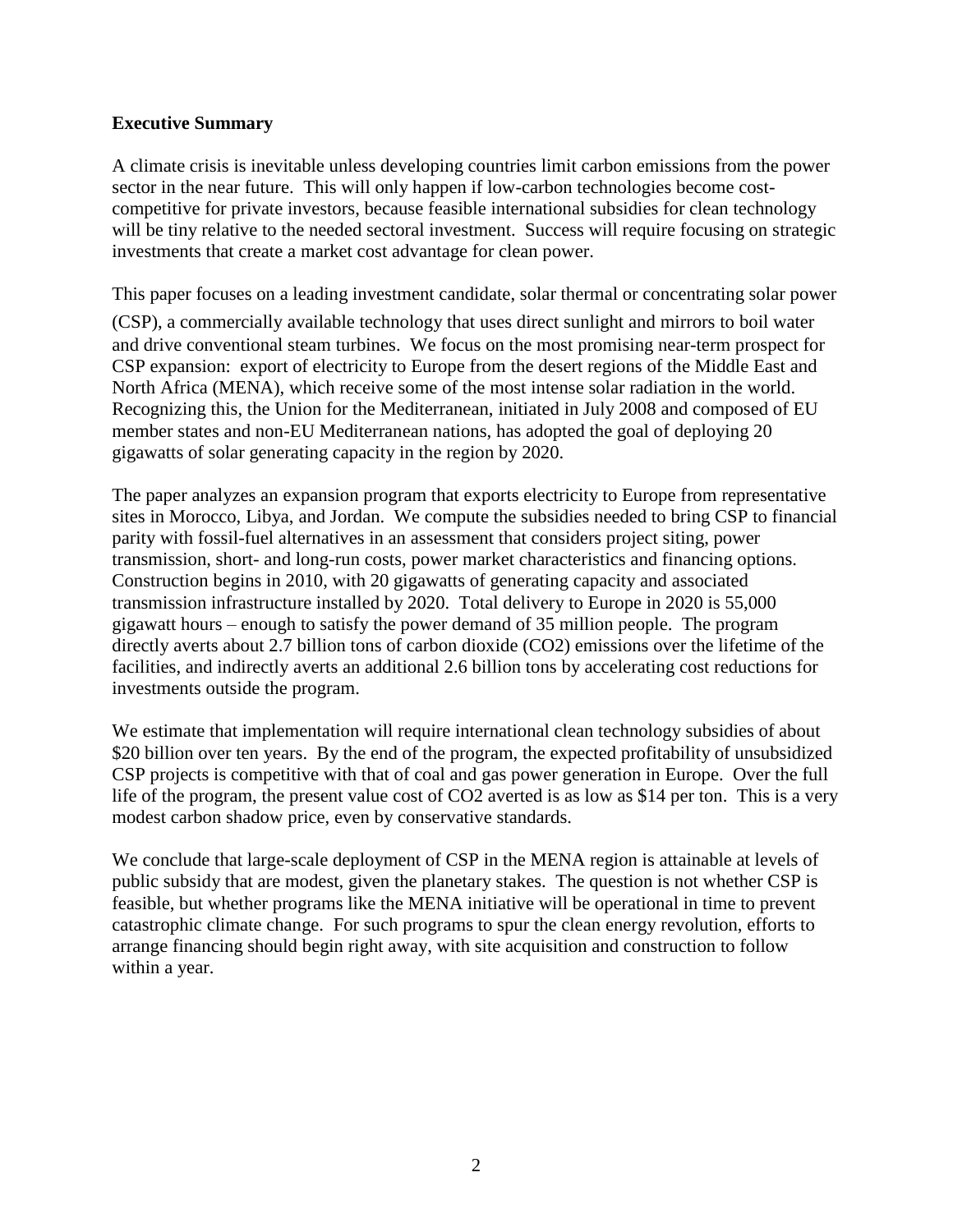#### **1. Introduction**

Although carbon mitigation proposals have traditionally focused on developed countries, emissions from developing countries are growing so rapidly that they will probably account for one-half of atmospheric carbon loading by 2030 (Wheeler and Ummel, 2007). This will sharpen the dilemma for negotiators at the UN's Copenhagen conference in 2009, because a climate crisis is inevitable unless developing countries begin limiting their carbon emission in the near future. This will only happen if carbon-intensive technologies become more costly than clean technologies, via regulation of the former or significant cost reduction for the latter. The first option seems unrealistic: Poor countries are unlikely to accept carbon regulation at Copenhagen for several reasons. They favor low-cost power (which is often carbon-intensive) because they remain focused on poverty reduction. In addition, they remain unwilling to shoulder an additional cost burden because they rightly view their historical role in creating the climate crisis as modest. Finally, we can scarcely expect poor countries to regulate global emissions when they cannot even control local pollutants that kill, injure and damage the livelihoods of millions of their citizens every year.

The second option, in contrast, does seem feasible. Developing countries may well agree to limit carbon emissions if developed countries make a credible offer to cover the incremental cost of clean technologies. Anticipating this condition, the US, UK and Japan have recently proposed a Clean Technology Fund (CTF) and delegated its management to the World Bank, citing the Bank's global experience with large energy projects (McCormick, 2008). In principle this offers a way forward, but potentially-critical problems of scale and cost must be considered. To assess their significance, this paper considers the prospects for clean technology promotion in the power sector. Power and heat generation are responsible for over 27% of total CO2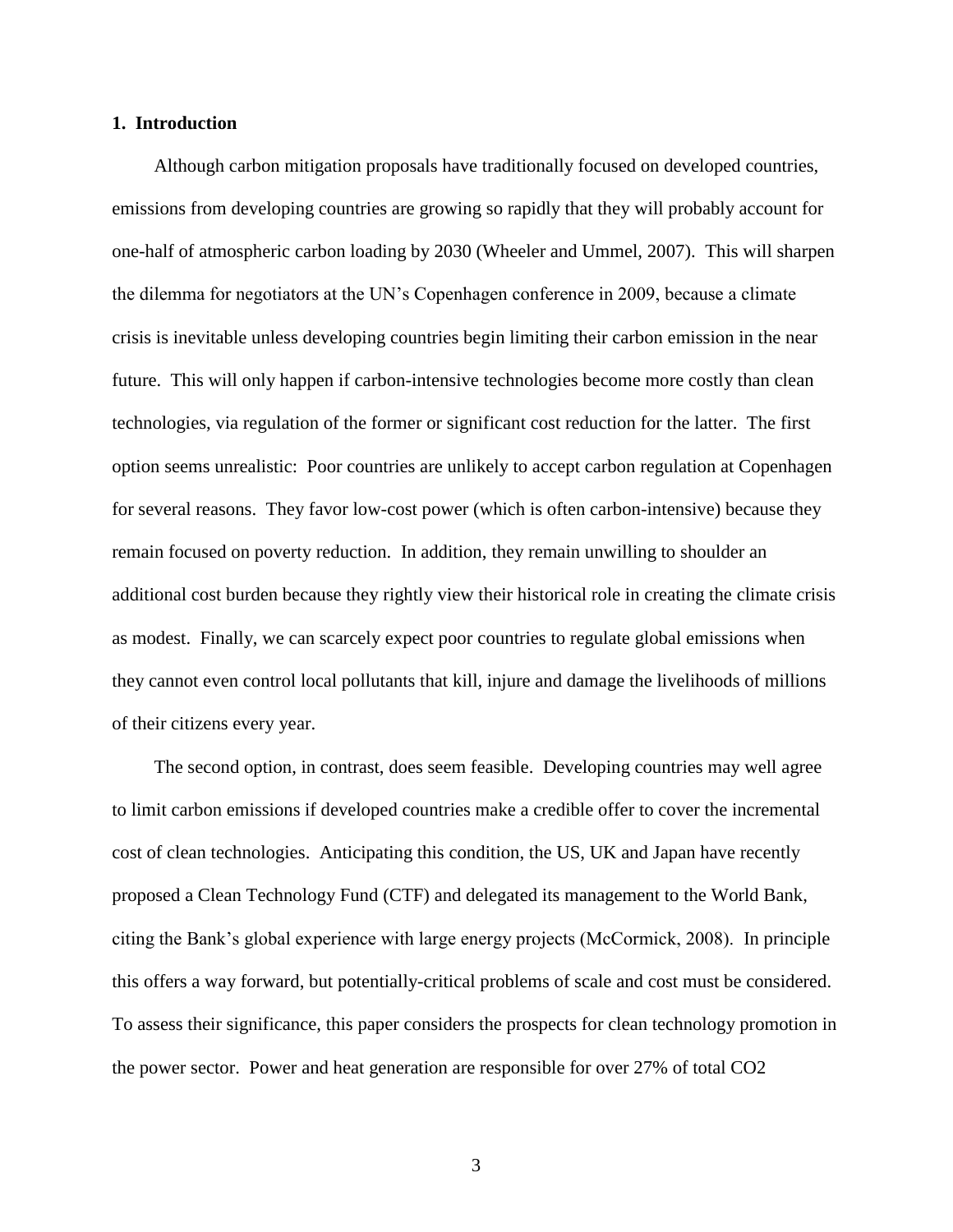emissions, and the proportion is rising (IPCC, 2007). Even if clean technology subsidies are large by historical standards, they will inevitably be tiny relative to the needed investment in this sector. Meeting future energy demand will require \$26 trillion in infrastructure investment between now and 2030, more than half of it in the developing world (IEA, 2008). Private investors will dominate the sector, and they will only choose renewable technology if it costs less than fossil-fired power. To succeed, donor institutions will have to focus their relatively modest resources on strategic investments that create a market cost advantage for clean power. If this cannot be achieved, clean technology subsidies are unlikely to be provide more than a palliative. Fortunately, our review of the evidence suggests that such an achievement is possible for a handful of clean technologies that can be developed at the requisite scale in the near future. Given the rapidly-closing window for action that can prevent a climate catastrophe, identifying and exploiting those limited options is a critical task for the global community.

The leading candidate may be solar thermal or concentrating solar power (CSP), which uses direct sunlight and mirrors to boil water and drive conventional steam turbines. The necessary technology and engineering are straightforward, no exotic materials are required, and commercial facilities have been in operation for more than 20 years. About 500 MW of CSP generating capacity is currently installed worldwide, with plans to add an additional 6,000 MW by 2012 – most of it in California and Spain.<sup>1</sup> A central task for the global community is to open a similar expansion path for low- and middle-income countries. In this paper, we consider the most promising near-term prospect: the desert regions of the Middle East and North Africa (MENA), which receive some of the most intense solar radiation in the world. Much of it falls on largely-uninhabited land with little or no agricultural potential and, consequently, a low

<sup>&</sup>lt;sup>1</sup> [http://www.earth-policy.org/Updates/2008/Update73\\_data.htm#table1](http://www.earth-policy.org/Updates/2008/Update73_data.htm#table1)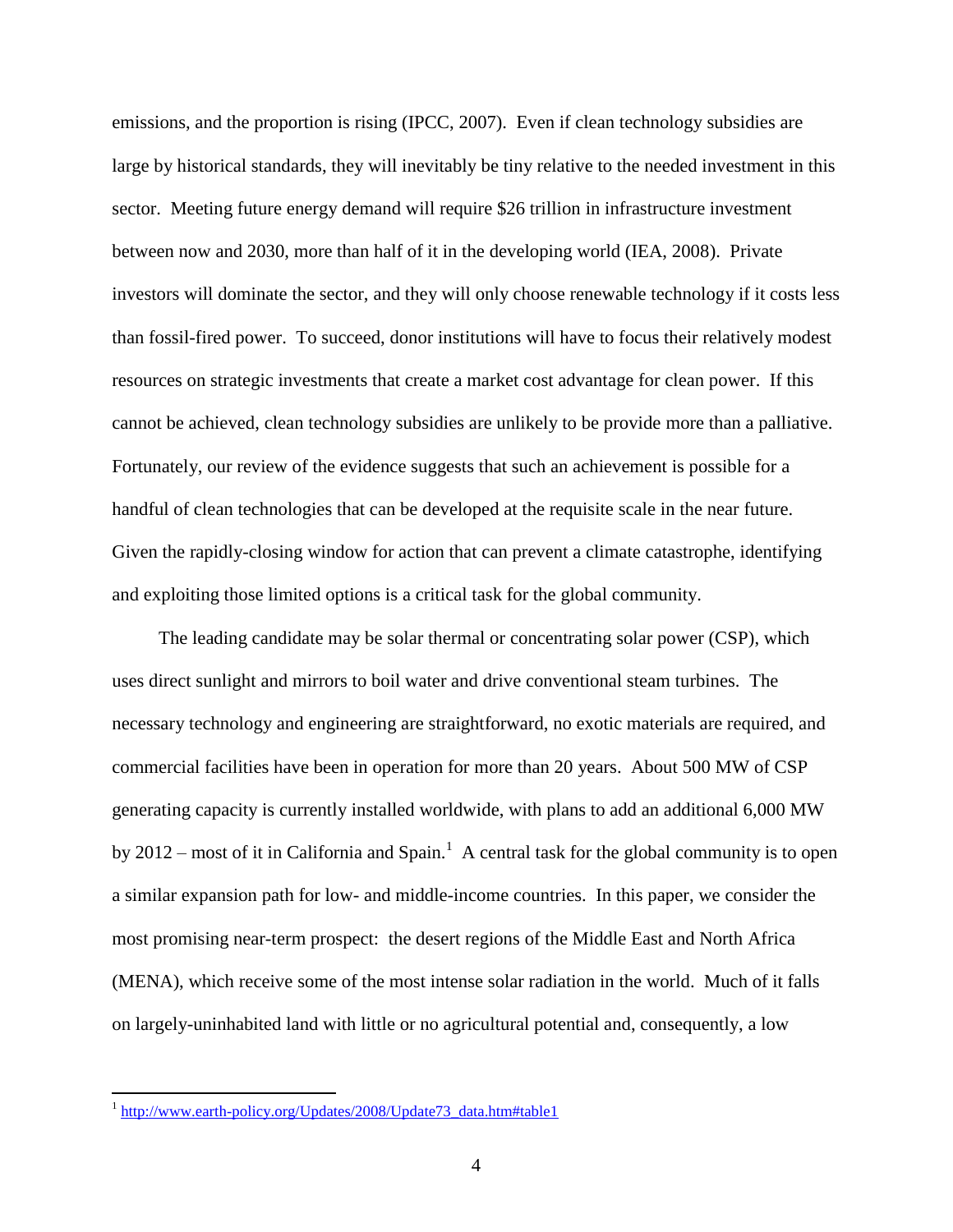opportunity cost of utilization. Given these favorable conditions, the technical potential for exploitation of MENA solar resources is nearly limitless.

Potential demand for these resources in nearby Europe is also huge. With the European Union planning to reduce member countries' greenhouse emissions by at least 15% from current levels by 2020, mostly through cap-and-trade regulation in the power sector, the regional demand for carbon-free electricity is intense and growing. At the same time, geopolitical considerations argue for reduced dependence on Russian natural gas and stronger political and economic integration with the southern Mediterranean region. In addition, MENA governments are interested in exploiting solar resources to meet rapidly-growing domestic demand, while redirecting natural gas production toward more profitable export opportunities. Recognizing these potential benefits, the Union for the Mediterranean, initiated in July 2008 and composed of EU member states and non-EU Mediterranean nations, has adopted the goal of deploying 20 gigawatts of solar generating capacity in the region by 2020.

Extensive studies of MENA solar potential and technical feasibility have been conducted in the past, particularly the excellent MED-CSP and TRANS-CSP projects led by the German Aerospace Center (DLR 2005, 2006). We build on that work, providing estimates that reflect more recent information about input prices and CSP learning curves. We focus particularly on the subsidies needed to promote large-scale private-sector expansion of CSP in MENA during the coming decade, and the effect of alternative financing options on project profitability.

The remainder of the paper is organized as follows. In Section 2, we present a GIS analysis that identifies prospective solar fields in MENA and the potential for both domestic supply and export of electricity to Europe. Section 3 develops cost estimates for CSP technology and associated transmission systems, as well as coal- and gas-fired alternatives. In Section 4, we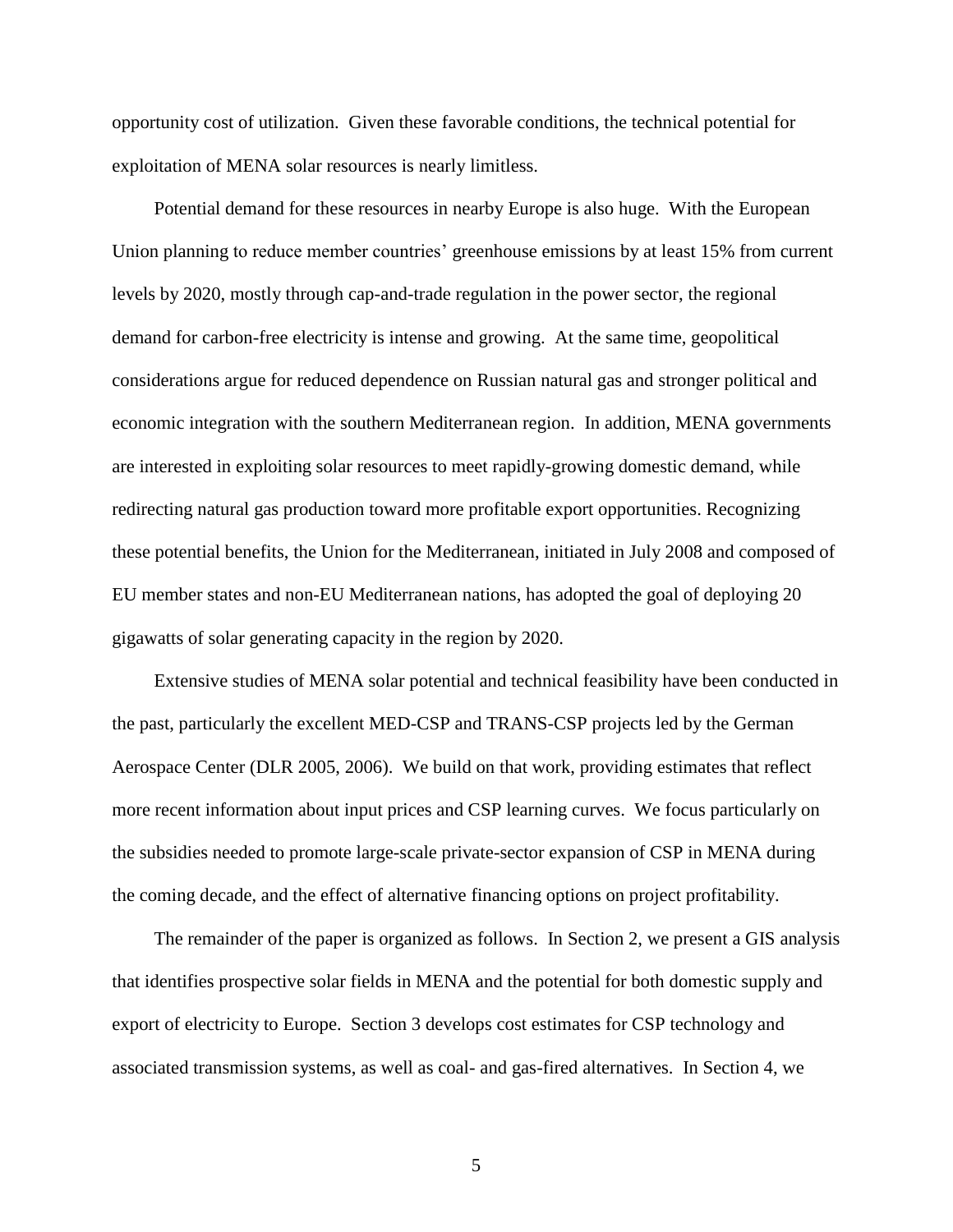employ a simple financial model to compare the expected profitability of competing power generation options. Section 5 estimates the scale of international subsidies needed to make CSP projects as appealing to investors as fossil-fueled alternatives in Europe and selected MENA countries. Section 6 estimates the total cost of an expansion program capable of making CSP generation as profitable as European fossil fuel alternatives within 10 years. In Section 7, we provide a summary and conclusions.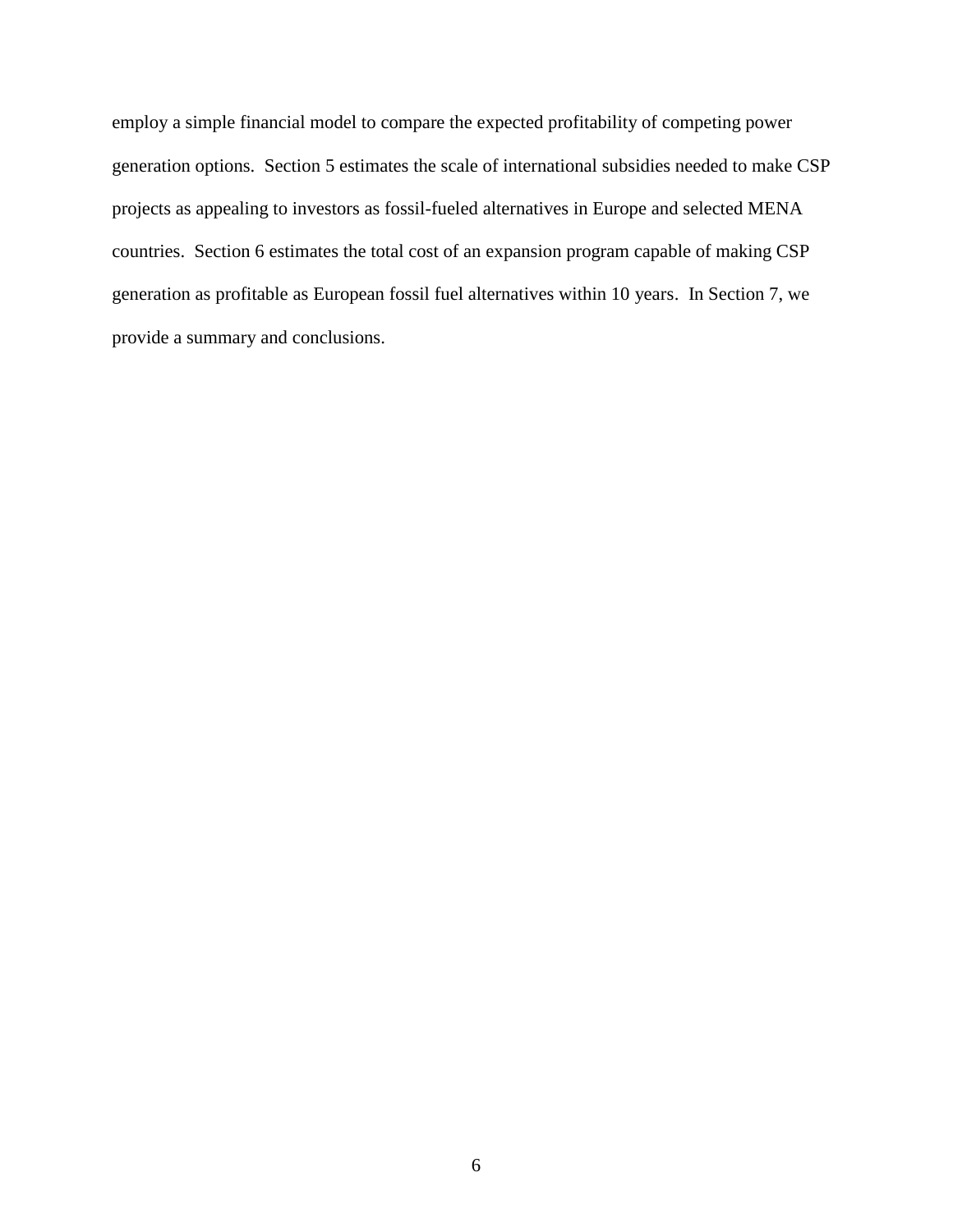### **2. Spatial Analysis of Potential Solar Fields**

**Figure 1** shows the distribution of average annual direct normal irradiance (DNI) across Europe and the MENA region. Areas with DNI above 5 kWh/m<sup>2</sup>/day are preferred for CSP operation and are denoted by the hatch pattern. While Europe exhibits good solar resources in southern Spain and Turkey during some parts of the year, far greater potential lies in the MENA countries to the south.



**Figure 1: Average Annual DNI in Europe and MENA Region<sup>2</sup>**

We identify areas in the MENA region suitable for large-scale, year-round operation of CSP facilities by applying a series of spatial filters that select for important site criteria. The layers include information on solar radiation levels, land cover and use, land forms, population

<sup>&</sup>lt;sup>2</sup> Data interpolated from a global dataset produced by NASA's Surface meteorology and Solar Energy (SSE) program [\(http://eosweb.larc.nasa.gov/sse/\)](http://eosweb.larc.nasa.gov/sse/).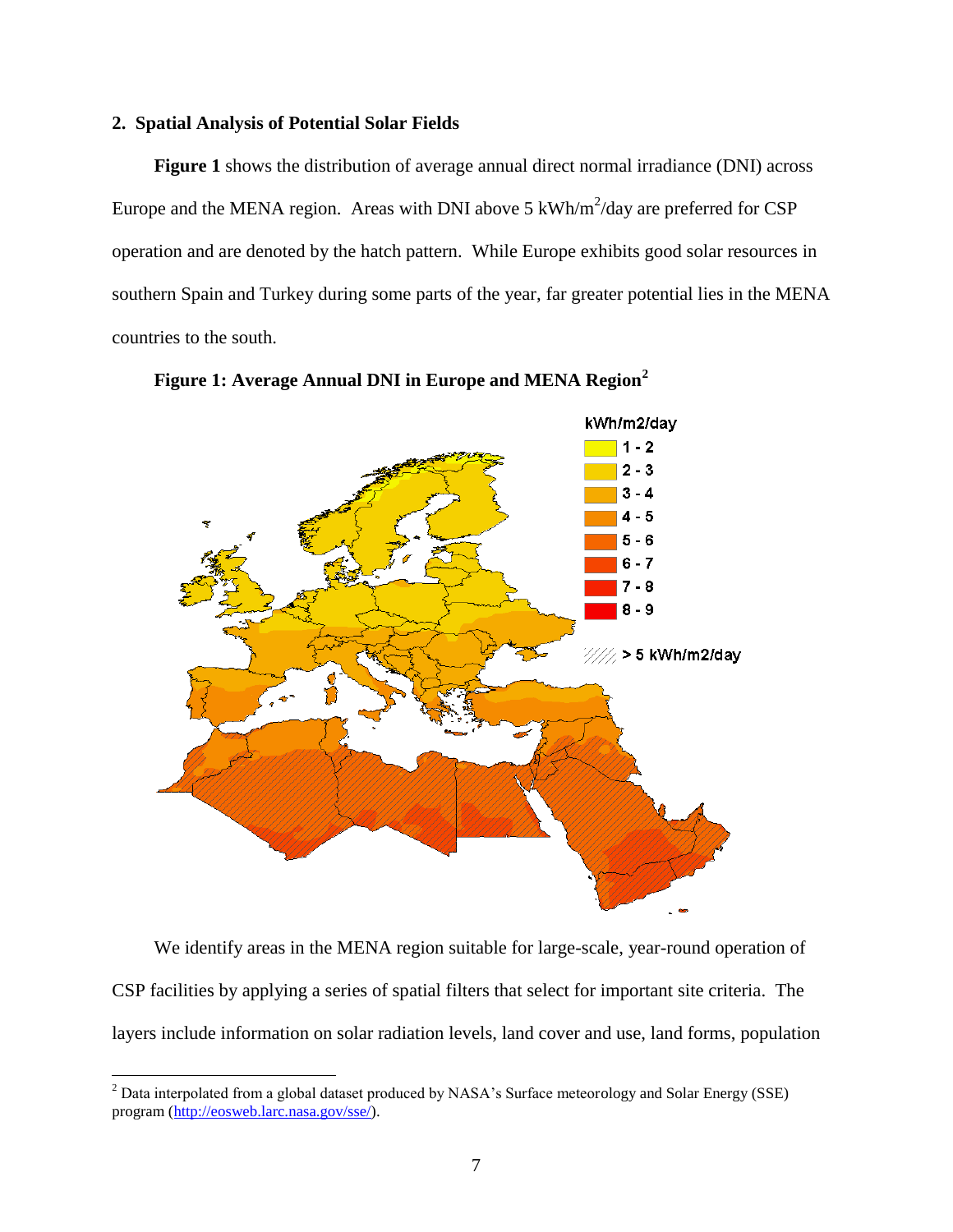density, and location of water sources and protected areas. We combine the results with information on the location of roads, as well as existing and potential transmission corridors, to determine areas of likely lowest-cost deployment. Our methodology identifies five preferred sites, based on their potential for domestic power supply and/or export of electricity to Europe.

High-resolution data on direct normal irradiance come from the Solar and Wind Energy Resource Assessment (SWERA) of the United Nations Environment Programme.<sup>3</sup> The dataset contains monthly and annual average DNI at about 40-km (~22 arc-minute) resolution for Africa, most of the Arabian Peninsula, and the Near East.<sup>4</sup> We assume that CSP technologies require DNI of at least 5 kWh/m<sup>2</sup>/day and retain areas where the *minimum* monthly average meets or exceeds this amount. This identifies areas with high probability of year-round operation. **Figure 2** shows areas within the study region that meet the solar radiation threshold.





To identify areas with suitable land cover characteristics, we use Global Land Cover 2000 (GLC2000) datasets at 1-km resolution from the Joint Research Council.<sup>5</sup> Selected areas have

<sup>&</sup>lt;sup>3</sup> <http://swera.unep.net/>

<sup>&</sup>lt;sup>4</sup> The DNI dataset does not extend to the northern third of Turkey, UAE, Qatar, or northeast Oman.

 $<sup>5</sup>$  <http://www-tem.jrc.it/glc2000/></sup>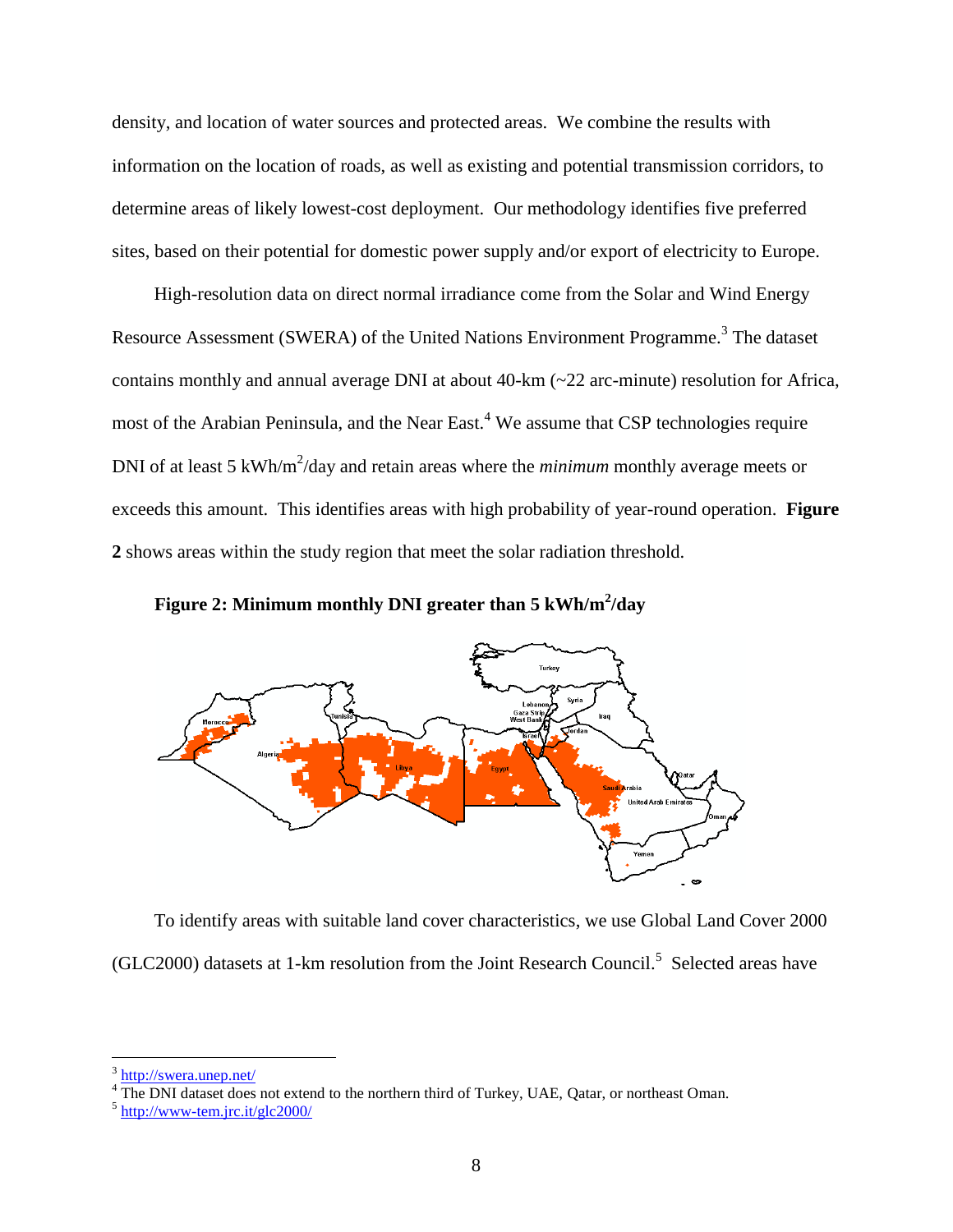land cover classified as shrubland, grassland, gravel and stone, bare rock, stony desert, and hardpan; this specifically excludes any cropland from consideration.

We also identify a range of unsuitable features. We use the Harmonized World Soil Database to screen for shifting sand dunes and corrosive salt flats incompatible with heavy construction. Oak Ridge National Laboratory's 30 arc-second LandScan population database enables us to identify inappropriate settled areas with population densities exceeding 100 persons per square km. <sup>6</sup> Data on inland bodies of water come from the 1992 Digital Chart of the World compiled by the United States Defense Mapping Agency.<sup>7</sup> Areas protected from development by national law or international treaties are identified by the UNEP World Database on Protected Areas.<sup>8</sup> We apply a 4-km safety buffer to sand dunes and a 2-km buffer to all other unsuitable features.

We identify sufficiently flat terrain using a slope database developed by the U.S. Geological Survey for global landslide analysis and derived from high-resolution surface elevation data retrieved by NASA's Shuttle Radar Topography Mission (Verdin et al., 2007). To ease computational requirements, we use mean slope values generated at 30-arc second resolution instead of the original 3-arc second grid. We exclude from consideration areas that exhibit an average slope greater than 2%.

Areas that are close to transportation infrastructure will have lower construction and maintenance costs than more remote locales. We create a composite database of the MENA regional road network by combining data from the International Steering Committee for Global Mapping, the Digital Chart of the World, and a layer constructed from Michelin road maps by

<sup>&</sup>lt;sup>6</sup> <http://www.ornl.gov/sci/landscan/index.html>

<sup>&</sup>lt;sup>7</sup> <http://biogeo.berkeley.edu/bgm/gdata.php>

<sup>8</sup> <http://sea.unep-wcmc.org/wdbpa/>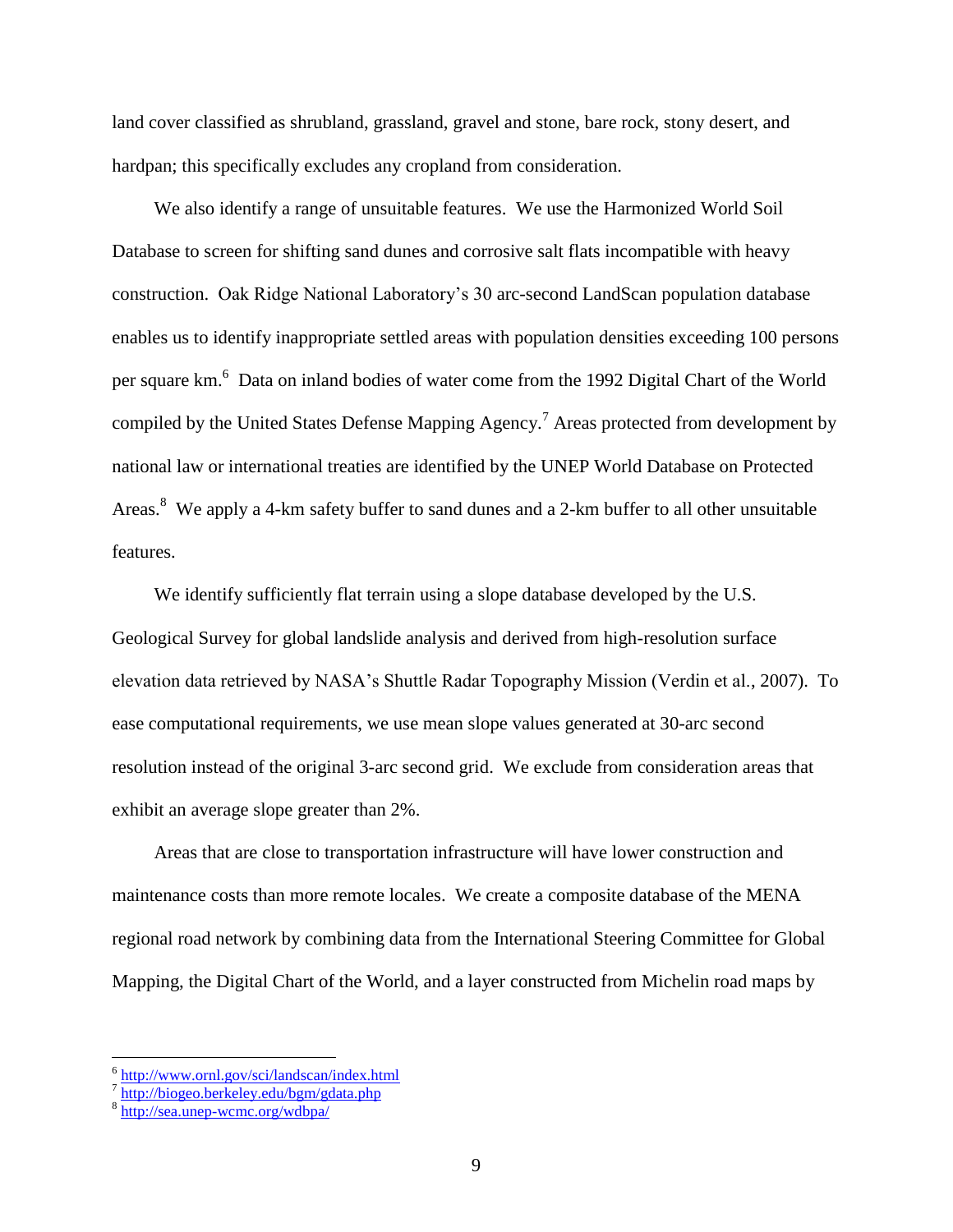Andy Nelson of the World Bank in 2004.<sup>9</sup> Figure 3 displays areas meeting our screening criteria for potential low-cost, year-round deployment of CSP technology; **Figures 4 and 5** show Western and Eastern MENA insets, respectively, with a road network overlay. We exclude areas north of Jordan in **Figure 5**, since they do not meet the solar radiation threshold.

**Figure 3: Areas meeting radiation and low-cost siting criteria**



**Figure 4: Western MENA inset with road network overlay**



<sup>&</sup>lt;sup>9</sup> <http://www.iscgm.org/cgi-bin/fswiki/wiki.cgi>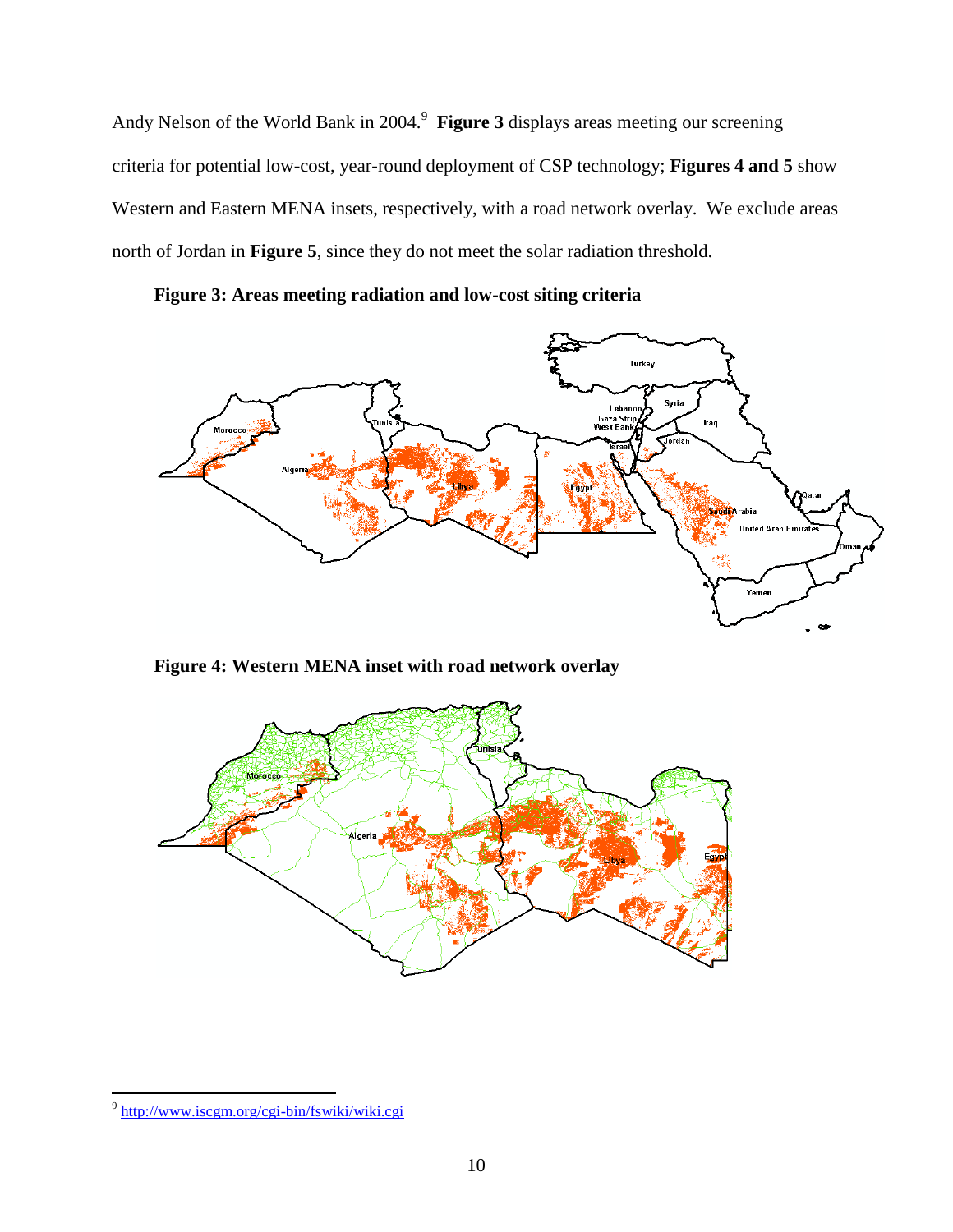

**Figure 5: Eastern MENA inset with road network overlay**

The transmission component of the spatial analysis identifies locales with the potential for interconnections with the domestic grid and/or export of electricity to southern Europe. We are not aware of publicly-available, digitized maps of existing power transmission lines in the MENA region, so we employ country-level maps from the Global Energy Network Institute. They provide the approximate location of primary lines and are matched against the areas highlighted in **Figure 3**.

We assess potential Mediterranean submarine cable crossings by analyzing 1 arc-minute bathymetric data from the British Oceanographic Data Centre.<sup>10</sup> The maximum depth of highvoltage direct current (HVDC) submarine cables considered in recent years is about 2,000 meters below sea level (Cova et al., 2005). Masking areas deeper than this threshold identifies two primary undersea crossings. The first is the very short crossing between Morocco and Spain via

 $10$  [http://www.bodc.ac.uk/data/online\\_delivery/gebco/](http://www.bodc.ac.uk/data/online_delivery/gebco/)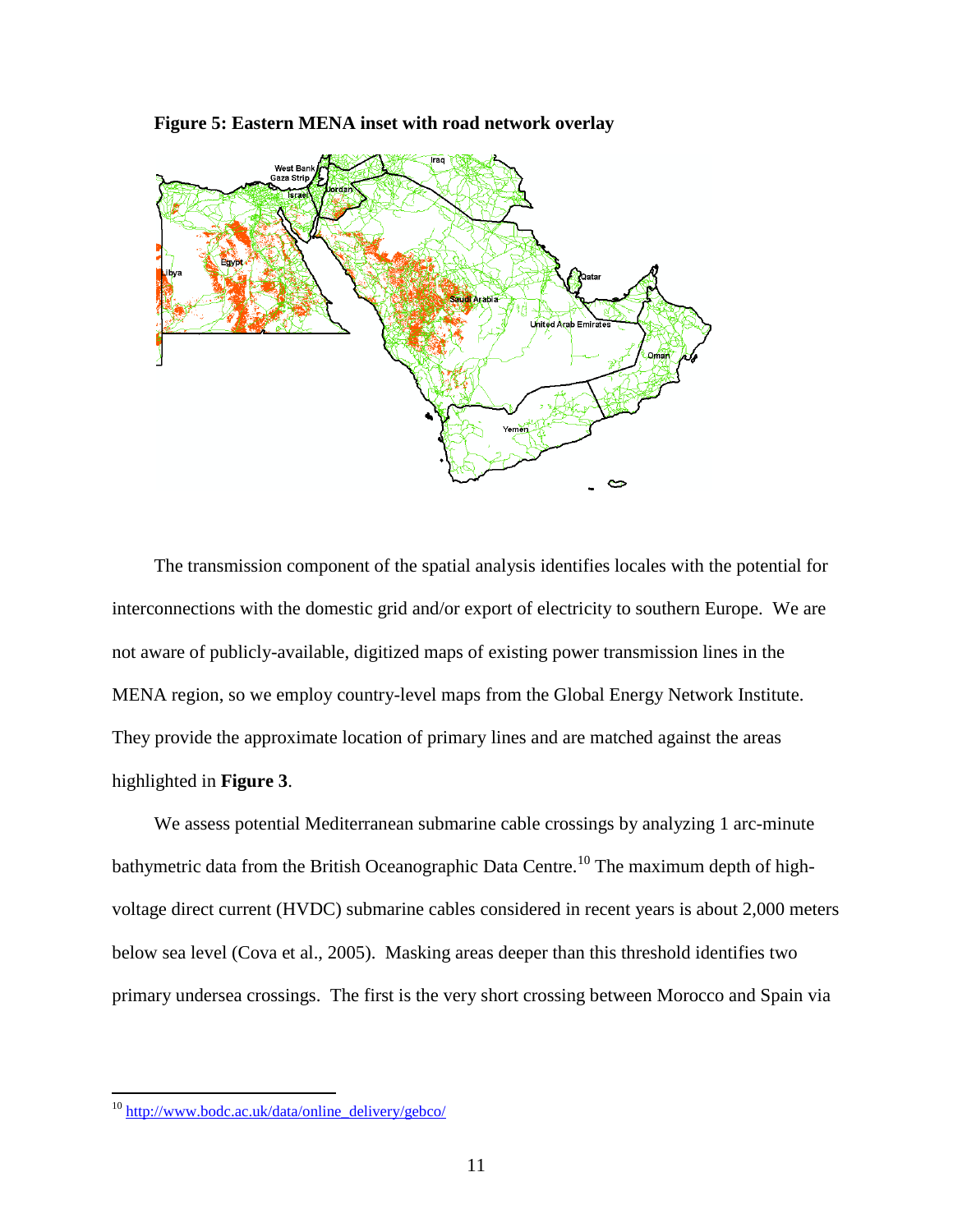the Strait of Gibraltar. The second departs from Tunisia, using Sardinia and Corsica as stepping stones to the Italian mainland. We also consider an overland connection through the Near East.

In consultation with World Bank staff working on energy infrastructure in the MENA region, we have identified CSP sites with particular potential for domestic interconnection (i.e., proximity to backbone lines, opportunities for system redundancy, etc.) and/or transmission to Europe. Taking into consideration the density of transportation infrastructure and radiation and terrain constraints, we arrive at five preferred solar fields for CSP development. All of these fields are thought to have good interconnection potential with existing domestic or regional grids. Two of the fields (in Morocco and Libya) have potential access to Mediterranean submarine crossing points. A third (in Jordan) has potential access to Turkey via an overhead HVDC line through Jordan and Syria.

**Figure 6** shows the locations and approximate sizes of these fields, as well as the envisioned transmission infrastructure required to move electricity to demand centers. Their total land area is about 110,000 square kilometers – roughly the size of Bulgaria. The contiguous Libyan field and disparate Saudi fields north of Mecca constitute 80% of the total. The Jordanian field is the smallest at about 1,700 km<sup>2</sup>, but even that area is capable of generating between 132 and 195 TWh per year, depending on plant configuration. The whole  $110,000 \text{ km}^2$  of preferred area for CSP exploitation is sufficient to meet 50-70% of worldwide electricity production, or about three times the current power consumption of Europe.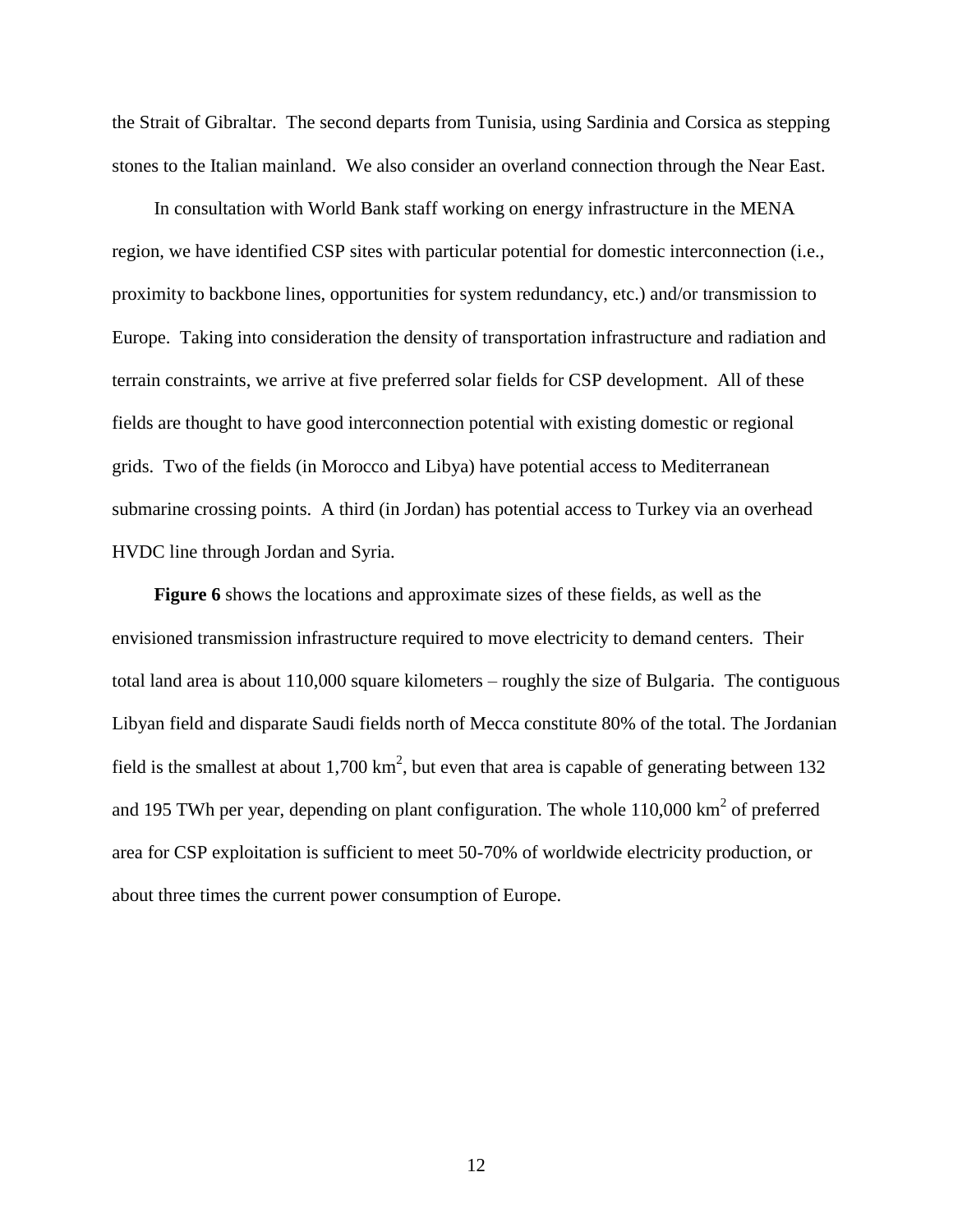

# **Figure 6: Location of Preferred Solar Fields and Transmission Corridors<sup>11</sup>**

 $11$  European transmission lines (green) are for illustration only. See May (2005) for description of preferred routing.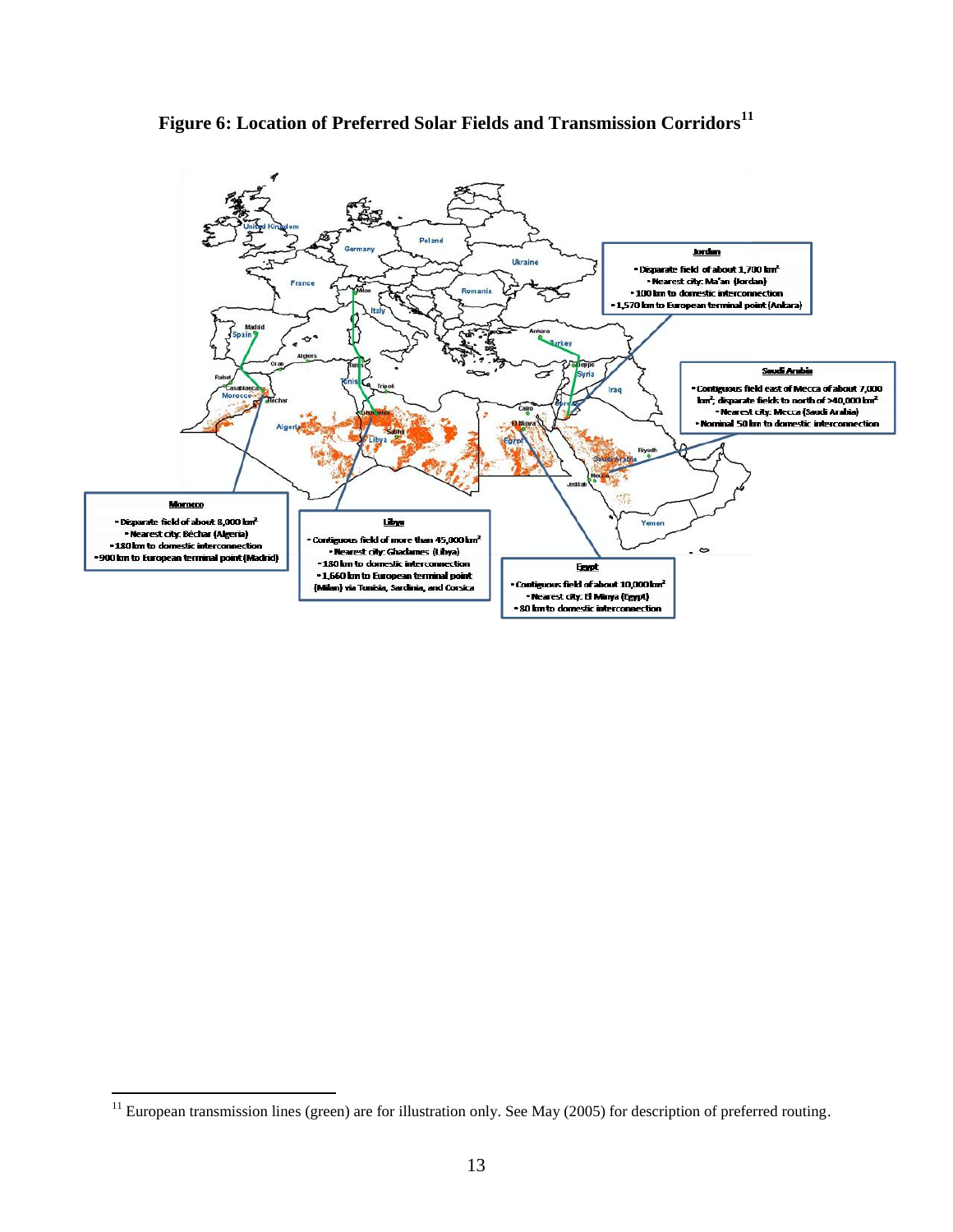#### **3. Power Generation and Transmission Infrastructure Costs**

Assessing the comparative costs of power generation projects is difficult. Quoted prices for materials and equipment (steel, cement, turbines, electric generators, etc.) can vary considerably across countries and projects. The same is true for the cost of construction labor and operational and maintenance personnel. Coal, oil, and gas differ in quality and cost, and their future prices are difficult to predict. Full project costs, especially for renewable technologies, are also influenced by the physical characteristics of project sites. In addition, expected profitability, which determines whether or not a project is actually pursued, is affected by electricity tariff structures, tax incentives, renewable portfolio standards, debt-to-equity ratios, finance and insurance arrangements, capital cost schedules, investors' expected returns, and, importantly, expectations about regulation of greenhouse gas emissions.

We apply a simplified methodology that allows us to compare CSP to coal and gas power plants, the primary alternatives in the MENA region and Europe. In this section, we develop cost estimates for the relevant generation technologies and transmission systems. Later, we embed these costs in a simple financial model to assess expected project profitability and financing requirements.

#### **3.1 Power Generation Costs**

 $\overline{a}$ 

Direct generating cost data are generally not available for individual countries, so we must estimate them using a range of other sources. We take recent **c**apital cost data for coal and gas plants from ESMAP (2008), which provides estimates for the United States and India as of January 2008.<sup>12</sup> We draw or estimate performance and technical specifications and operations

<sup>&</sup>lt;sup>12</sup> [http://www.esmap.org/filez/pubs/724200833229\\_power\\_prices.pdf](http://www.esmap.org/filez/pubs/724200833229_power_prices.pdf)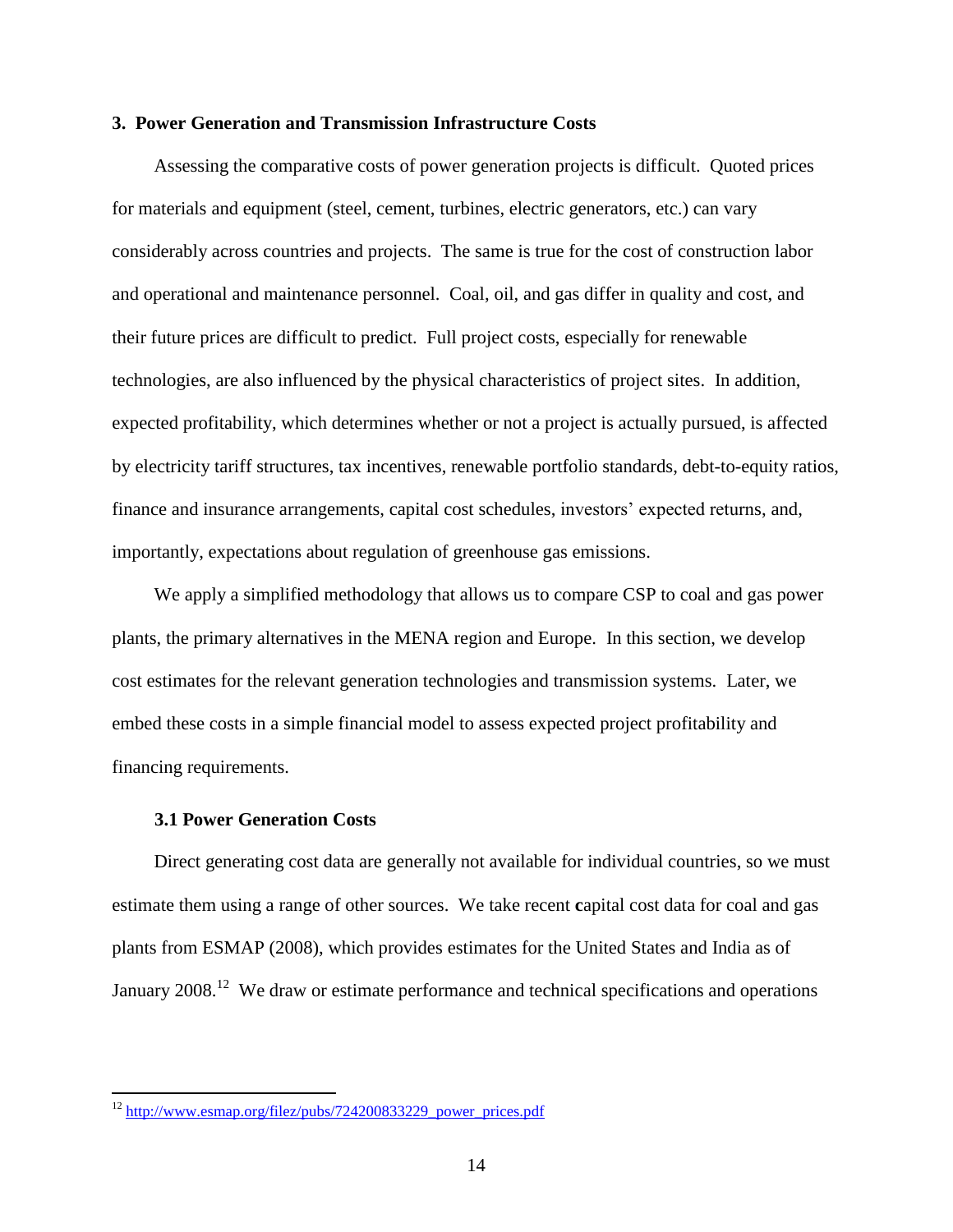and maintenance costs from extensive studies by NETL  $(2007)$ ,  $^{13}$  MIT  $(2007)$ ,  $^{14}$  and ESMAP  $(2007)$ <sup>15</sup> Estimated capital and operating costs for CSP plants come from our assessment of four solar thermal plant proposals currently under review by the California Energy Commission, ranging from 177 MW to 750 MW.<sup>16</sup> The technologies employed include parabolic trough, power tower, Stirling-dish, and compact linear Fresnel reflector (CLFR).

Since the preferable CSP technology may differ by locale and application, we use the average expected performance and costs of the projects reviewed. The average reported capital cost is \$2.77 per watt. Since it is unclear whether the reported figures include project contingencies, we increase this figure by 20% to arrive at an estimate of \$3.32 per watt for U.S. plants without thermal storage. We also assign a 20% markup to operating costs for process contingencies.

Little information is available on the technical and economic parameters of solar thermal storage, whereby excess heat generated during the day is used to run a plant's power block at night.<sup>17</sup> We develop an estimate using two sources: the cost of saline storage for parabolic trough CSP, as reported in NREL's Solar Advisor Model;<sup>18</sup> and modeling results for the storage potential of compact linear Fresnel reflector CSP, which allow us to estimate the additional array requirements for providing 24-hour power production (Mills and Morgan, 2008).<sup>19</sup>

<sup>&</sup>lt;sup>13</sup> [http://www.netl.doe.gov/energy-analyses/baseline\\_studies.html](http://www.netl.doe.gov/energy-analyses/baseline_studies.html)

<sup>14</sup> <http://web.mit.edu/coal/>

<sup>&</sup>lt;sup>15</sup> http://www.esmap.org/filez/pubs/4172008104859 Mini Grid Electrification.pdf

<sup>16</sup> <http://www.energy.ca.gov/siting/solar/index.html>

<sup>&</sup>lt;sup>17</sup> Conversations with CSP executives have elicited different opinions on the profitability of thermal storage for nighttime power generation. Since the highest electricity tariffs will be offered during peak-use daylight hours when most consumption occurs, the cost of storage must be low enough to remain profitable during off-peak hours. Since MENA-to-Europe transmission is South-to-North, and there is strong temporal alignment of peak electricity consumption and production, storage is unlikely to be a limiting factor for CSP in the short term. <sup>18</sup> <https://www.nrel.gov/analysis/sam/>

 $19$  Estimated requirements are based on solar multiples (SM): the ratios of energy produced to energy converted to power during daylight hours. The higher the ratio, the greater the energy that can be stored for nighttime power production. Mills and Morgan (2008) report a financially optimal solar multiple (SM) of 3 for 16-hour storage configurations. Ausra Inc.'s planned Carrizo (California) CLFR plant without storage exhibits a solar multiple of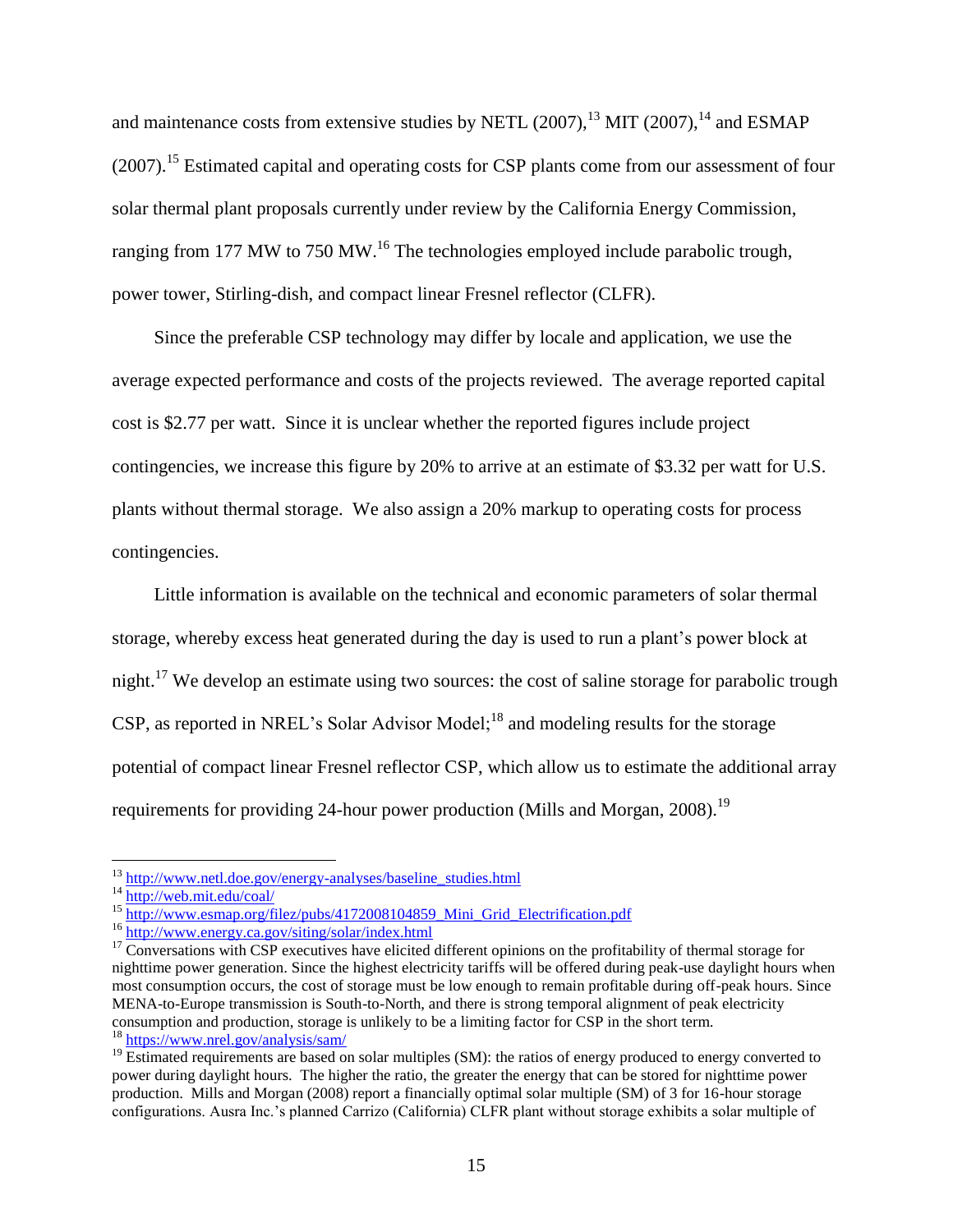We adjust these figures to generate cost estimates for selected MENA and European countries. We adjust coal and gas capital costs for the U.S. and India using comparative price indices for gross fixed capital formation, which includes machinery and construction, for MENA, European countries, the U.S., and India (ICP, 2008). In the case of CSP, we use reported differences in labor construction wages, worker productivity, and steel, concrete, and turbine prices between the United States and India as a starting point (ESMAP, 2008). Overall, we estimate that CSP capital costs could be lower by 12% or more when construction occurs in India instead of the United States. We then apply price index ratios to estimate how much of this reduction should apply in the case of specific MENA countries.

We construct fuel cost trajectories for European coal and gas using growth projections from the Energy Information Administration for the U.S. market through 2030, and a linear extrapolation of International Energy Agency projections to 2050. Applying the resulting growth rates to estimates of current delivered European prices for power generation, we arrive at the scenarios presented in **Figure 7**.





<sup>1.93.</sup> For the CSP storage cost estimate, we assume that array costs are 60% of total capital outlays and must be scaled from a SM of 1.93 to a SM of 3 for 24-hour power production.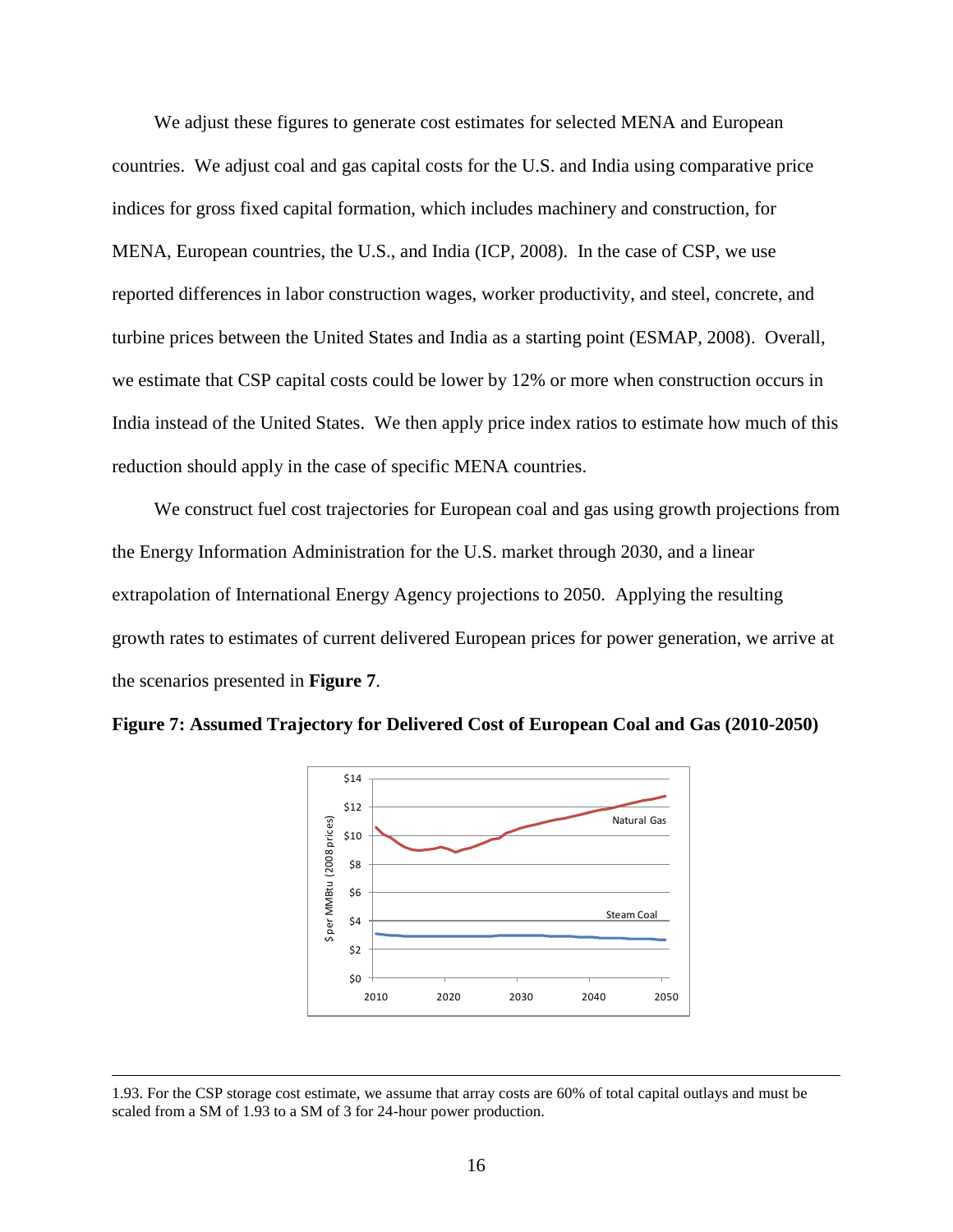For MENA countries, we must account for the effect of significant natural gas subsidies. Razavi (2008) reports the post-subsidy price of natural gas in 2006 for a sample of MENA countries. Since then, global natural gas prices have risen nearly 50%. We assume that the subsidized price of gas has increased by a similar percentage in countries where 2006 data are available. After consultation with World Bank MENA staff, we assign Morocco a post-subsidy price of \$7 per MMBtu and Jordan a price of \$6 per MMBtu **(Table 1)**. Future MENA gas prices are assumed to have the same growth rate as the European price.

| Table 1: Subsidized Price of Gas in Selected<br><b>MENA Countries</b>                                                                                                                               |        |
|-----------------------------------------------------------------------------------------------------------------------------------------------------------------------------------------------------|--------|
| Assumed US\$ per MMBtu in 2008                                                                                                                                                                      |        |
| Morocco                                                                                                                                                                                             | \$7.00 |
| Libya                                                                                                                                                                                               | \$1.33 |
| Egypt                                                                                                                                                                                               | \$1.76 |
| Saudi Arabia                                                                                                                                                                                        | \$1.11 |
| Jordan                                                                                                                                                                                              | \$6.00 |
| Sources: World Bank staff estimates (Morocco and Jordan).<br>Razavi (2008) with adjustment for increase in global natural<br>gas price index from 2006 to 2008 (Libya, Egypt, and Saudi<br>Arabia). |        |

We combine these factors to calculate the levelized cost of electricity (LCOE) for each plant type and locale. The LCOE is the present value of expected costs over the lifetime of a power plant, divided by the discounted stream of power production over the same period. Costs include initial construction (capital costs), the annual costs of operating and maintaining the facility, and, in the case of fossil fuel projects, the annual cost of fuel. Power production is determined by the size of the plant and the assumed capacity factor.

The LCOE allows for comparison of technologies *with similar operating specifications and financial arrangements*, as is generally the case for coal and gas power plants but not necessarily for CSP. In the following section, we employ a simple financial model to appropriately compare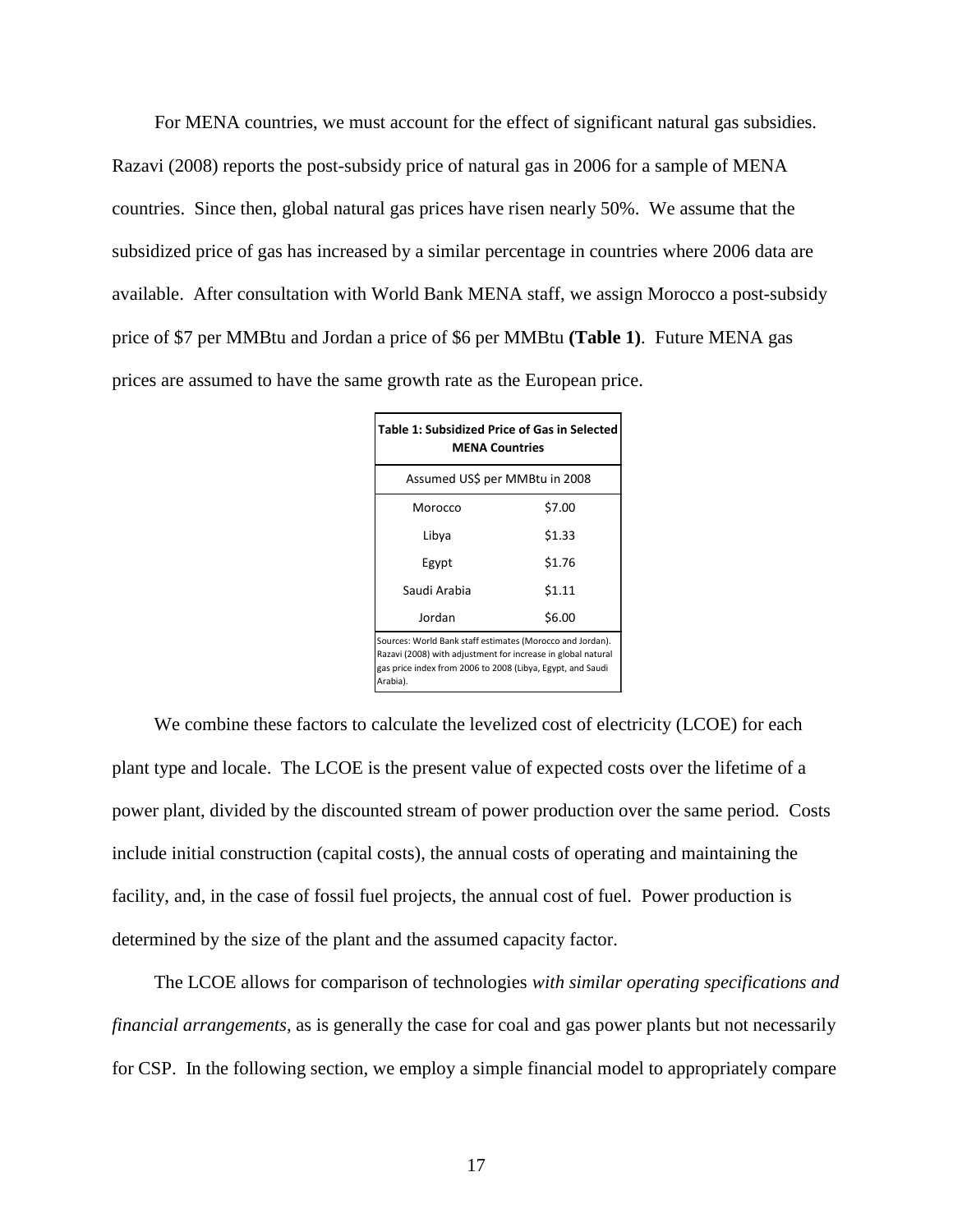CSP with the fossil fuel alternatives. **Table 2** reports the estimated levelized cost of electricity for various configurations. Within the MENA region, coal is considered a viable generating option only in Morocco, and it is assigned the same coal price and trajectory as Europe. **Table 2** also reports the effect on the LCOE of including a carbon charge (tax) of either \$15 or \$30 per metric tons of CO2 emitted. A complete explanation of data sources and techniques is provided in Wheeler, Ummel, and Hammer (forthcoming).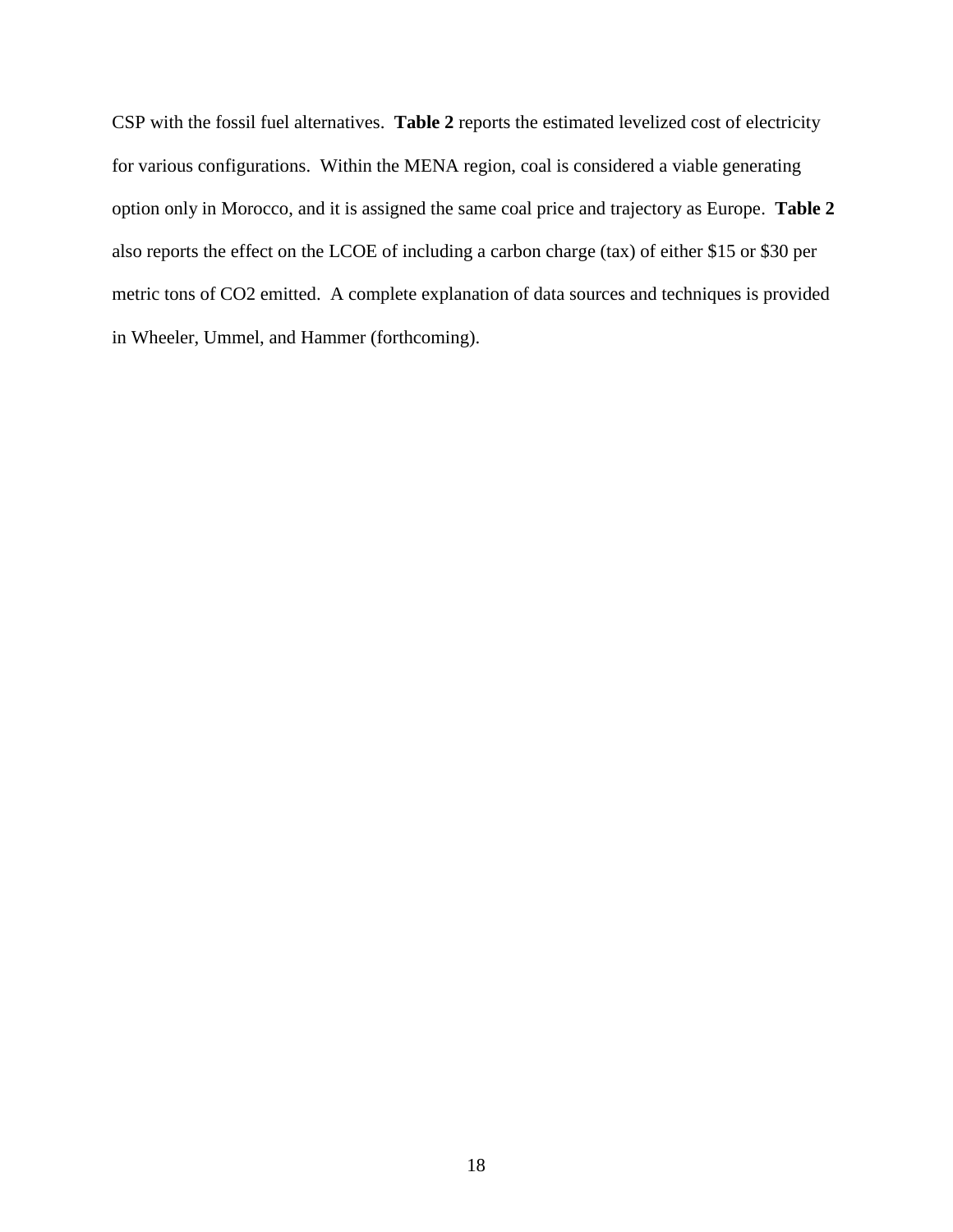| Table 2: Estimated Levelized Financial Cost of                                                                                                                                                                                                                                                                                                                                                                                                                                                                                                                                                                                                                                                                                                                                                                            | Supercritical Coal |                 |            |                |        | Natural Gas Combined Cycle |            |            |               | Concentrating Solar Power |
|---------------------------------------------------------------------------------------------------------------------------------------------------------------------------------------------------------------------------------------------------------------------------------------------------------------------------------------------------------------------------------------------------------------------------------------------------------------------------------------------------------------------------------------------------------------------------------------------------------------------------------------------------------------------------------------------------------------------------------------------------------------------------------------------------------------------------|--------------------|-----------------|------------|----------------|--------|----------------------------|------------|------------|---------------|---------------------------|
| Electricity for Coal, Natural Gas, and CSP                                                                                                                                                                                                                                                                                                                                                                                                                                                                                                                                                                                                                                                                                                                                                                                |                    |                 |            |                |        |                            | Saudi      |            |               | MENA Countries            |
| Generation                                                                                                                                                                                                                                                                                                                                                                                                                                                                                                                                                                                                                                                                                                                                                                                                                | Europe             | <b>Morocco</b>  | Europe     | <b>Morocco</b> | Eydil  | Egypt                      | Arabia     | Jordan     | No Storage    | With Storage              |
| Net capacity (MW)                                                                                                                                                                                                                                                                                                                                                                                                                                                                                                                                                                                                                                                                                                                                                                                                         | <b>500</b>         | <b>500</b>      | <b>500</b> | <b>SOG</b>     | 005    | <b>500</b>                 | <b>DOG</b> | <b>500</b> | 250           | 250                       |
| Capacity factor                                                                                                                                                                                                                                                                                                                                                                                                                                                                                                                                                                                                                                                                                                                                                                                                           | 9608               | 80%             | 80%        | 80%            | 80%    | 9608                       | 80%        | 80%        | 26%           | 60%                       |
| Total capital cost (millions)                                                                                                                                                                                                                                                                                                                                                                                                                                                                                                                                                                                                                                                                                                                                                                                             | \$1,237            | 2852            | 005\$      | \$415          | \$397  | \$386                      | \$396      | \$393      | 4731-\$774    | \$1,347-\$1,426           |
| Annual operations and maintenance (millions)                                                                                                                                                                                                                                                                                                                                                                                                                                                                                                                                                                                                                                                                                                                                                                              | \$36.6             | \$27.3          | \$11.5     | 39.5           | 1.64   | 6.84                       | 1.64       | 0.64       | \$7.9-\$8.3   | \$18.6-\$19.7             |
| Average annual fuel costs (millions)                                                                                                                                                                                                                                                                                                                                                                                                                                                                                                                                                                                                                                                                                                                                                                                      | \$92.6             | \$92.6          | \$238.3    | \$150.8        | \$28.7 | \$37.9                     | \$23.      | \$129.3    | రో            | \$0                       |
| Annual CO2 emissions (kilotons)                                                                                                                                                                                                                                                                                                                                                                                                                                                                                                                                                                                                                                                                                                                                                                                           | 2,870              | 2,870           | 1,251      | 1,251          | 1,251  | 1,251                      | 1,25       | 1,251      | 0             | 0                         |
| Raw water usage (liters per MWh)                                                                                                                                                                                                                                                                                                                                                                                                                                                                                                                                                                                                                                                                                                                                                                                          | 2472               | 2,472           | 1, 141     | 1, 141         | 1, 141 | 1, 141                     | 1, 14.     | 1, 141     | $\geq$        | $\geq$                    |
| Total required land (square km)                                                                                                                                                                                                                                                                                                                                                                                                                                                                                                                                                                                                                                                                                                                                                                                           | n/a                | n/a             | n/a        | n/a            | n/a    | n/a                        | n/a        | n/a        | ر<br>ئ        | 11.4                      |
| Levelized cost of electricity (cents per kWh)                                                                                                                                                                                                                                                                                                                                                                                                                                                                                                                                                                                                                                                                                                                                                                             |                    |                 |            |                |        |                            |            |            |               |                           |
| No carbon charge                                                                                                                                                                                                                                                                                                                                                                                                                                                                                                                                                                                                                                                                                                                                                                                                          | ∞<br>4             | $\overline{11}$ | 9.8        | 6.4            | Σ.     | 2.7                        | 2.3        | 5.6        | $15.8 - 16.7$ | $12.8 - 13.6$             |
| Carbon charge of \$15 per ton CO2                                                                                                                                                                                                                                                                                                                                                                                                                                                                                                                                                                                                                                                                                                                                                                                         | 9.6                | 8.3             | 10.3       | 6.9            | ε<br>Ο | س<br>سا                    | 2.9        | 6.1        | $15.8 - 16.7$ | $12.8 - 13.6$             |
| Carbon charge of \$30 per ton CO2                                                                                                                                                                                                                                                                                                                                                                                                                                                                                                                                                                                                                                                                                                                                                                                         | 10.8               | ە.<br>ت         | 10.9       | 7.4            | ς<br>Θ | ω<br>စ်                    | 3.4        | 6.7        | $15.8 - 16.7$ | $12.8 - 13.6$             |
| Fresnel configurations. CSP 'storage" configuration is based on authors' rough cost and performance estimates for 16-hour saline thermal storage. See the Annex for more details.<br>construction period, beginning in 2009. "Average annual fuel costs" is the present dollar average cost over the lifetime of the plant given an assumed fuel price trajectory. Natural gas costs in MENA countries<br>Assumptions: Operational life of 30 years and discount rate of 10% in all cases. Construction time of three years for coal and gas; two years for CSP. Capital costs assumed to be spread evenly over<br>refer to the subsidized cost of gas for domeer producers. Costs for CSP are average values based on authors' assessment of a range of technologies, including tower, trough, Stirling-dish, and linear |                    |                 |            |                |        |                            |            |            |               |                           |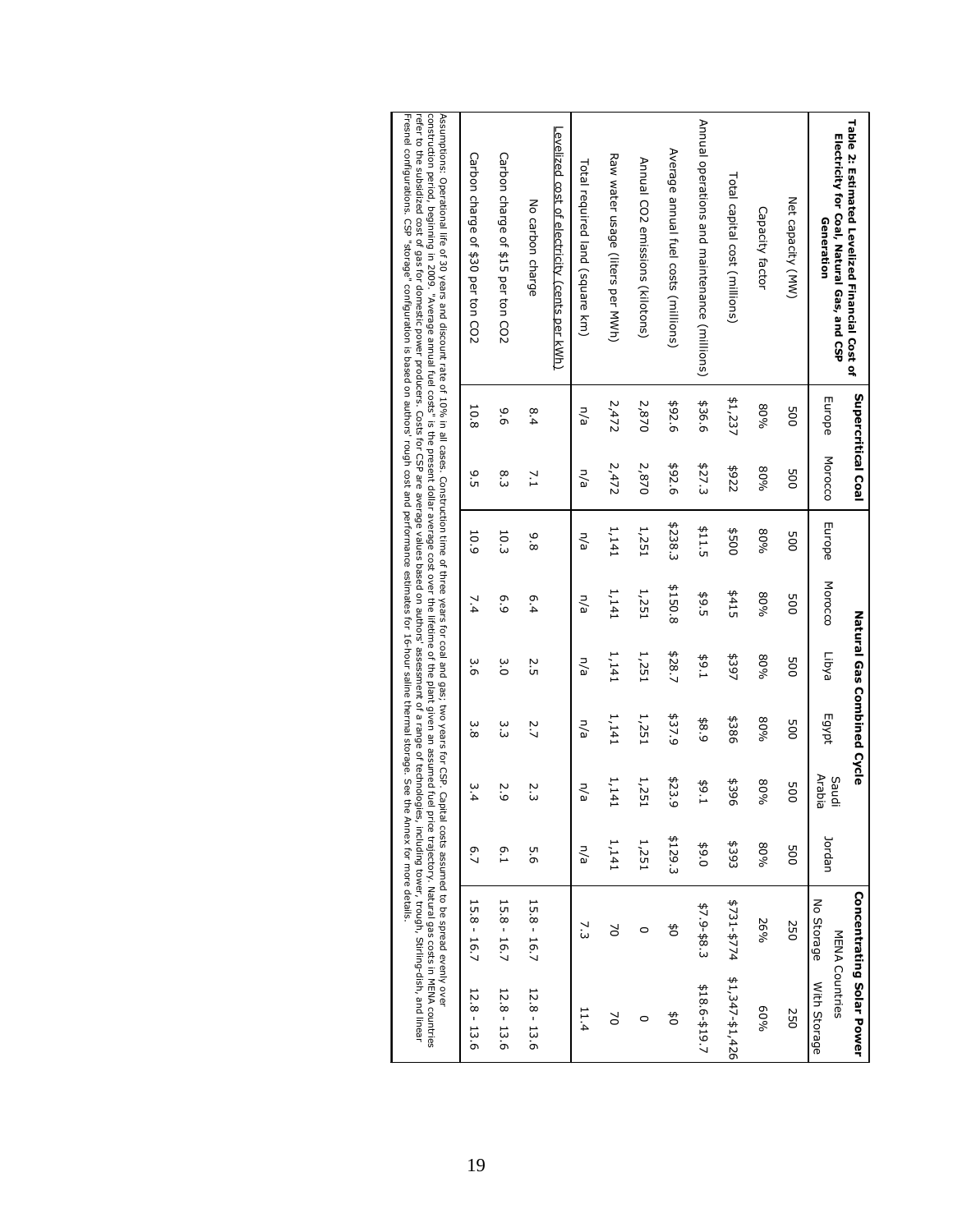#### **3.2 Power Transmission Costs**

We estimate costs for two transmission alternatives. The first is domestic (local) transmission of electricity from the CSP project site to the closest preferred interconnection with the existing in-country grid, using high-voltage alternating current (HVAC) lines. Based on recent construction of such systems in the region and conversations with World Bank staff, we estimate a cost of \$200,000 per km and about \$20 million total for two substations on either side of the line. Losses are assumed to be 12% per 1,000 km and 0.2% per station (DLR, 2006).

For export of power to Europe, we estimate the cost of high-voltage direct current (HVDC) transmission from the CSP project site to one of three locations on the European mainland. Using the sea-floor depth analysis described in Section 2 and previous GIS modeling of environmentally- and technically-preferable transmission corridors from North Africa to Europe, we calculate the costs for three representative routes (May, 2005). The Moroccan solar site connects via an overland line to the Strait of Gibraltar, where it makes a submarine cable crossing, and continues overland to Madrid. The Libyan site connects via an overland line through Libya and Tunisia, then undersea and overland through Sardinia and Corsica to the Italian mainland, terminating in Milan. The Jordanian site connects via an exclusively overhead line traveling through Jordan and Syria and terminating in Ankara, Turkey.

The HVDC transmission routes require the construction of AC-DC converter stations on both ends of HVDC lines/cables. The assumed cost is \$250 million per station, based on reported expected costs by the Saudi Electricity Company (SEC) for ongoing transmission projects. Overhead bi-pole HVDC lines are assumed to cost \$280,000 per km by the SEC; the cost of submarine cable is assumed to be five times the cost of overhead line. Power losses are set to 6% per 1,000 km for overhead line, 3.3% per 1,000 km for submarine cable, and 0.7% per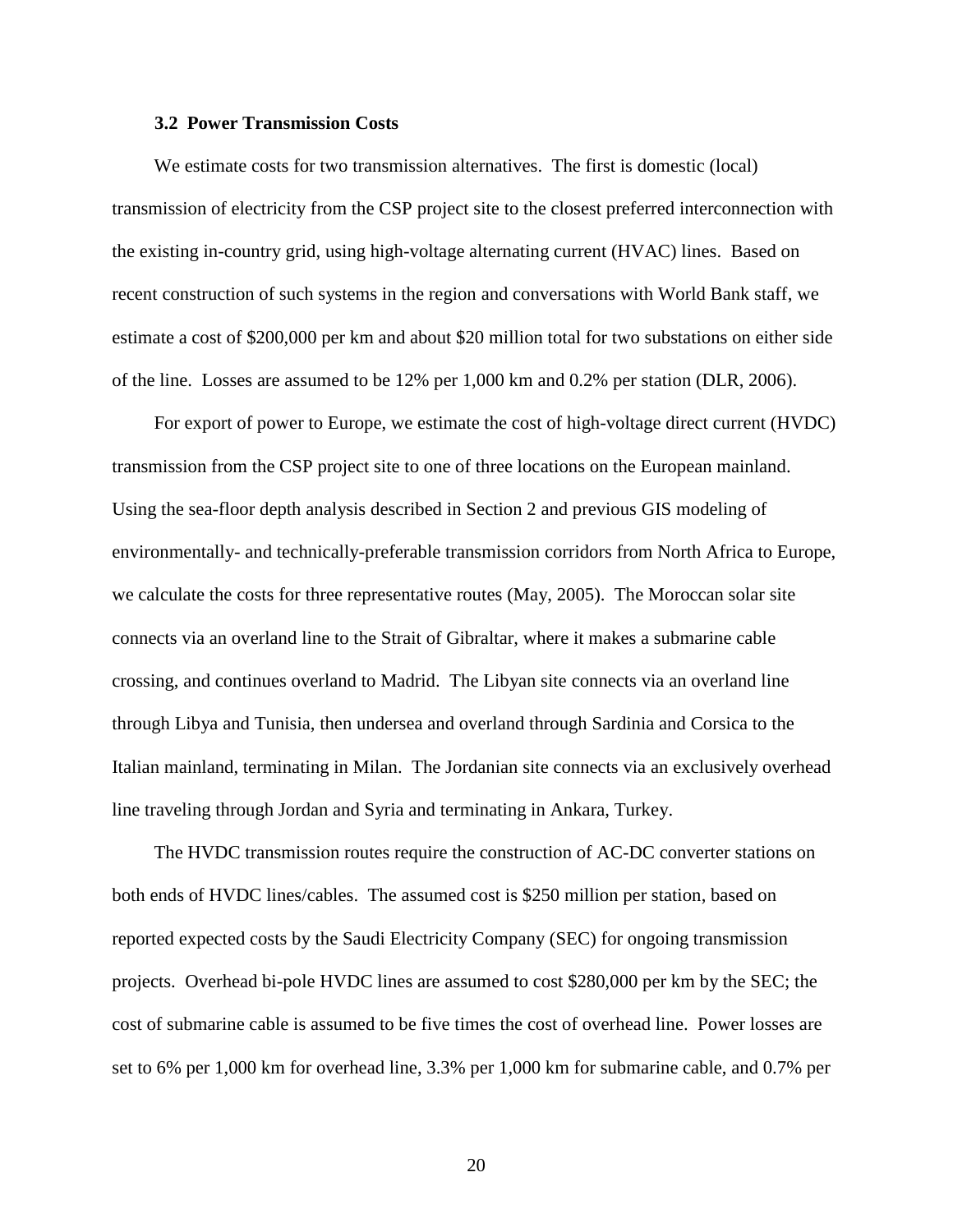converter station (May, 2005; DLR, 2006). In the case of both AC and DC transmission, annual operation and maintenance costs are specified as 2% of the total project capital cost (ESMAP, 2007).

For AC configurations, we assume a bi-pole line with a power rating of 500 MW and voltage of +/- 400 kV. The HVDC specification includes a power rating of 3,000 MW and a voltage of +/- 500 kV. We assume that initial domestic transmission will be at smaller scale, while the decision to construct a line for dedicated export will necessitate a considerably larger power rating.<sup>20</sup> **Table 3** provides estimated capital and O&M costs and power losses for domestic and European transmission scenarios for each of the five preferred solar sites. While the overall cost of the HVDC systems is far higher, they have significantly greater power throughput.

| <b>Table 3: Estimated Cost of</b>                             | Domestic Supply (HVAC; 500 MW) |                                |                             |                      | Export to Europe (HVDC; 3,000 MW) |                                |                                        |                      |  |
|---------------------------------------------------------------|--------------------------------|--------------------------------|-----------------------------|----------------------|-----------------------------------|--------------------------------|----------------------------------------|----------------------|--|
| <b>Domestic and European</b><br><b>Transmission Scenarios</b> | Total<br>distance<br>(km)      | Capital<br>costs<br>(millions) | Annual<br>0&M<br>(millions) | Trans.<br>Power Loss | Total<br>distance<br>(km)         | Capital<br>costs<br>(millions) | Annual<br><b>O&amp;M</b><br>(millions) | Trans.<br>Power Loss |  |
| Morocco                                                       | 180                            | \$56                           | \$1.1                       | 2.6%                 | 900                               | \$777                          | \$15.5                                 | 6.9%                 |  |
| Libya                                                         | 180                            | \$56                           | \$1.1                       | 2.6%                 | 1660                              | \$1,487                        | \$29.7                                 | 12.6%                |  |
| Egypt                                                         | 80                             | \$36                           | \$0.7                       | 1.4%                 | n/a                               | n/a                            | n/a                                    | n/a                  |  |
| Saudi Arabia                                                  | 50                             | \$30                           | \$0.6                       | 1.0%                 | n/a                               | n/a                            | n/a                                    | n/a                  |  |
| Jordan                                                        | 100                            | \$40                           | \$0.8                       | 1.6%                 | 1570                              | \$940                          | \$18.8                                 | 10.8%                |  |

 $20$  Full commitment to exporting large quantities of solar power to Europe would require HVDC transmission systems on the scale of the Itaipu project in Brazil, where a maximum of 6,000 MW can be transmitted in a single line. In its assessment of North Africa-Europe transmission, DLR (2005) assumes future construction of 5,000 MW HVDC lines.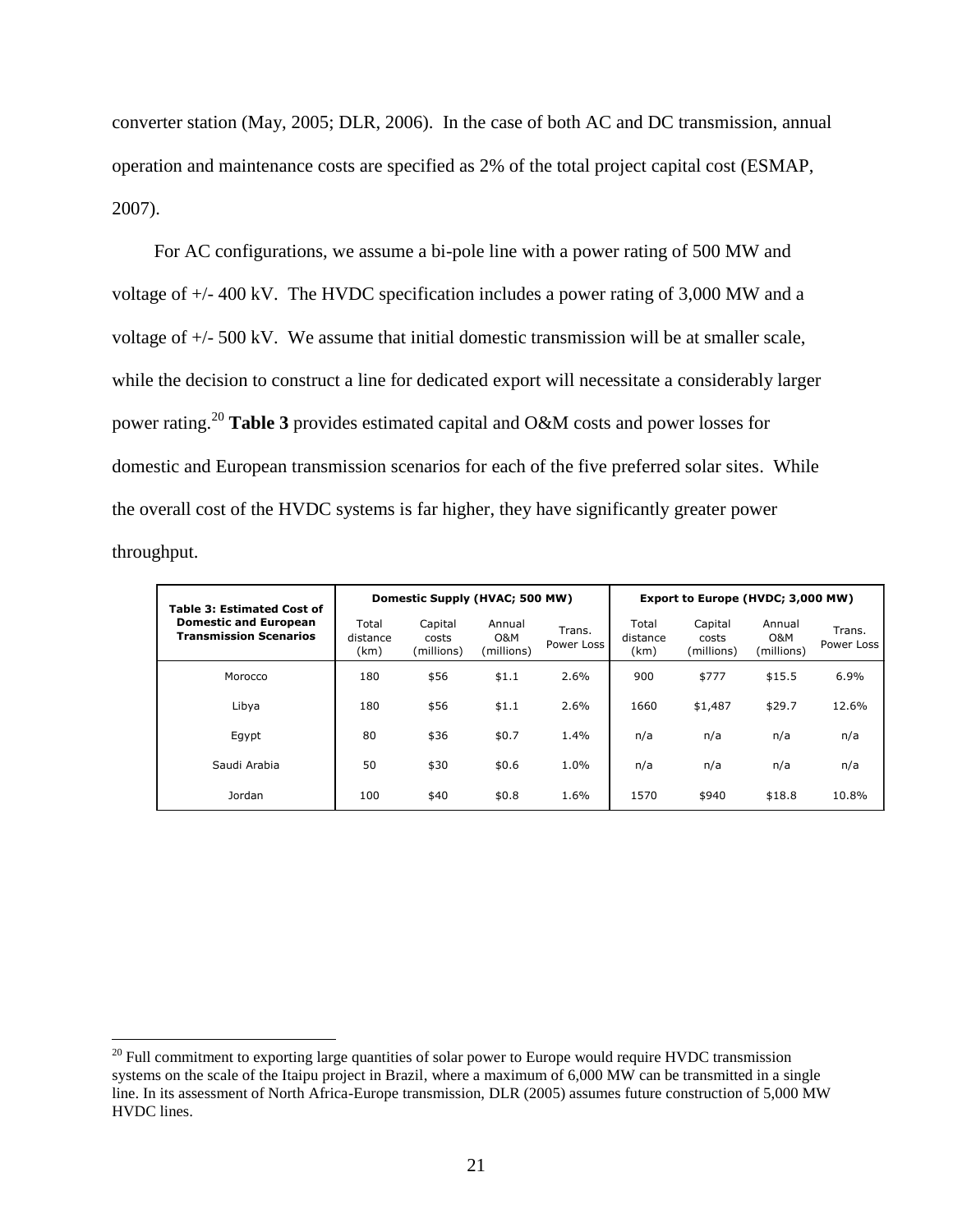#### **4. Assessing the Profitability of CSP and Fossil Fuel Alternatives**

A key difference between CSP and fossil-fueled power plants is the temporal distribution of costs. While CSP facilities face higher upfront capital costs, their fuel source (sunlight) is free. Thermal power plants, on the other hand, typically have lower initial costs but incur annual fuel costs for the life of the plant. As a result, CSP and fossil fuel projects necessarily pursue different financing arrangements.

Another important distinction is the nature and timing of power production. CSP facilities without thermal storage only produce power during daylight hours, while fossil-fueled plants can operate continuously. Since electricity prices are often higher during the day than at night, CSP and fossil-fueled plants will typically receive different revenues per unit of electricity delivered to the grid.

Given these factors, the LCOE will not necessarily provide a suitable means of comparing CSP project feasibility with fossil fuel alternatives. Appropriate evaluation should be based on expected profitability. As we mentioned earlier, numerous factors can influence the financial prospects of a project. Our approach to assessing profitability uses a simple financial model that takes into account the capital and operating costs for both generation and transmission infrastructure (detailed in Section 3), as well as key financial variables: the price of electricity, debt-to-equity ratio, interest rate on debt, corporate income tax rate, and potential subsidies. We also make adjustments for expected transmission and distribution losses.

Two financial measures are of particular interest. With respect to debt, lenders will only provide credit if the expected cash flow is sufficient to cover annual debt service payments (interest and principle) plus a risk premium. The ratio of expected post-tax revenue to annual debt service (the "annual debt service coverage ratio" (ADSCR)) is typically used to determine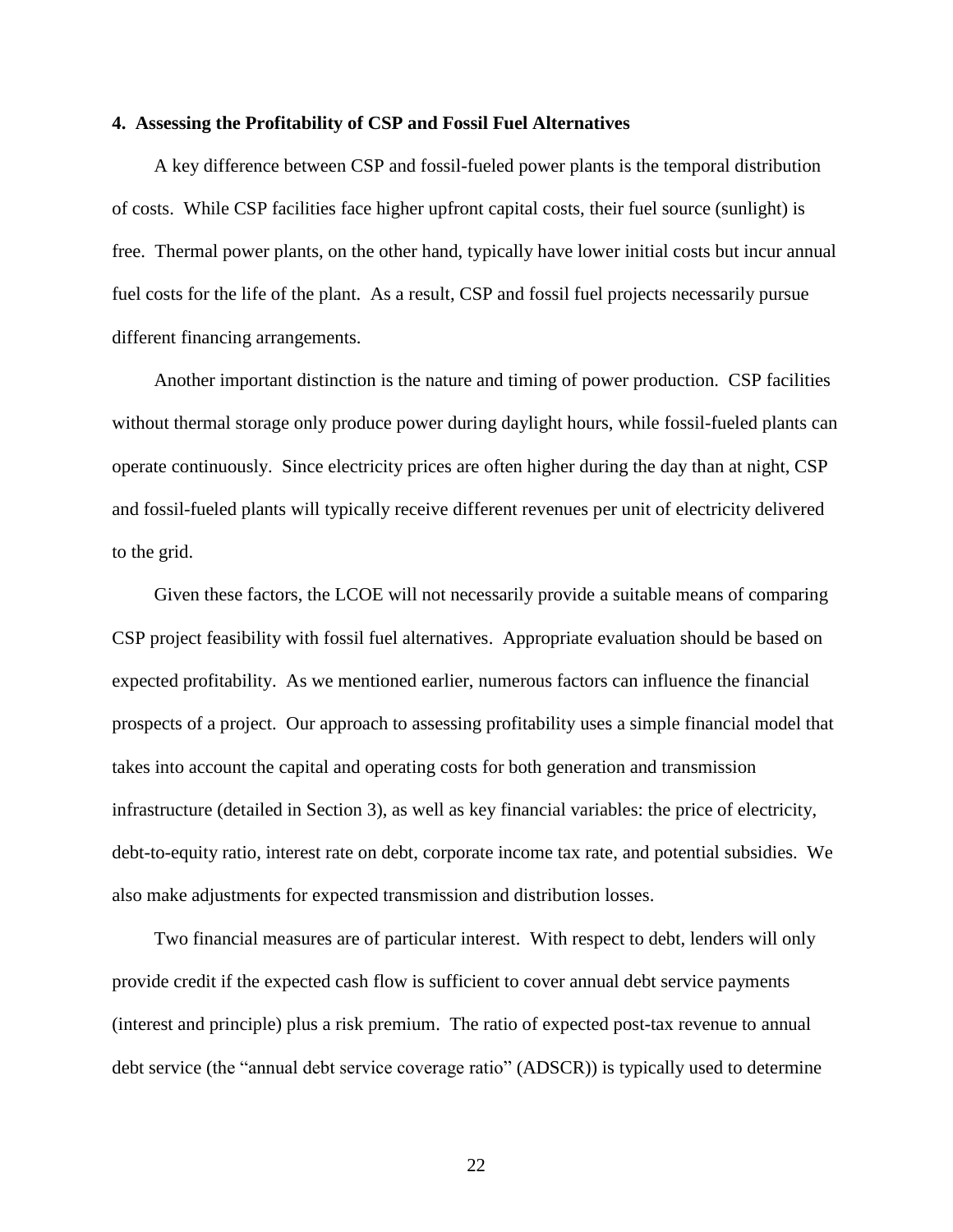whether a loan is sound. Lenders have historically required an ADSCR between 1.2 and 1.5, depending on project risk and other factors (Kistner and Price, 1999).

For equity stakeholders, the expected internal rate of return (IRR) is the primary means of determining whether a project is worthy of investment. The IRR is the interest rate required to set the net present value of an investor's cash flow (revenues minus expenditures) to zero. The expected IRR provides a means of comparing the overall profitability of competing power generation projects (or other investment opportunities) where the LCOE is insufficient.

Generating these metrics requires an estimated revenue stream for each plant configuration. The retail price of electricity will differ depending on the sale location and (potentially) time of day. Using information on representative consumers in Spain, Italy, and Morocco, we estimate the share of nighttime or "off-peak" consumption for both residential and industrial uses (Eurolectric, 2007). These data also provide the tax component of retail electricity prices and allow us to deduce differences in prices between daytime and nighttime residential consumption.<sup>21</sup> Combining data on country-specific retail electricity tariffs (World Bank, forthcoming) and the proportion of total consumption accruing to industry (IEA, 2007), we estimate average "daytime" and "nighttime" revenue per kWh for southern Europe and each of the selected MENA domestic markets (**Table 4)**. Fuel and production subsidies keep tariffs very low in Libya, Egypt, and Saudi Arabia. Of particular relevance to CSP profitability is the difference between daytime and nighttime prices. While MENA countries exhibit little diurnal variation, it is significant in Europe, where time-of-use tariff structures are common.

<sup>&</sup>lt;sup>21</sup> The tax component is typically 20% of the retail price in southern Europe and 14% in Morocco. We assume that the tax share is negligible in other MENA countries.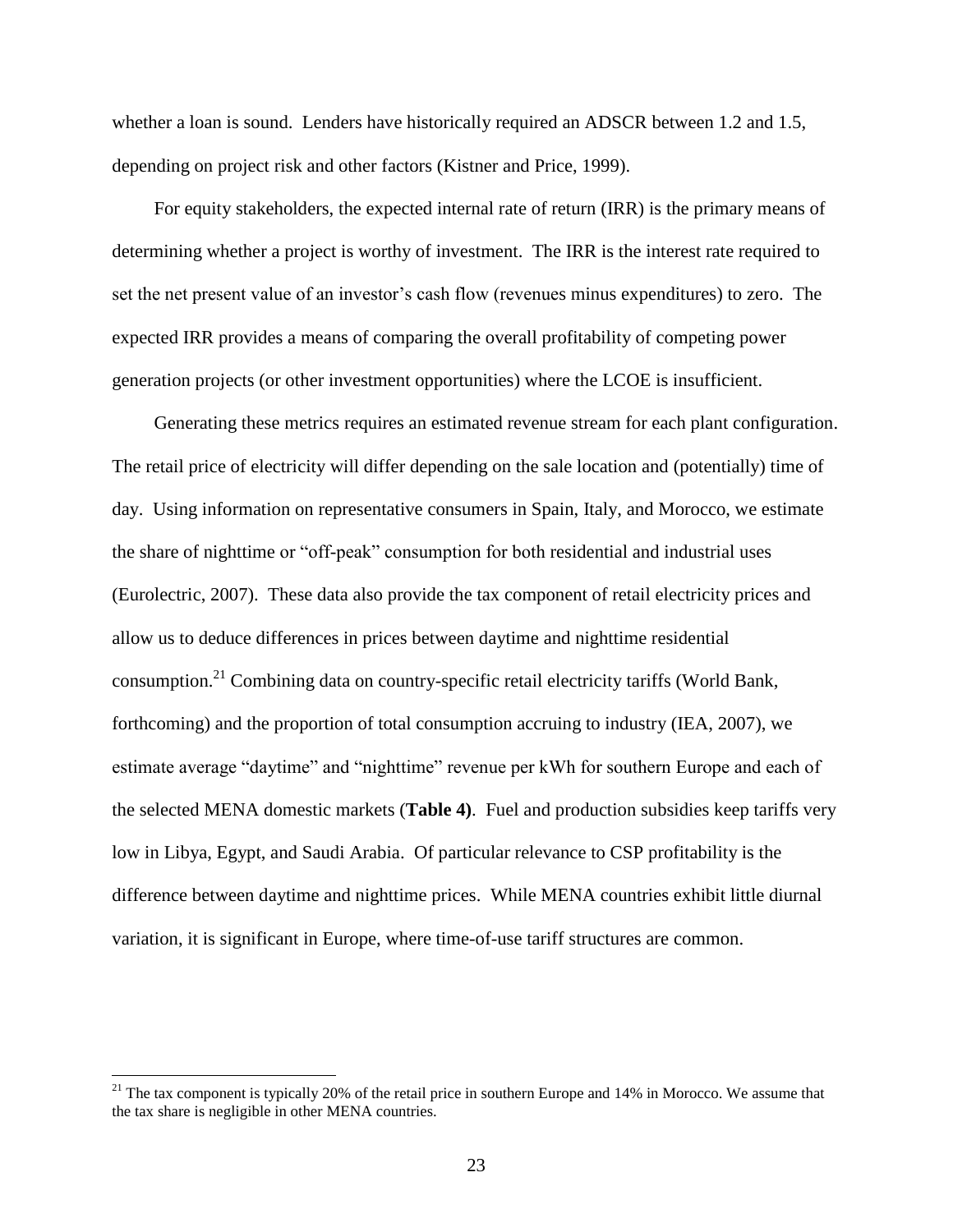| Table 4: Estimated<br>revenue per kWh net of<br>taxes (cents) | Average<br>"daytime"<br>revenue | Average<br>"nighttime"<br>revenue |
|---------------------------------------------------------------|---------------------------------|-----------------------------------|
| Europe (southern)                                             | 15.3                            | 8.1                               |
| Morocco                                                       | 10.4                            | 8.5                               |
| Libya                                                         | 2.1                             | 2.1                               |
| Egypt                                                         | 2.1                             | 2.2                               |
| Saudi Arabia                                                  | 1.5                             | 1.5                               |
| Jordan                                                        | 6.2                             | 5.7                               |

We construct revenue streams for various plant configurations, taking into account the prices shown in **Table 4** and making adjustments for power losses in transmission and distribution.<sup>22</sup> For example, a CSP plant built in Libya will have a significantly different expected revenue stream for exporting power to Europe than for selling domestically. We assume that a CSP plant without thermal storage sells all of its output at daytime prices, while coal, gas, and CSP storage plants ("base-load" configurations) sell their output roughly consistently over the course of the day. We embed the resulting revenues in the financial model, accounting for corporate income tax rates ranging from an estimated 20% in Egypt and Saudi Arabia to 35% in Morocco. We assume that debt is repaid over the full operating life of the plant (30 years).

**Table 5** shows illustrative financial model results for domestic coal and natural gas configurations, assuming an interest rate of 7% and an equity share of 50%. These are the *financial* (not economic or social) rates of return to the producer and do not include direct government subsidies. The European coal and gas cases are presented for different carbon charges. We adopt \$15 per ton as representative for emissions credits procured through the

 $^{22}$  Total power system losses (additional to transmission losses reported in Section 3), are estimated for each MENA country and Europe from the IEA's Energy Balances Database (2007).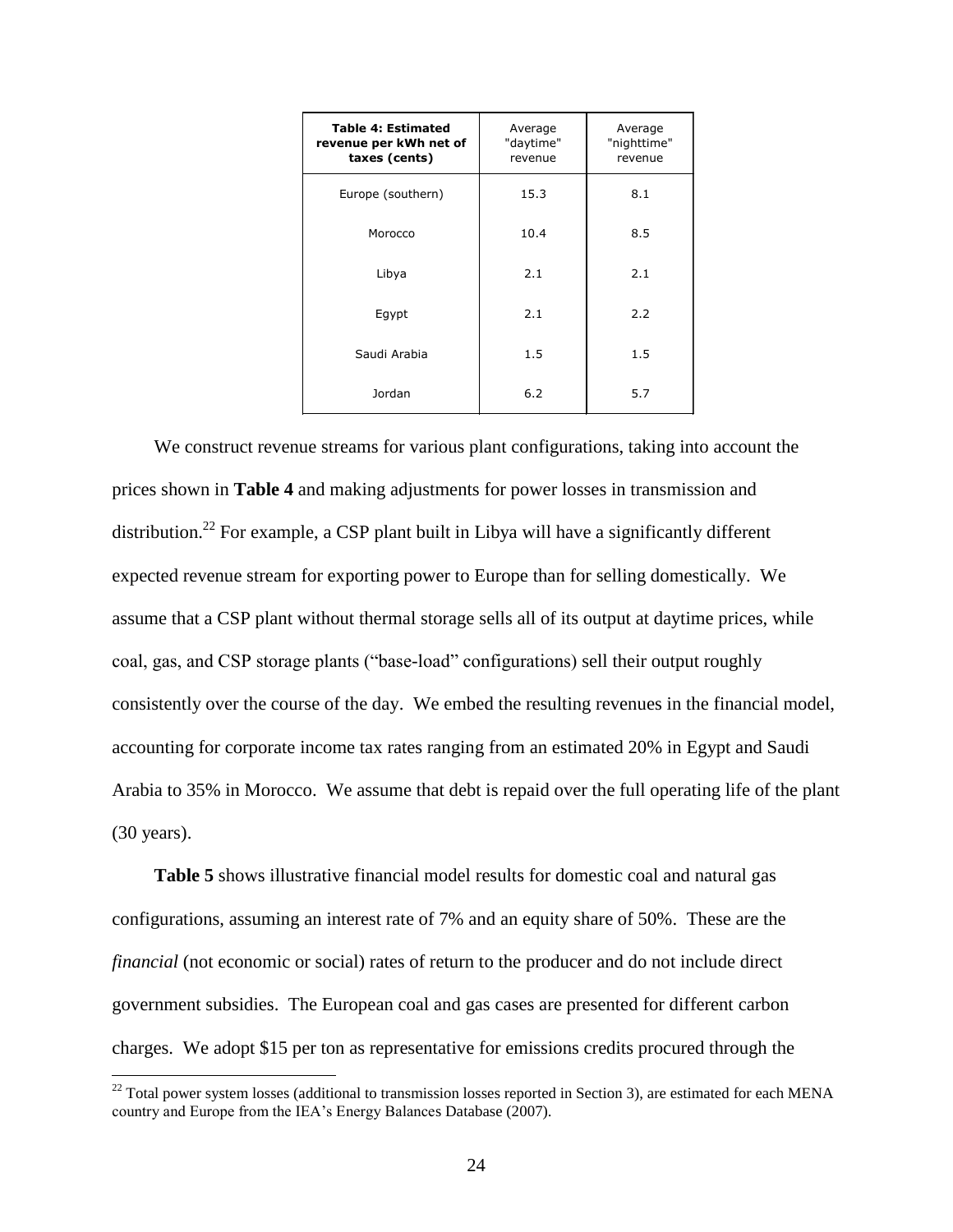Clean Development Mechanism (CDM) under the Kyoto Protocol. Our emissions charge of \$30 per ton is similar to recent and expected charges within the European Union's Emissions Trading System – although this is likely a conservative value over the medium to long term (Capros et al., 2008). We assume that MENA countries face no such charges. In practice, the debt-toequity ratio could be different than assumed here, although for large projects equity shares of 40- 60% are common. 23

| <b>Table 5: Illustrative Financial</b><br><b>IRR for Coal and Gas Power</b><br>Projects (50% Equity) | Natural Gas<br>Combined Cycle | Supercritical<br>Coal |
|------------------------------------------------------------------------------------------------------|-------------------------------|-----------------------|
| Europe (no carbon charge)                                                                            | 23.4%                         | 16.9%                 |
| Europe (\$15 per ton CO2)                                                                            | 19.7%                         | 13.1%                 |
| Europe (\$30 per ton CO2)                                                                            | 15.6%                         | $8.8\%$               |
| Morocco                                                                                              | 24.1%                         | 12.8%                 |
| Libya                                                                                                | 0.4%                          | n/a                   |
| Egypt                                                                                                | < 0                           | n/a                   |
| Saudi Arabia                                                                                         | < 0                           | n/a                   |
| Jordan                                                                                               | 10.4%                         | n/a                   |

Of primary interest is the profitability of domestic power projects in Europe. Natural gas shows the highest IRR; supercritical coal is considerably lower. With the exception of coal under a \$30-per-ton CO2 charge (IRR=8.8%), all other European coal and gas projects exhibit IRR's close to the range of values historically observed for power generation (Kistner and Price, 1999). The low IRR of European coal projects under a \$30-per-ton CO2 charge suggests that investors supporting coal power generation are either projecting that coal prices will be considerably lower than those assumed here, that electricity prices will increase in the future, or that carbon offsets via the CDM will be available at a rate similar to the \$15 per ton CO2 posited above.

<sup>&</sup>lt;sup>23</sup> <http://www.eia.doe.gov/oiaf/aeo/otheranalysis/eegt.html>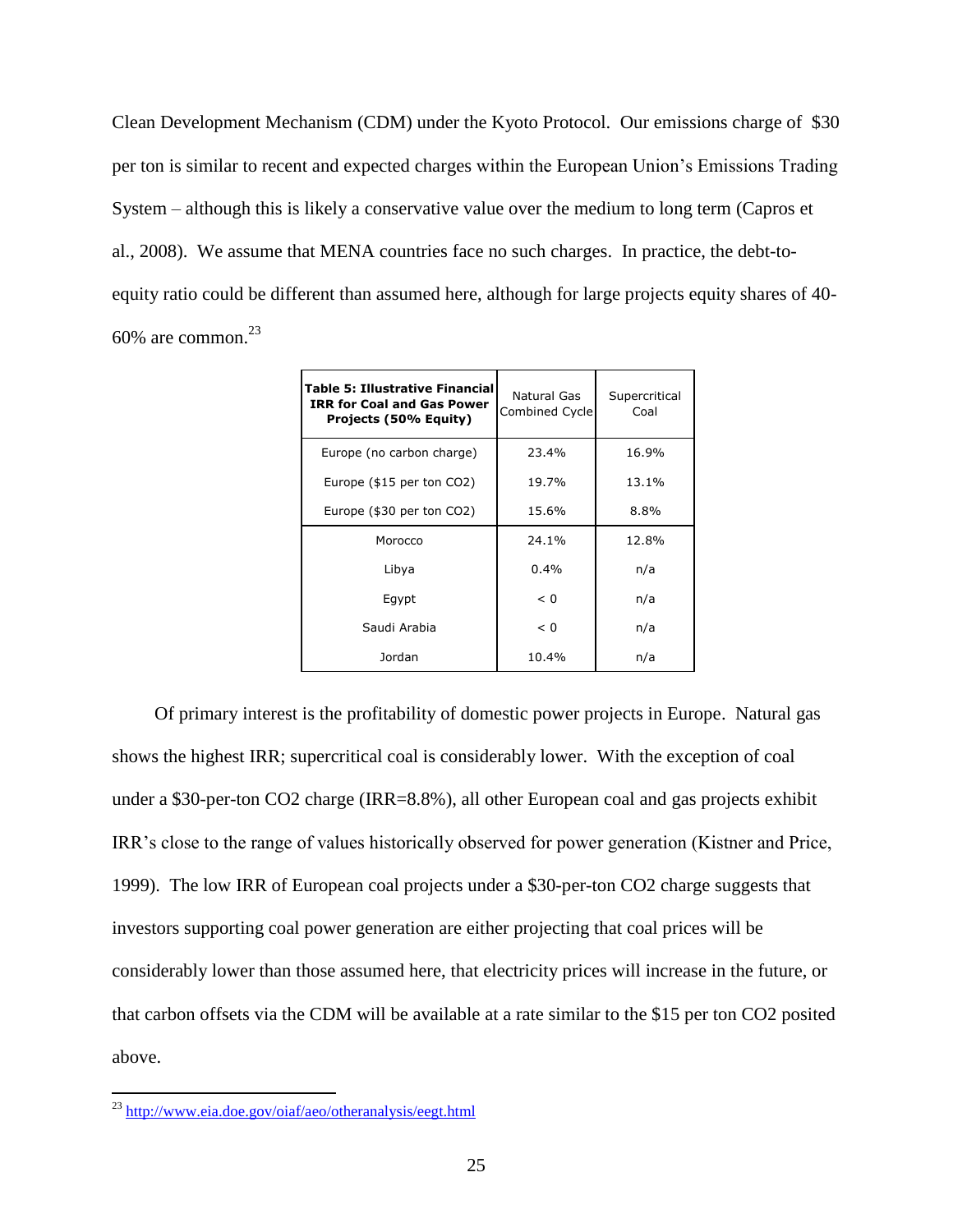The financial return to natural gas generation varies across MENA countries, from a robust 24% in Morocco to actual losses in Saudi Arabia and Egypt. Since the financial model does not include direct subsidies to producers – some of which could be public power generators operating at zero or very low profit – the latter result is not surprising.

For CSP configurations, we fold the cost of transmission into the plant-level financial model. We assume that the plant bears the capital and operating costs of its share of the transmission system capacity.<sup>24</sup> Although in practice the generation and transmission components would likely be financed separately and owned and operated by different actors, we combine them here for the purposes of comparing the overall profitability of CSP, which requires additional transmission infrastructure, to the fossil fuel alternatives.

None of the CSP options are profitable when the electricity is sold domestically at prevailing tariffs. The European export options for Morocco, Libya, and Jordan all have small but positive expected rates of return, assuming a 75% equity component **(Table 6)**.The larger assumed equity share for CSP indicates the hurdle posed by high initial capital costs, which limits the amount of leveraging that can be achieved. Given higher initial costs and the lower price of nighttime electricity, systems without thermal storage are consistently more profitable under the assumed financing structure.

| <b>Table 6: Illustrative Financial</b><br><b>IRR for CSP Export Projects</b><br>(75% Equity) | <b>CSP Without</b><br>to Europe) | CSP With<br>Storage (export Storage (export<br>to Europe) |
|----------------------------------------------------------------------------------------------|----------------------------------|-----------------------------------------------------------|
| Morocco                                                                                      | 2.6%                             | 1.8%                                                      |
| Libya                                                                                        | 2.3%                             | 1.9%                                                      |
| Jordan                                                                                       | $3.4\%$                          | 2.6%                                                      |

 $24$  For example, a 250 MW CSP plant is assumed to bear half of the cost of a 500 MW HVAC transmission system for domestic supply and one-twelfth (250/3,000) of the cost of a 3,000 MW HVDC transmissions system for European supply.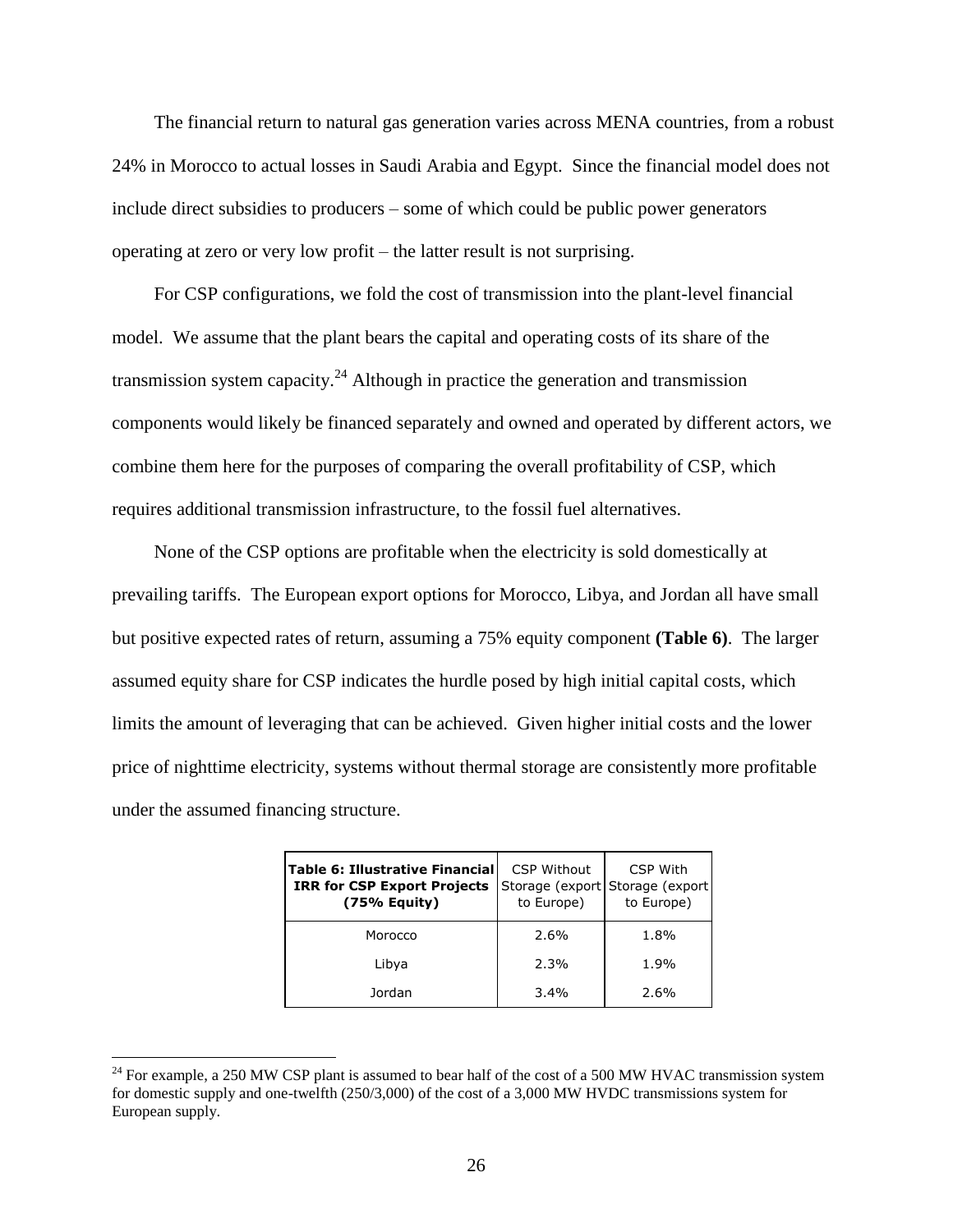#### **5. Static Analysis of Grants Required for Initial CSP Project Competitiveness**

Numerous public-sector interventions could shift the IRR of CSP projects toward parity with the fossil fuel alternatives. We focus primarily on the use of upfront or recurring grants (subsidies) and simply note that concessionary lending or loan guarantees can be thought of as implicit grants over time. The analytical question is: What grant is required to bring the IRR of CSP generation to equality with fossil fuel alternatives? We assess this question for electricity exports to Europe, and for domestic use of CSP within MENA countries.

#### **5.1 Export of Electricity to Europe**

 $\overline{a}$ 

For any of the three MENA export options (from Morocco, Libya, or Jordan), we assume that the investor alternative is coal or gas power in Europe. We take the lowest applicable IRR to be 13.1% (coal power under a \$15-per-ton CO2 charge) and calculate the minimum subsidy required to bring CSP up to this level. The upfront subsidy is calculated both with and without the aid of annual CDM financing. Under the CDM scenario, we assume that the CSP project receives an annual payment of \$15 per ton CO2 averted, where coal is the fuel source being displaced.<sup>25</sup> The total subsidy also depends on the debt-to-equity ratio for capital costs not covered by the grant, with greater leveraging (more debt, lower equity) increasing the rate of return to equity as long as the financing structure also ensures an ADSCR of 1.5 or higher. We assume a 7% interest rate.

**Figure 8** shows the relationship between the required subsidy and the project equity component for CSP configurations without thermal storage. Results are shown both with and

<sup>&</sup>lt;sup>25</sup> We recognize that this does not comply with traditional use of the Clean Development Mechanism, where the project's output and counterfactual "baseline" are both limited to the developing country in question, and may not be allowable under existing rules. In our view, which is line with Stern (2008), the scenario we describe *should* be allowable, enabling a European coal plant to purchase carbon offsets by financing a CSP project in Morocco (for example) that will export electricity to Europe. Since the Moroccan government benefits through additional tax revenue, it can be argued that the "development" component of the CDM remains intact.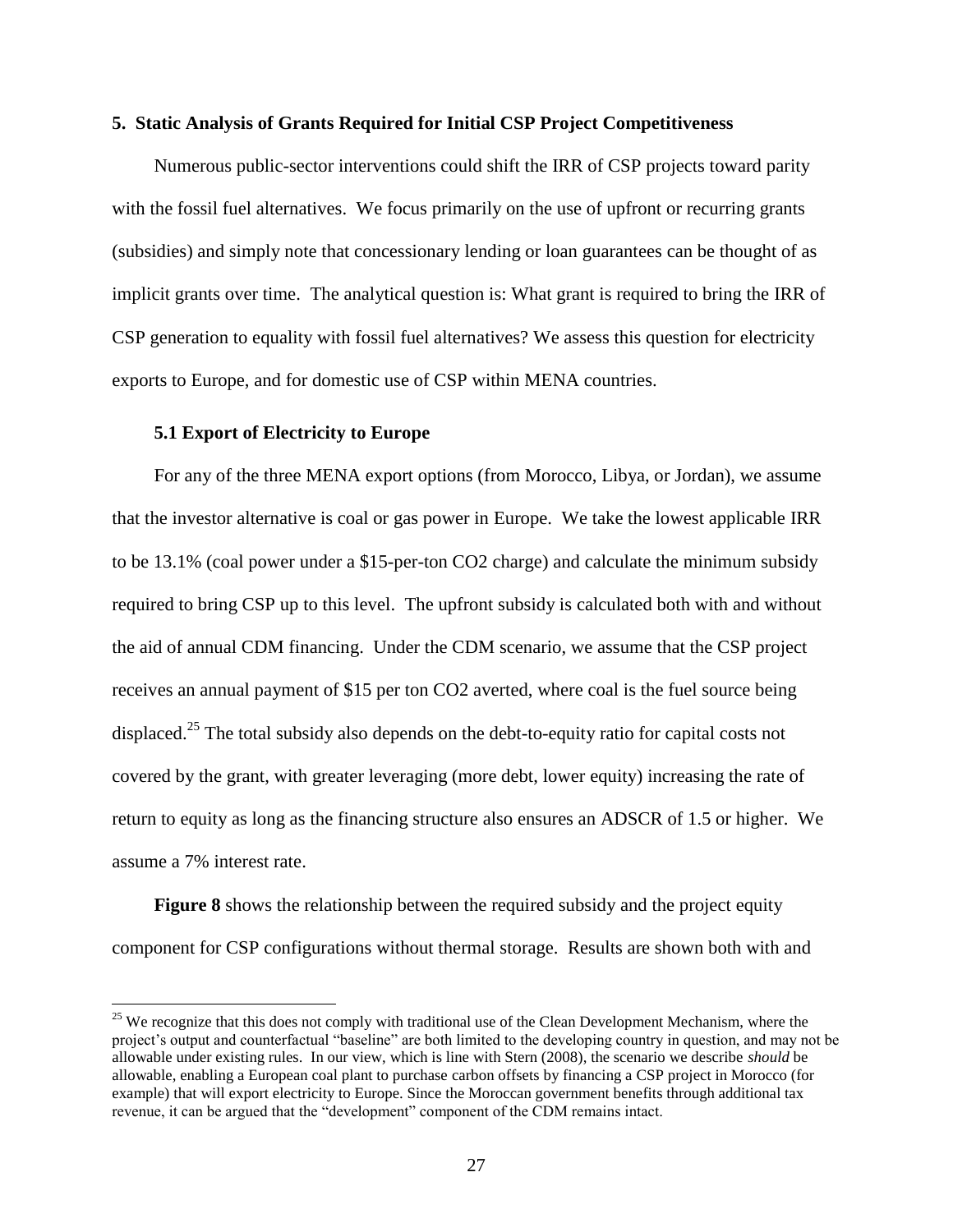without potential CDM revenues. **Figure 9** shows the same relationship for CSP with thermal storage.



**Figure 8: Grant for 250 MW MENA CSP Export Project Without Thermal Storage**

**Figure 9: Grant for 250 MW MENA CSP Export Project with Thermal Storage**



**Table 7** reports the estimated subsidy and CO2 abatement cost for projects whose capital costs not covered by the grant are met through a 50% equity/50% debt arrangement, with no CDM financing available. The abatement cost is the total subsidy divided by the present value of CO2 emissions averted as a result of generating electricity from CSP, as opposed to supercritical coal, adjusting for the additional transmission losses of the former. We report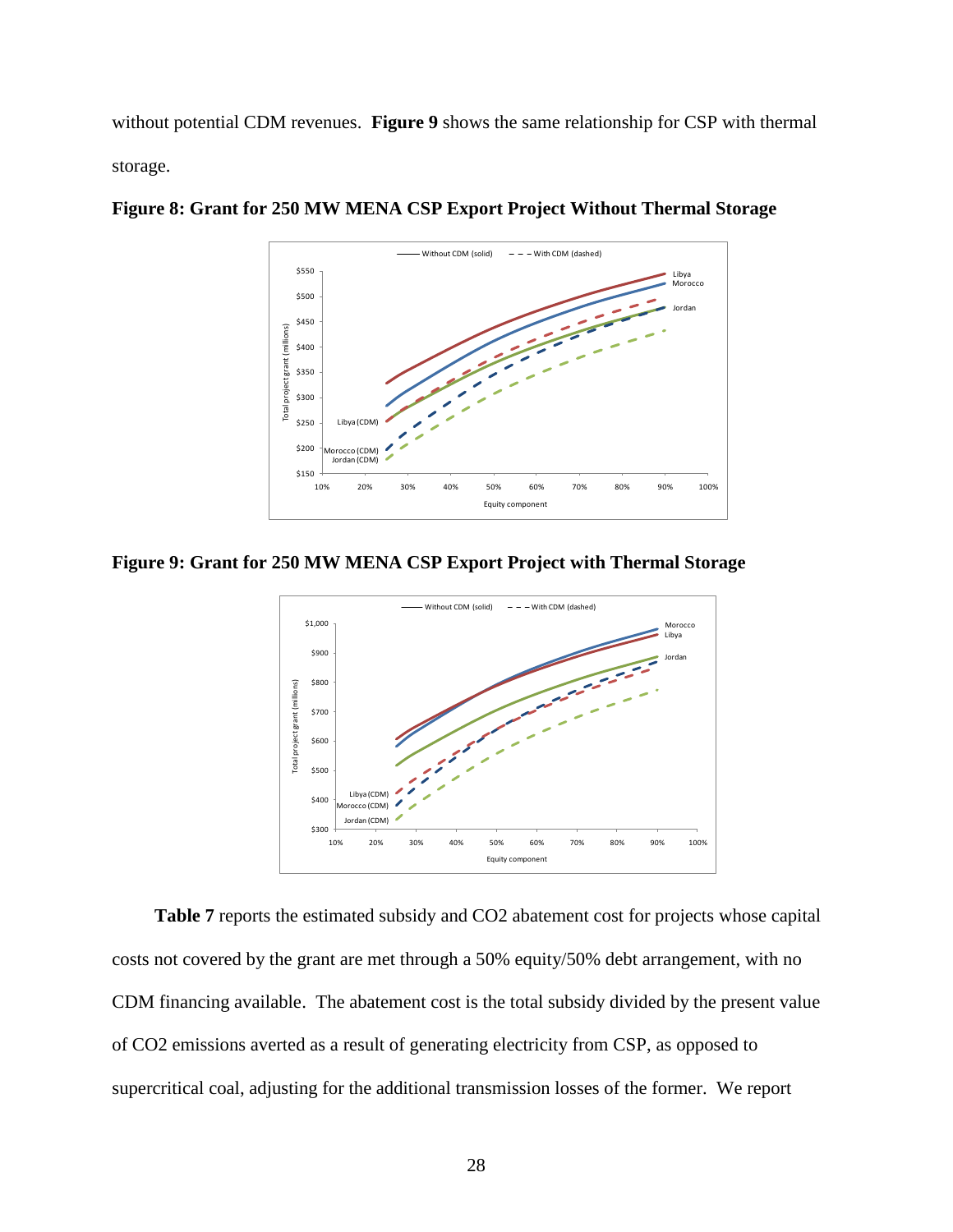values using social discount rates of 5% and 10%. **Table 8** reports the same information in the case of CDM financing.

| Table 7: Estimated Subsidy and |                                                                           |                      | CSP Without Storage (250 MW, 26% c.f.) |                                 | CSP With Storage (250 MW, 60% c.f.) |             |                                 |  |
|--------------------------------|---------------------------------------------------------------------------|----------------------|----------------------------------------|---------------------------------|-------------------------------------|-------------|---------------------------------|--|
|                                | <b>CO2 Abatement Costs for Initial</b><br>MENA CSP Export Project without | <b>Total Subsidy</b> |                                        | Abatement Cost (\$ per ton CO2) | <b>Total Subsidy</b>                |             | Abatement Cost (\$ per ton CO2) |  |
|                                | <b>CDM</b>                                                                | (millions)           | $10\%$ d.r.                            | $5%$ d.r.                       | (millions)                          | $10\%$ d.r. | $5%$ d.r.                       |  |
|                                | Morocco                                                                   | \$412                | \$100                                  | \$62                            | \$794                               | \$84        | \$51                            |  |
|                                | Libya                                                                     | \$438                | \$114                                  | \$70                            | \$790                               | \$89        | \$55                            |  |
|                                | Jordan                                                                    | \$368                | \$94                                   | \$57                            | \$706                               | \$78        | \$48                            |  |

| Table 8: Estimated Subsidy and                                                |                      | CSP Without Storage (250 MW, 26% c.f.) |                                 | CSP With Storage (250 MW, 60% c.f.) |            |                                 |  |
|-------------------------------------------------------------------------------|----------------------|----------------------------------------|---------------------------------|-------------------------------------|------------|---------------------------------|--|
| <b>CO2 Abatement Costs for Initial</b><br><b>MENA CSP Export Project with</b> | <b>Total Subsidy</b> |                                        | Abatement Cost (\$ per ton CO2) | <b>Total Subsidy</b>                |            | Abatement Cost (\$ per ton CO2) |  |
| <b>CDM</b>                                                                    | (millions)           | $10\%$ d.r.                            | 5% d.r.                         | (millions)                          | $10%$ d.r. | $5%$ d.r.                       |  |
| Morocco                                                                       | \$345                | \$84                                   | \$52                            | \$640                               | \$68       | \$41                            |  |
| Libya                                                                         | \$379                | \$99                                   | \$60                            | \$642                               | \$72       | \$44                            |  |
| Jordan                                                                        | \$307                | \$78                                   | \$48                            | \$558                               | \$62       | \$38                            |  |

Assuming a 50% equity arrangement, the estimated cost per ton CO2 averted for the initial CSP plants is typically 20% lower for the storage configuration than non-storage, because the plant capacity factor with thermal storage increases faster than the required subsidy. At a 10% discount rate, the abatement costs range from about \$100 per ton CO2 in the case of non-storage CSP without CDM financing, to about \$65 in the case of thermal storage with CDM. At a 5% discount rate, the abatement costs range from about \$65 to as low as \$40 per ton CO2. In Section 6, we estimate how abatement costs change over time in response to a concerted effort to drive down the cost of CSP generation.

#### **5.2 Domestic Supply of Electricity**

We assume that the primary fossil-fuel generation option within MENA countries is natural gas. As in the export case, we calculate the grant required to bring the IRR of CSP to parity with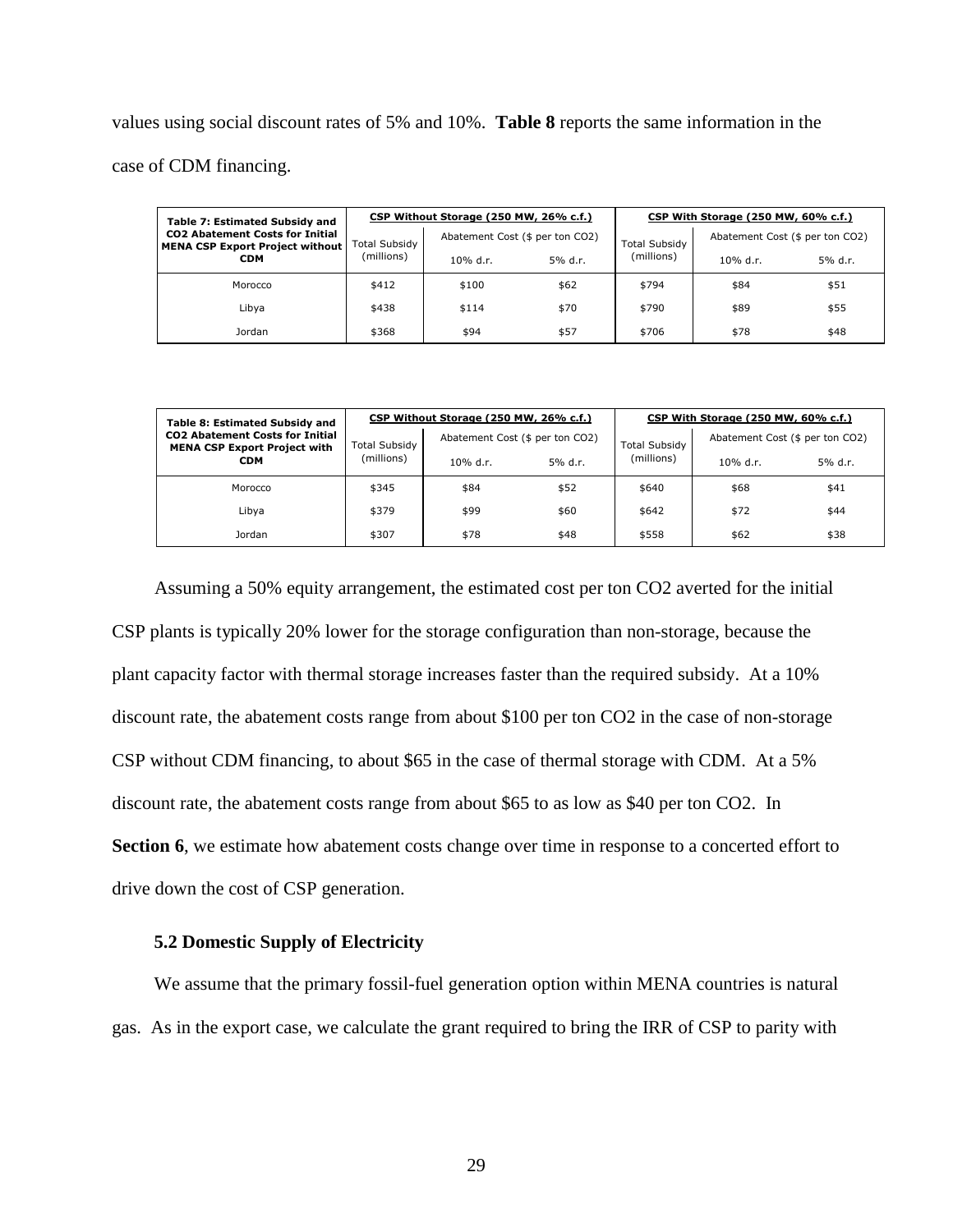the domestic alternative. In cases where natural gas generation is deemed unprofitable (Egypt and Saudi Arabia), we calculate the grant needed for the producer to at least break even.

In addition to the grant, we consider annual CDM financing as well as the potential to redirect obsolete domestic gas subsidies. If a CSP plant is substituted for gas power generation in MENA countries (i.e., CSP successfully provides electricity at the prevailing tariff), the gas subsidies previously used to keep the costs of generation low can be redirected to support CSP projects.

We calculate potential CDM financing under the assumption that the baseline technology is natural gas generation. This results in a potential annual subsidy of about \$3 million in the case of a 250 MW non-storage CSP plant and about \$7 million with thermal storage. Existing gas subsidies are estimated by assuming that the cost of gas transport to Europe from MENA countries is about \$3 per MMBtu (ECA, 2007). The assumed European retail price minus the cost of transport gives the border price. The difference between the border price and the subsidized prices gives the implicit subsidy. When applied to natural gas generation, the estimated subsidies range from a low of about \$4 per MWh in Morocco to nearly \$40 per MWh in Libya, Egypt, and Saudi Arabia. In the latter case, the potential financial support provided to CSP by redirected gas subsidies is substantial: about \$22 million per year for non-storage CSP and \$52 million per year for the storage configuration (250 MW).

**Figure 10** shows the relationship between the grant requirement and equity component for the case of non-storage CSP generation where CDM financing and redirected gas subsidies are incorporated. **Figure 11** does the same for the thermal storage configuration. In Morocco and Jordan, where electricity prices are relatively high and gas subsidies low, the relationship between the grant and equity component is similar to that observed for the European export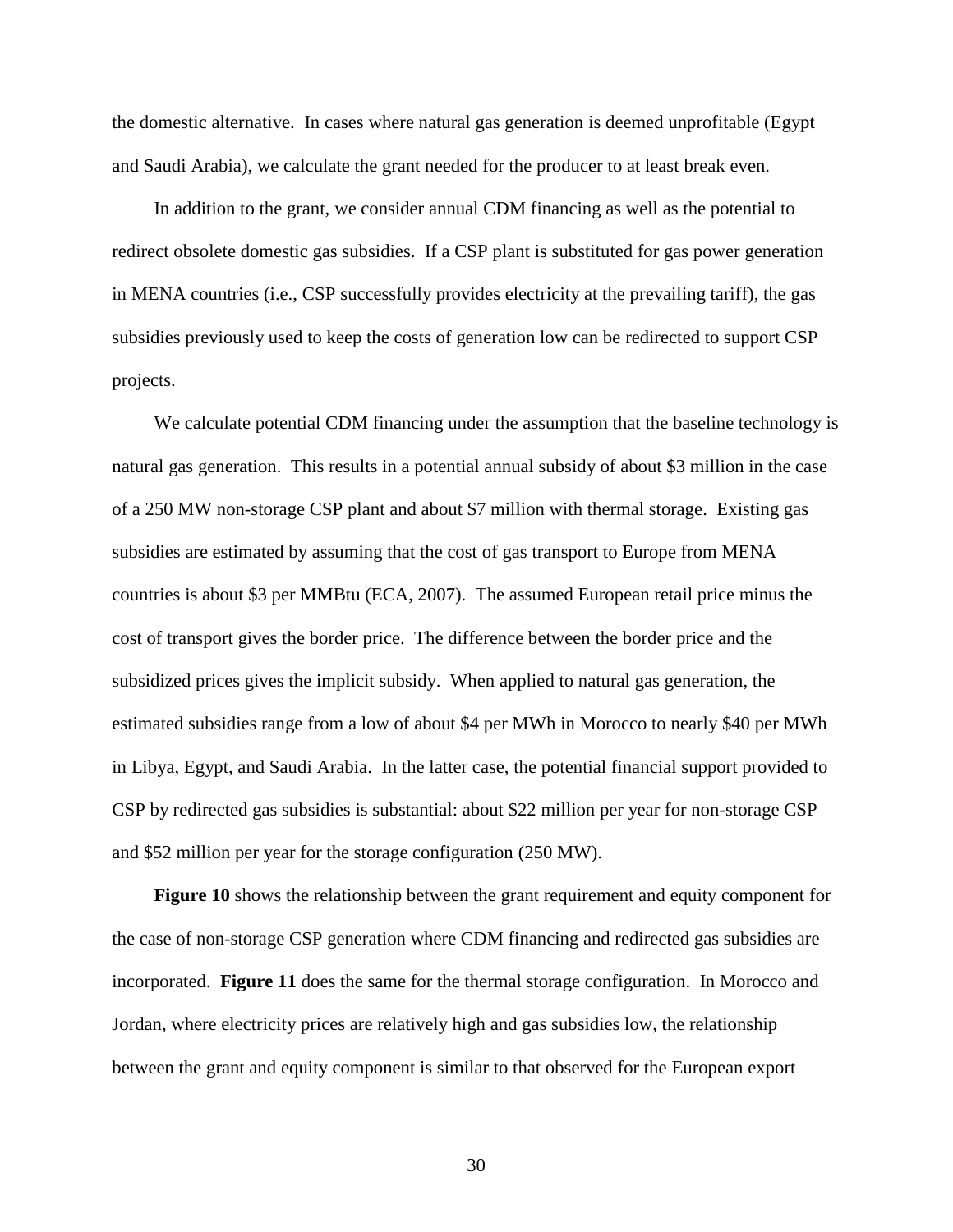options. Obtaining more credit (lowering the equity component) reduces the required grant while maintaining a given IRR.

In the cases of Libya, Egypt, and Saudi Arabia, however, extremely low electricity prices mean that the ADSCR requirement binds the producer at much lower levels of debt. As the equity component declines, the cost of servicing the additional debt quickly becomes untenable, given the relatively small revenue stream. This necessitates a larger grant in order to reduce the absolute amount of borrowing required to meet the capital costs. Without annual contributions from CDM financing and redirected gas subsidies (especially the latter) to offset low electricity prices, a grant of nearly any size fails to allow CSP projects in these countries to break even.

On the positive side, the analysis of natural gas generation suggests that domestic (mostly public) producers are likely operating at little or zero profit. Assuming that CSP projects can be operated by public entities under the same arrangement, the required grants are potentially quite small, especially if the debt component can be minimized. In the case of CSP with thermal storage, our model suggests that equity components of 75% or higher would require zero external grant money in Libya, Egypt, and Saudi Arabia. Again, this assumes that the public sector is providing the equity with the expectation of little or zero financial return in order to keep electricity prices low.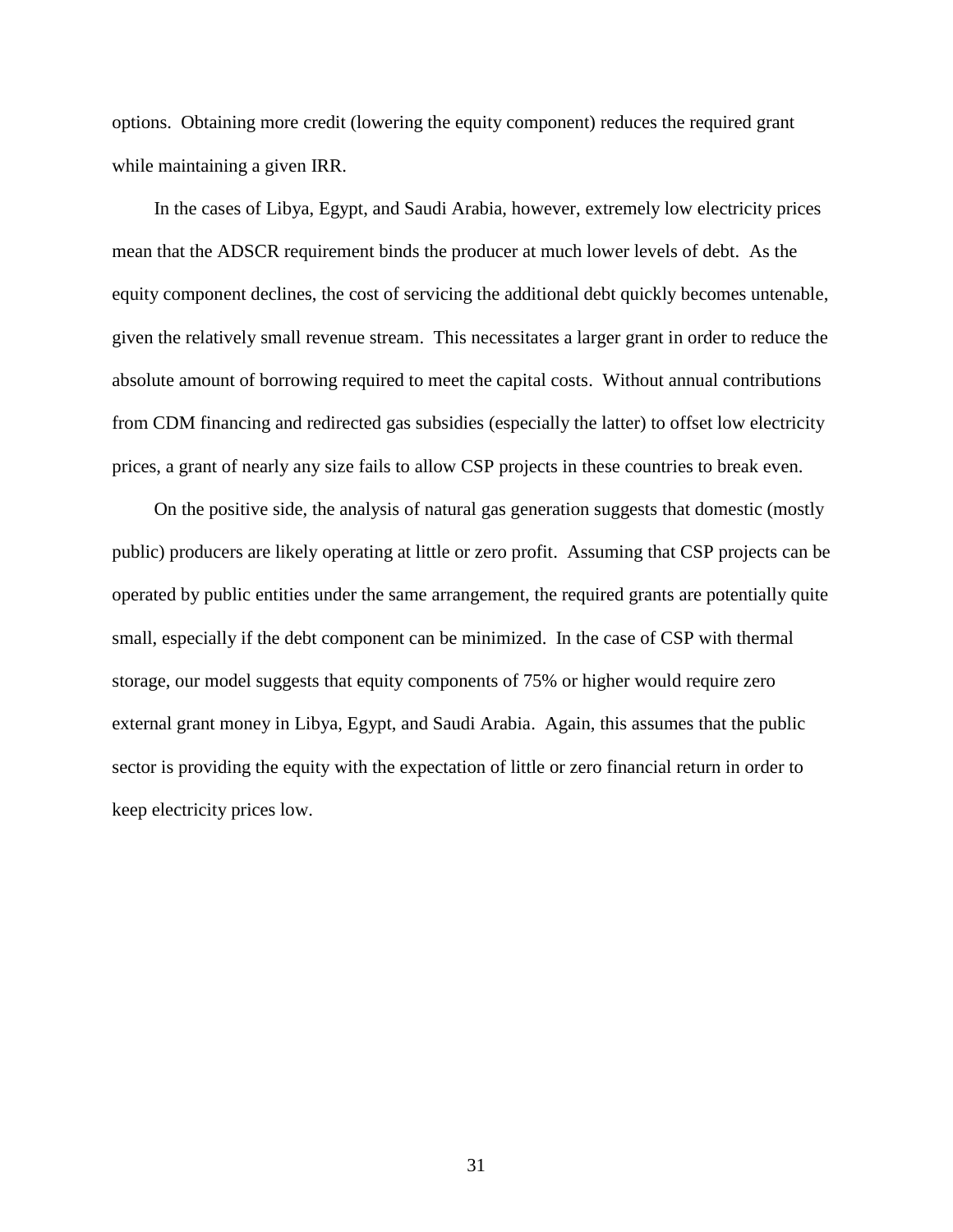

**Figure 10: Grant for 250 MW MENA CSP Domestic Project w/o Thermal Storage**

**Figure 11: Grant for 250 MW MENA CSP Domestic Project With Thermal Storage**



**Table 9** shows the estimated subsidies and CO2 abatement costs for domestic CSP configurations, assuming a 50% equity arrangement. Since the alternative technology in all cases is relatively clean natural gas generation, the abatement costs are considerably higher than in the case of a coal-power baseline. The benefit of storage systems is more dramatic for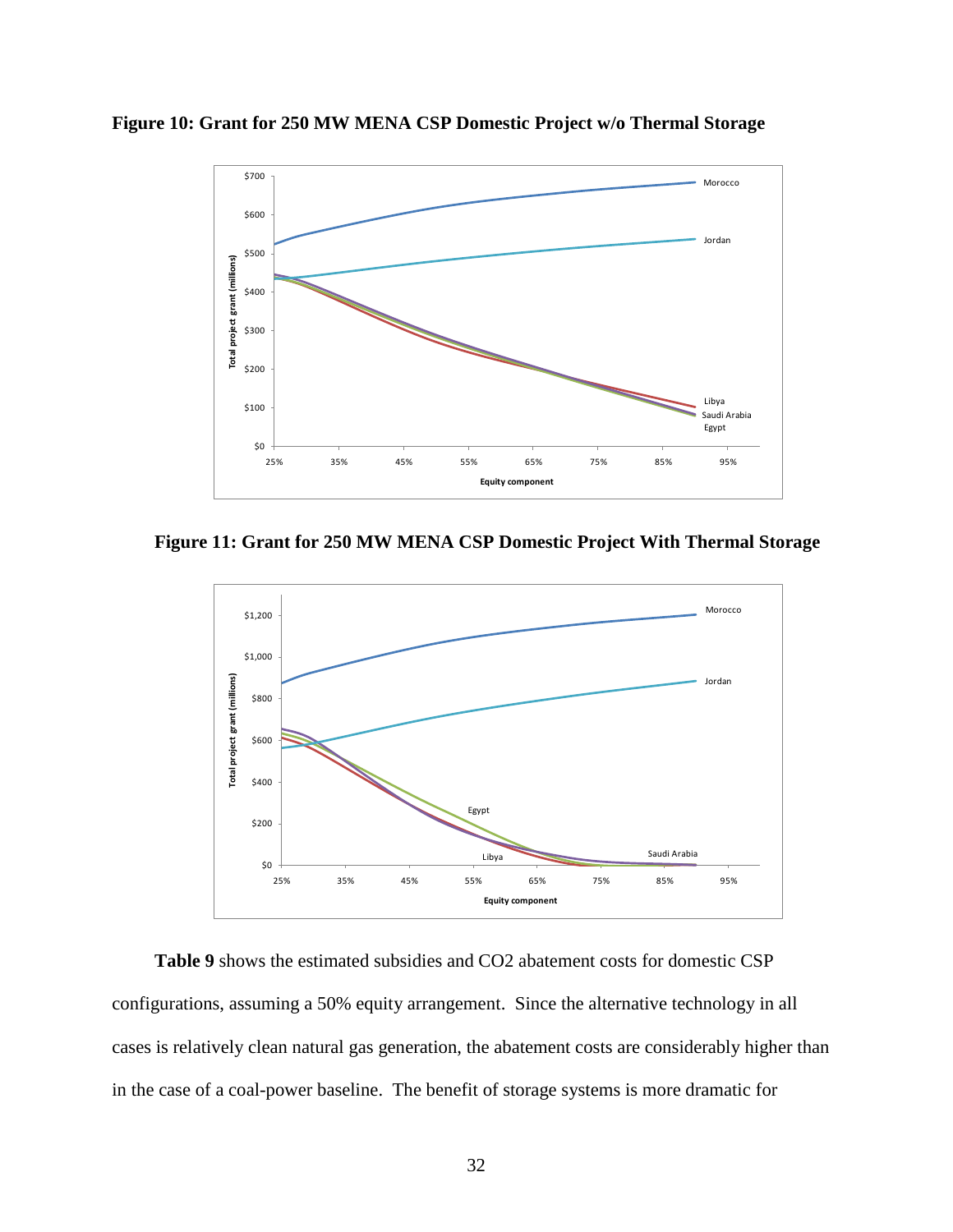domestic consumption because of lower diurnal variation in electricity prices than in the

European export scenario.

| Table 9: Estimated Subsidy and CO2                                                               |                      | CSP Without Storage (250 MW, 26% c.f.) |                                 | CSP With Storage (250 MW, 60% c.f.) |            |                                 |  |
|--------------------------------------------------------------------------------------------------|----------------------|----------------------------------------|---------------------------------|-------------------------------------|------------|---------------------------------|--|
| <b>Abatement Costs for Initial Domestic</b><br><b>MENA CSP Project with CDM &amp; Redirected</b> | <b>Total Subsidy</b> |                                        | Abatement Cost (\$ per ton CO2) | Total Subsidy                       |            | Abatement Cost (\$ per ton CO2) |  |
| Gas Subsidies (50% Equity)                                                                       | (millions)           | $10\%$ d.r.                            | $5%$ d.r.                       | (millions)                          | $10%$ d.r. | 5% d.r.                         |  |
| Morocco                                                                                          | \$618                | \$328                                  | \$201                           | \$1,070                             | \$246      | \$151                           |  |
| Libya                                                                                            | \$270                | \$143                                  | \$88                            | \$215                               | \$49       | \$30                            |  |
| Egypt                                                                                            | \$283                | \$148                                  | \$91                            | \$267                               | \$61       | \$37                            |  |
| Saudi Arabia                                                                                     | \$288                | \$151                                  | \$92                            | \$208                               | \$47       | \$29                            |  |
| Jordan                                                                                           | \$479                | \$252                                  | \$154                           | \$715                               | \$163      | \$100                           |  |

Although we have assumed that MENA governments redirect gas subsidies to CSP projects, this does not mean that the arrangement is budget neutral. Since the natural gas previously used for domestic power generation is replaced by solar energy, it is available for export to Europe. The tax revenues from this transaction result in a net budgetary gain for the government. Assuming full export of the displaced gas, we roughly estimate that construction of a 250 MW non-storage CSP plant might result in additional tax revenues from gas export of about \$5 million per year (Egypt and Saudi Arabia) to \$9 million per year (Morocco). For the storage configuration, the additional revenue might range from \$12 to \$21 million annually.

In the specific case of Morocco, the financial model results change considerably when coal power generation is assumed to be the alternative. This significantly lowers the IRR for CSP relative to the alternative power source (from 24.1% for gas to 12.8% for coal) and increases the CDM contribution. Assuming a 50% equity component, the required grants under these circumstances are estimated to be \$454 million and \$718 million for non-storage and storage CSP, respectively. At a 10%/5% discount rate, the CO2 abatement cost comes to \$106/\$65 per ton without storage and \$73/\$45 per ton with storage.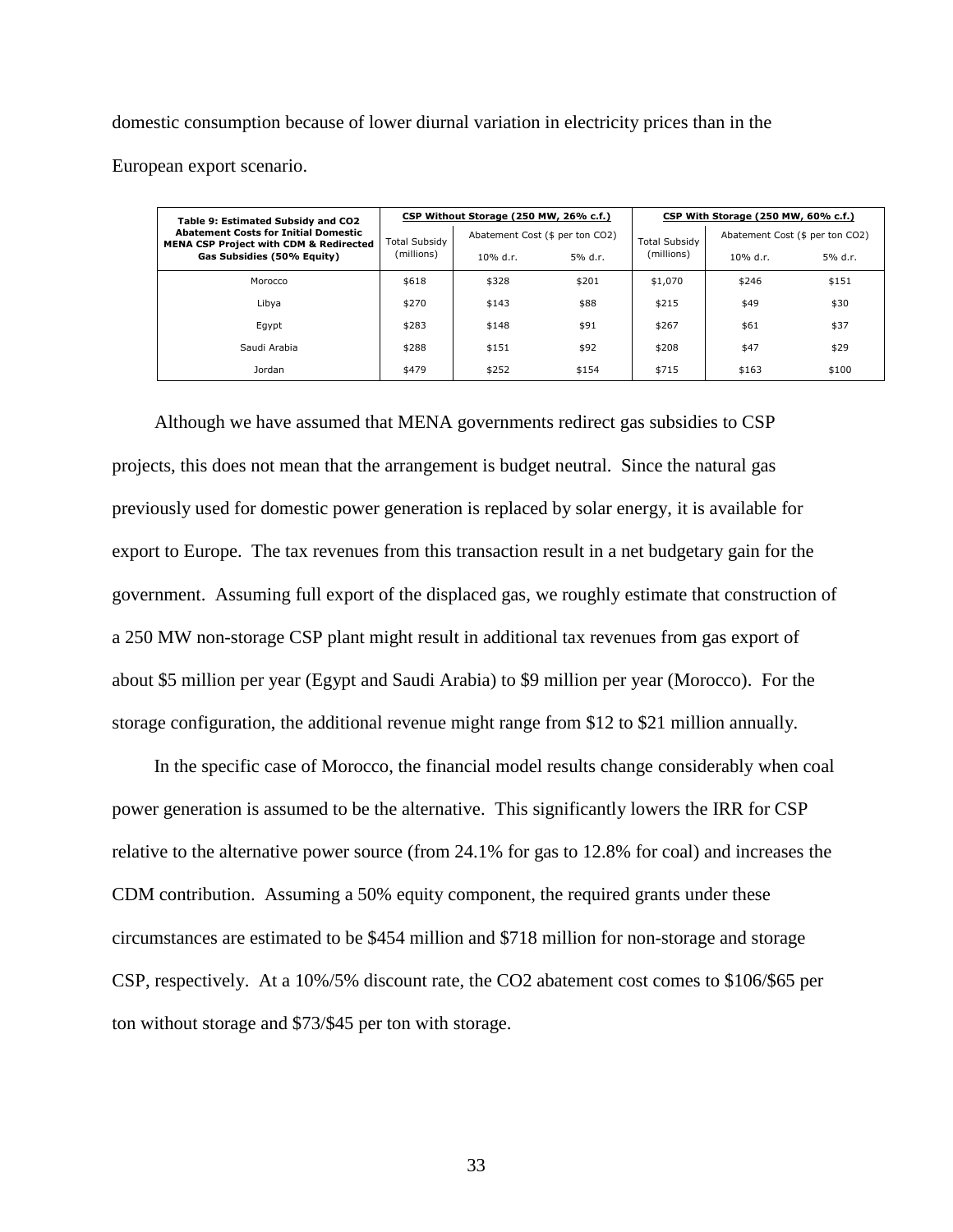#### **6. Dynamic Analysis of Programmatic Costs over Time**

We now consider the potential for learning and cost reductions over time as CSP is expanded. Although CSP parabolic trough technology has been in commercial operation since the early 1980's, global installed capacity remained largely unchanged from the early 1990's until a few years ago. The recent growth has incorporated a range of new CSP technologies whose potential for learning and cost reductions is high.

In 2007, more than 450 MW of CSP generating capacity was in operation worldwide. Extrapolating near-term estimates of new construction, we conservatively estimate global capacity of at least 4,000 MW by  $2012<sup>26</sup>$  The CSP cost estimates in Section 3 are based on projects expected to be in full commercial operation by then.

The speed at which costs fall in response to engineering, construction, and operational experience, improved material procurement, and manufacturing scale is described by the learning rate, which specifies the percentage change in unit costs for each doubling of installed capacity. The literature on technological experience curves and learning rates is extensive. In a review of the evidence for renewable energy technologies, Neij (2008) suggests plausible learning rates of 10% to 20% for wind turbines, 20% for photovoltaic modules, and, based largely on the limited evidence provided by the older California SEGS (parabolic trough) plants, 10% for CSP. Enermodal's (1999) study of falling capital costs for the SEGS facilities finds a learning rate of 12%. Given the experience of wind and photovoltaic power and the potential for greater cost reductions from large-scale CSP facilities across a range of new technologies, including thermal storage systems, we use illustrative learning rates of 10% and 20%.

 $^{26}$  This is based on a quadratic extrapolation of figures given in IEA (2008), which specify global CSP capacity of 354 MW in 2006, 468 MW in 2007 and 2,000 MW in 2010.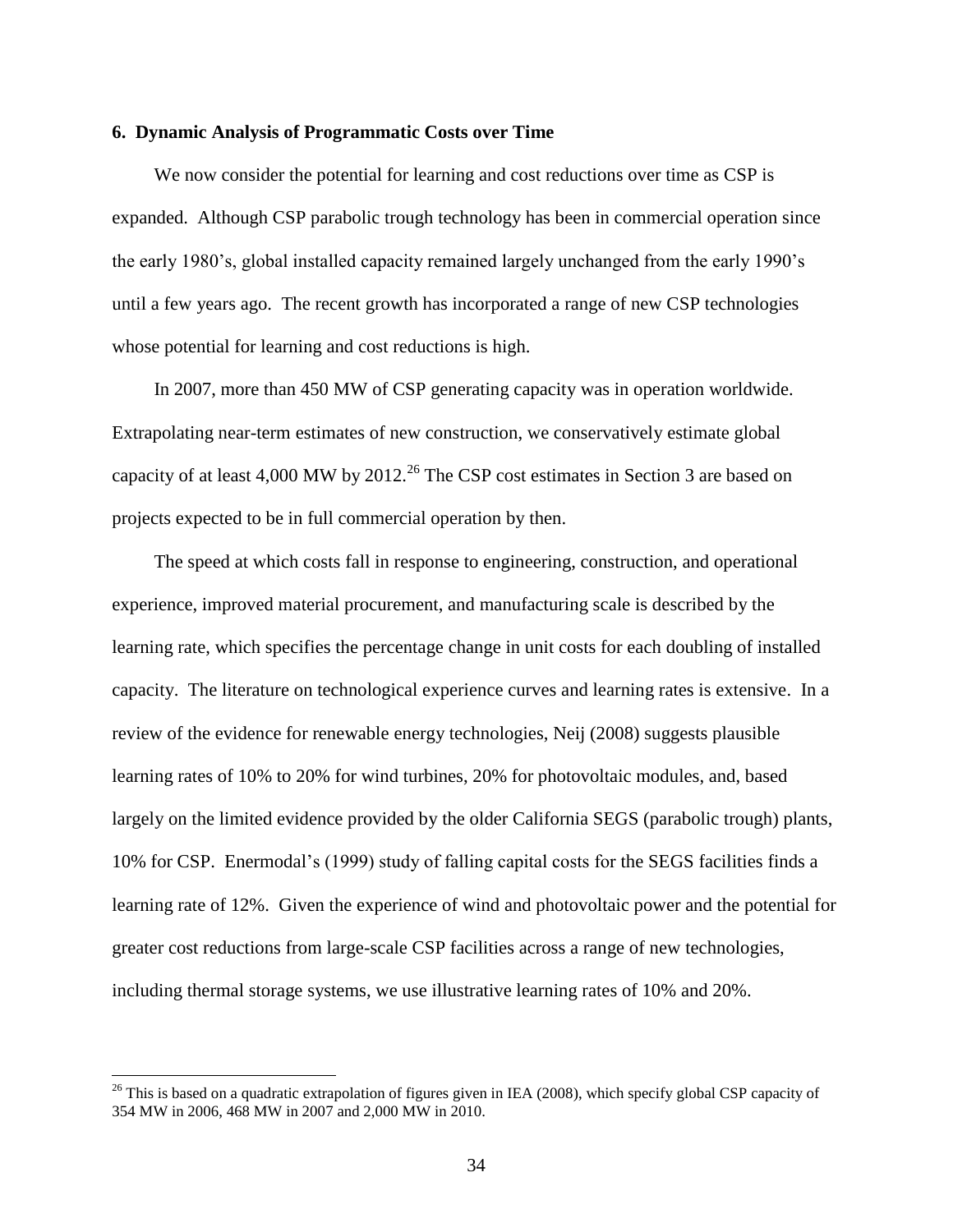We simulate a CSP deployment program in the MENA region designed to export electricity to Europe, incorporating the potential effects of learning and cost reduction from both regional and global expansion. The main objective of the program is to displace new coal power facilities in Europe. There are presently more than 9 GW of coal-fired power plants under construction in the region (Platts, 2008). The IEA (2008) projects European coal-generating capacity to remain at about 200 GW for the next two decades under a business-as-usual scenario.

Assuming a maximum operational lifetime of 40 years for coal plants, we estimate that replacing aging European plants could require as much as 8 GW of new coal capacity each year between 2010 and 2020. At least 30% of that construction (2.5 GW per year) is likely to occur in Spain, Italy, Turkey, and Germany – demand centers near terminal points for our preferred transmission corridors.<sup>27</sup> Given the lower capacity factors of CSP plants, the total capacity required to offset even a small portion of this coal construction is considerable.<sup>28</sup>

We specify a MENA CSP deployment program that begins construction of plants and transmission infrastructure by 2010, with commercial operation of the first facilities beginning in 2012. The initial deployment is 500 MW and increases rapidly, reaching 20,000 MW total installed capacity in 2020. We assume that 25% of the program's expansion consists of CSP with thermal storage capability. In this scenario, total delivered electricity is about 55 TWh in 2020 – equal to the total electricity production of Austria. The power and transmission facilities constructed during this decade-long program would potentially avert 2.7 billion tons of CO2 over 30 years of operation.

The MENA CSP program is additional to a posited "background" expansion of CSP elsewhere in the world based on extrapolation of recent and planned growth. We compute

 $^{27}$  Figures are based on the authors' analysis of the Platts (2008) world electric power plant database.

<sup>&</sup>lt;sup>28</sup> Offsetting 2.5 GW of new coal power construction annually would likely require between 3.3 GW (with storage) and 7.7 GW (without storage) of CSP generating capacity.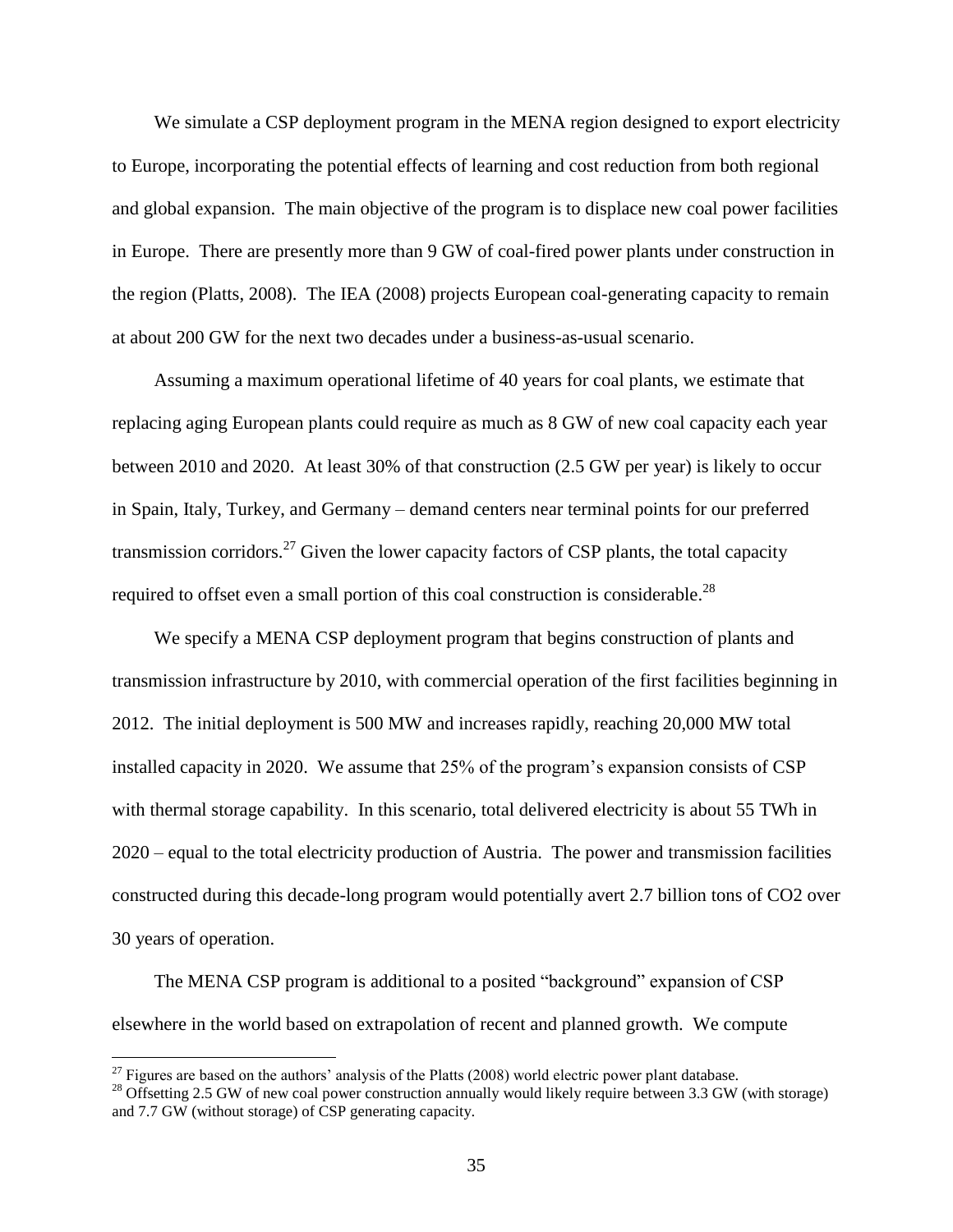separate learning effects for the solar array components and storage systems; the power block and transmission technologies are assumed to be mature. Costs of plant operation and maintenance also decline in response to the specified learning rate. **Figure 12** shows the resulting levelized costs of electricity for MENA CSP under alternative learning rates given the expansion schedule described above.



**Figure 12: Levelized Cost of MENA CSP with Expansion and Learning Effects**

These costs are embedded in the financial model in order to calculate the total subsidies required to meet the stated deployment schedule. As in Section 4, the financial alterative is supercritical coal power in Europe, whose profitability also changes slightly over time in response to projected changes in the price of coal (**Figure 7**). We calculate required subsidies for each of the three European transmission options, assuming that CSP capacity is allocated evenly among the three sites. We model four scenarios, with and without CDM financing and with learning rates of 10% and 20%. **Figure 13** shows estimated total project subsidies over time. Depending on scenario parameters, the total cost over the course of a decade ranges from \$12 to \$28 billion.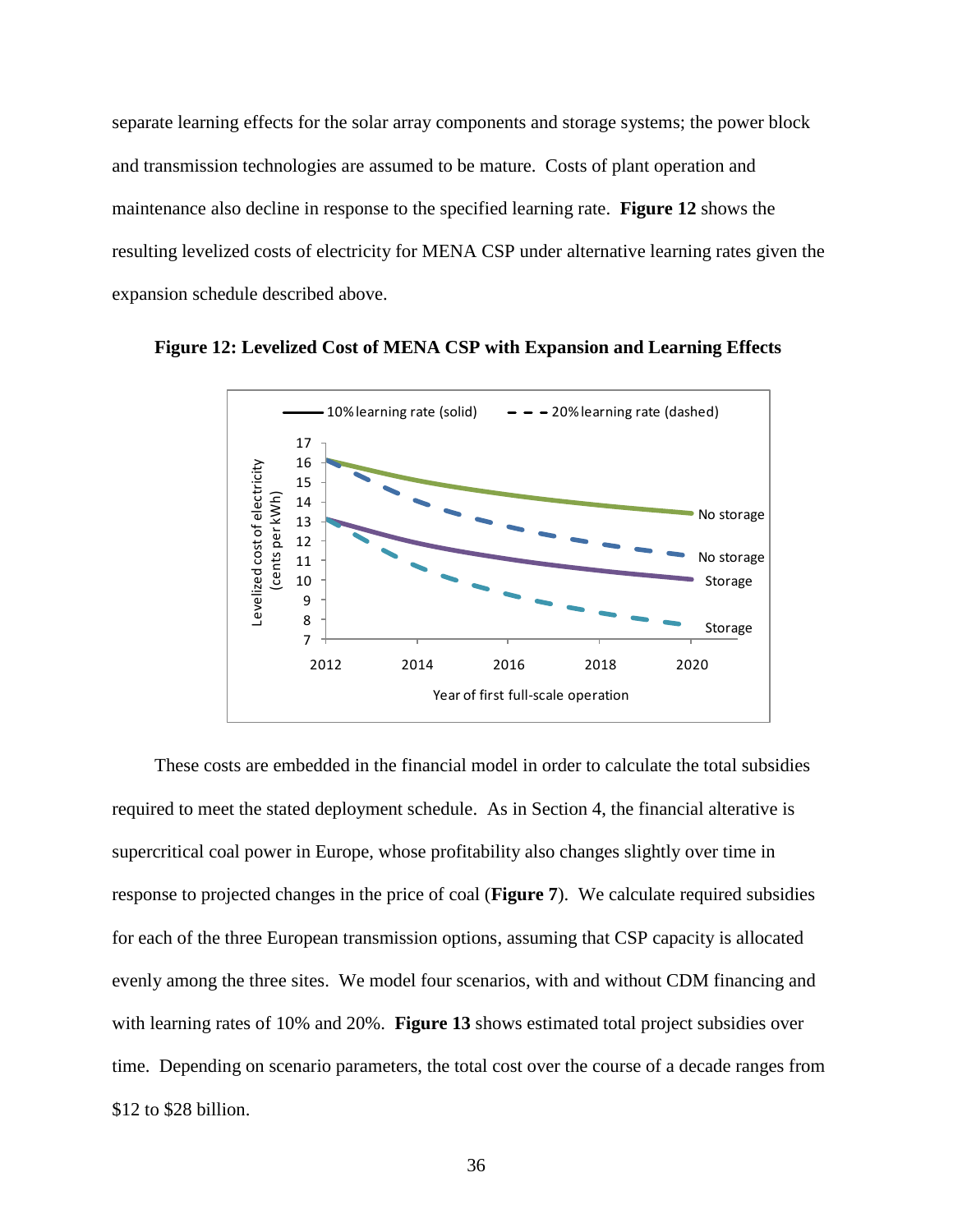**Figure 13: Total Subsidies Required for MENA CSP Deployment of 20 GW by 2020**



**Figure 14** shows the abatement cost of CO2 as CSP deployment progresses, assuming a 5% social discount rate. A 10% discount rate gives values about 60% higher. In the 20% learning rate scenarios, abatement costs by the end of the decade are \$10 per ton CO2. Even in the most conservative scenario, which employs a 10% learning rate and no CDM financing, abatement costs by the last year of the program are below \$40 per ton CO2.

**Figure 14: Program Abatement Cost of CO2 over Time (5% discount rate)**



More importantly, the profitability of CSP plants improves steadily over the course of the program as costs decline. **Figure 15** shows the expected internal rate of return for European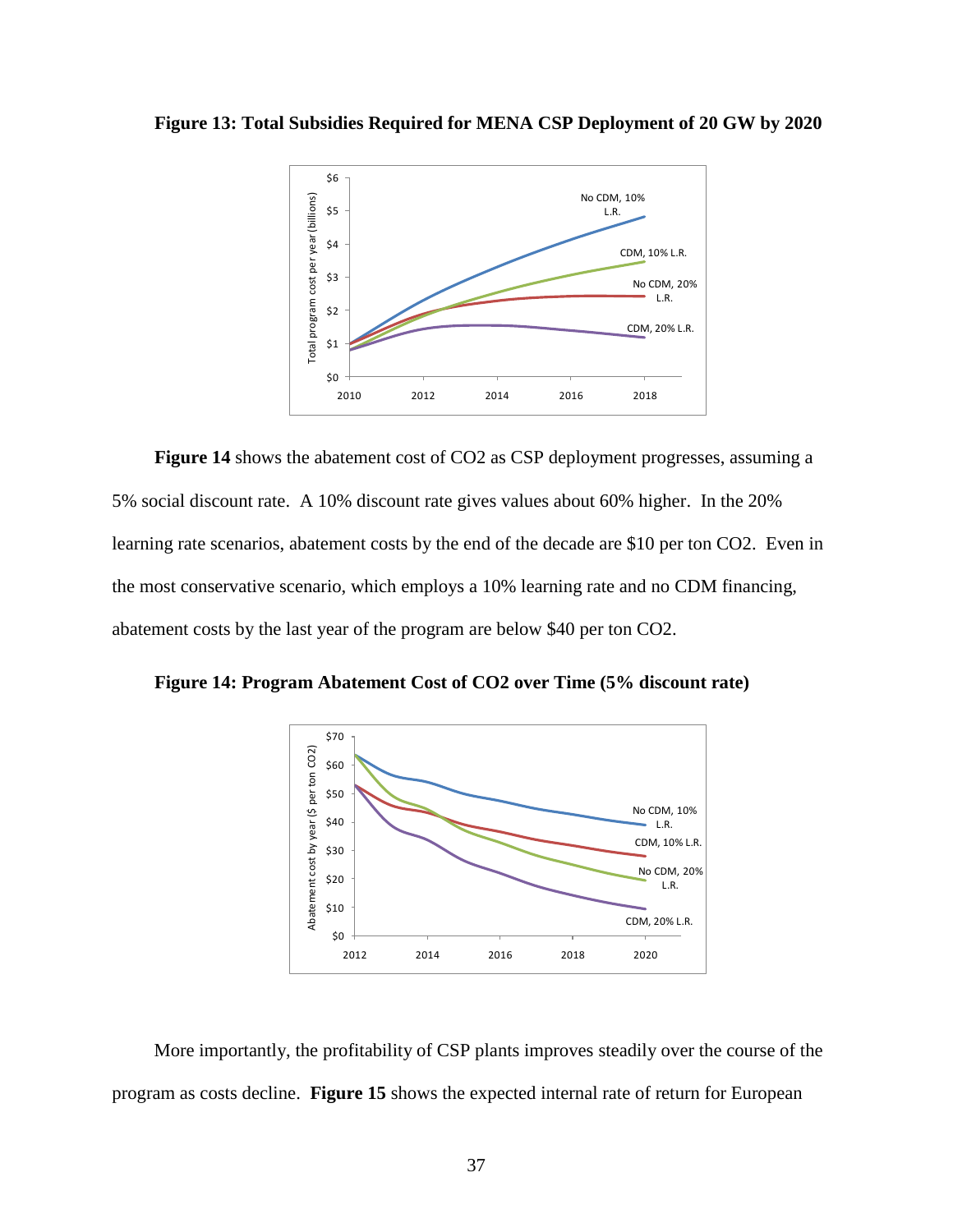coal, European natural gas, and CSP plants over time assuming a moderate 15% learning rate and CDM financing. These figures do not include subsidies or the additional costs of transmission. Coal and gas plants are assumed to face a \$15 per ton CO2 charge, which is likely conservative. By 2020, prospective CSP plants without storage exhibit IRR's competitive with supercritical coal, and storage configurations are as profitable as natural gas plants.



**Figure 15: Profitability of Coal, Gas, and CSP Projects over Time (15% Learning Rate)**

Once parity in expected profitability is achieved, the private sector can drive deployment without the use of public subsidies. This extends the benefits of the subsidized expansion program beyond the period of fund dispersal. Assuming a 15% learning rate, the background (non-program) rate of global CSP expansion suggests that the MENA program would accelerate cost reductions by about six years.

If we assume that the private sector continues the MENA expansion schedule past 2020, then the first six years of unsubsidized growth are possible only because of the efforts to drive down costs prior to 2020. For the purposes of calculating abatement costs, emissions averted over this period should also be attributed to the program. Discounting all flows of subsidies and averted CO2 back to 2010 gives us the present value of direct and indirect CO2 abatement over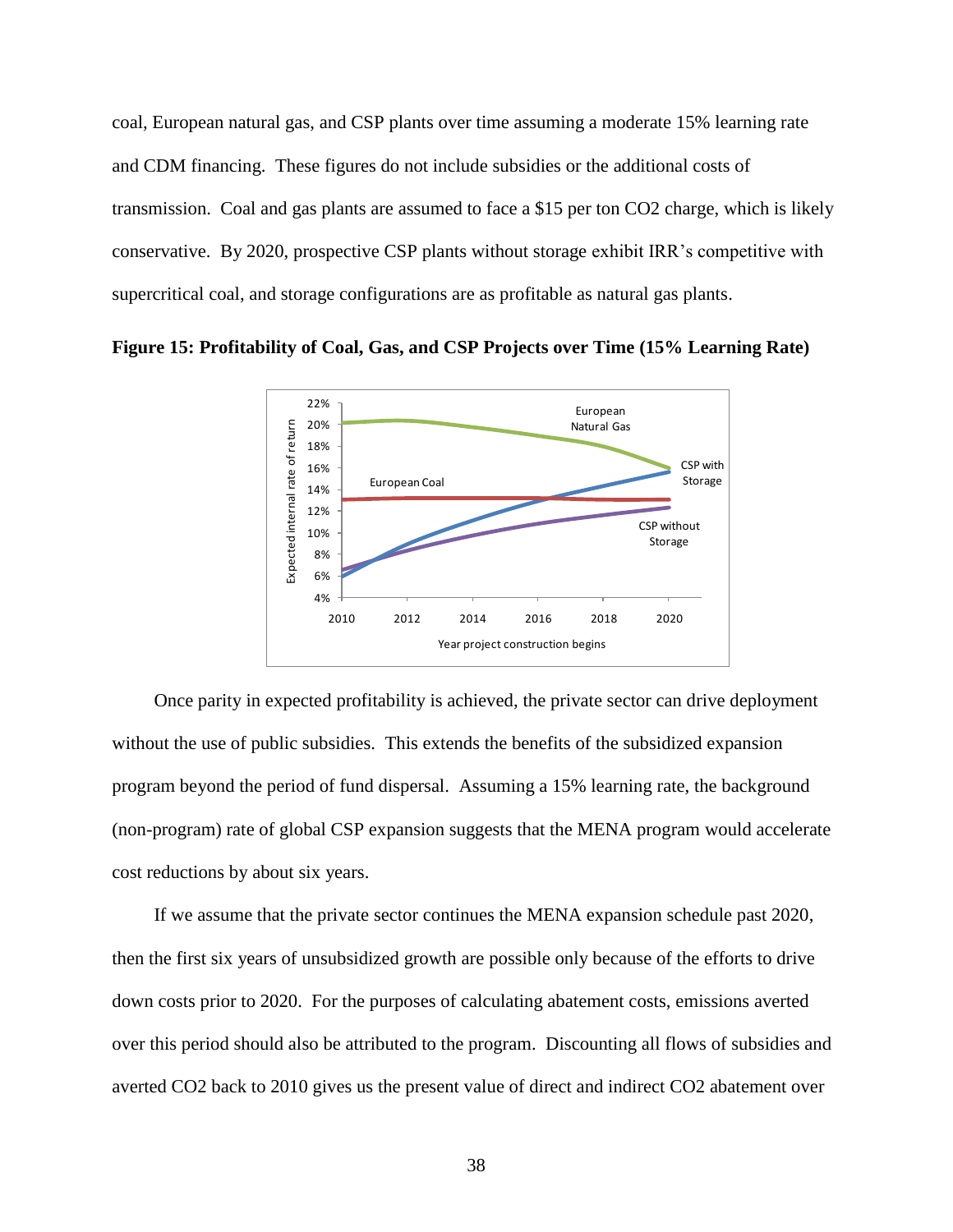the full life of the deployment program. The median value across all scenarios is \$34 per ton at a social discount rate of 10% and \$18 per ton at a rate of 5%. Given that storage CSP is actually more profitable that non-storage CSP by 2020 under a medium-variant scenario, it is not unreasonable to expect the private sector to build primarily CSP with thermal storage facilities post-2020. If this is the case, the full project abatement cost drops even further: \$29 per ton at a 10% discount rate and \$14 per ton at  $5\%$ .<sup>29</sup>

#### **7. Summary and Conclusions**

 $\overline{a}$ 

In this paper, we have considered the prospects for subsidized promotion of clean technology in a CSP expansion program designed to export electricity to Europe from preferred sites in Morocco, Libya, and Jordan. Construction begins in 2010, with 20 GW of generating capacity and associated transmission infrastructure installed by 2020. Total power delivery to Europe in 2020 is 55 TWh per year – capable of meeting household electricity demand for 35 million people. The program directly averts about 2.7 billion tons of carbon dioxide (CO2) emissions over the lifetime of the facilities, and indirectly averts an additional 2.6 billion tons by accelerating cost reductions for investments outside the program. We estimate that implementation will require international clean technology subsidies of about \$20 billion over ten years, with alternative values ranging from \$12 to \$28 billion across scenarios. By the end of the program, the expected profitability of unsubsidized CSP projects is competitive with that of coal and gas power generation in Europe. Over the full life of the project, the present value cost of CO2 averted is as low as \$14 per ton. This is a very modest carbon shadow price, even by conservative standards.

<sup>&</sup>lt;sup>29</sup> This assumes that 75% of annual expansion after 2020 consists of storage CSP, the remainder is non-storage.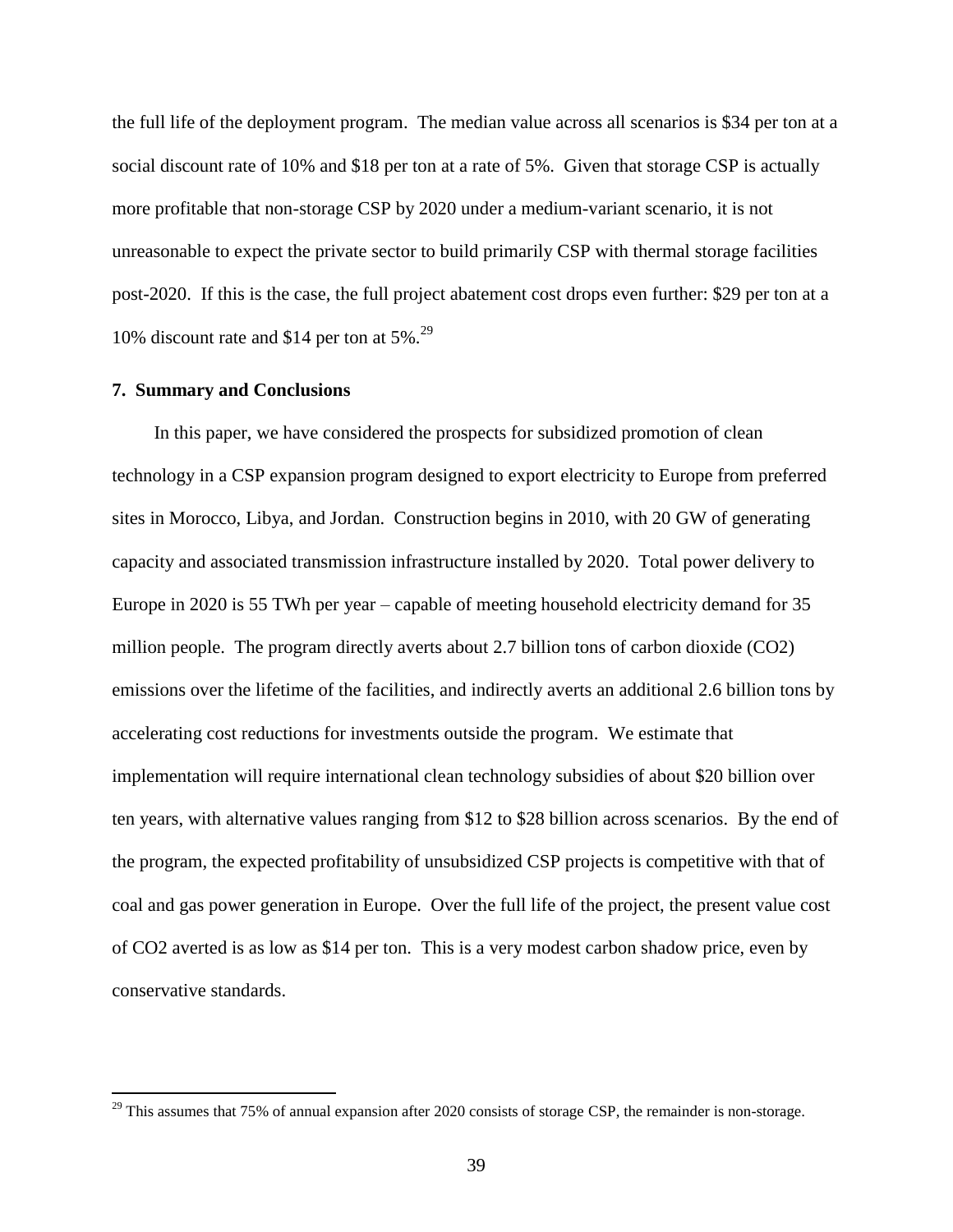We also assess the potential for domestic use of CSP within MENA countries. We find good potential for low-cost deployment, but it will depend heavily on country-specific policies with respect to electricity prices and project financing.

Although we focus on grants for expositional simplicity, we do not mean to suggest that grants are the only, or even the preferable means of achieving this transition. In practice, concessionary financing, loan guarantees, equity investments, and/or feed-in tariffs could be used to bring the profitability of CSP to parity with the relevant fossil fuel alternative in a short period of time. Our simplifying assumptions -- CSP plants receive per-kWh revenue consistent with the average price across all fuel sources; prices remain constant in real terms over time – are probably conservative, on balance. In Spain, for example, the government's renewable electricity feed-in tariff is approximately twice what we have assumed for average southern European rates (Desertec, 2008). Access to preferable electricity prices would dramatically reduce the amount of explicit clean technology financing required.

For actual deployment, it seems sensible for the first CSP installations to use the much smaller and technically- and politically-convenient transmission corridor between Morocco and Spain, especially if the Spanish feed-in tariff is extended to imported electricity. Although it is not intimidating from an engineering standpoint, moving large quantities of electricity across multiple borders – as in the case of the Libyan and Jordanian transmission options – might have political implications that would extend project lead times considerably. Since it is costly to step down high-voltage direct current, the proposed lines need to run uninterrupted to the terminal point before distribution can begin.

We have purposely limited the deployment of CSP with storage to 25% of total program expansion to reflect the fact that storage systems at large scale are not yet in commercial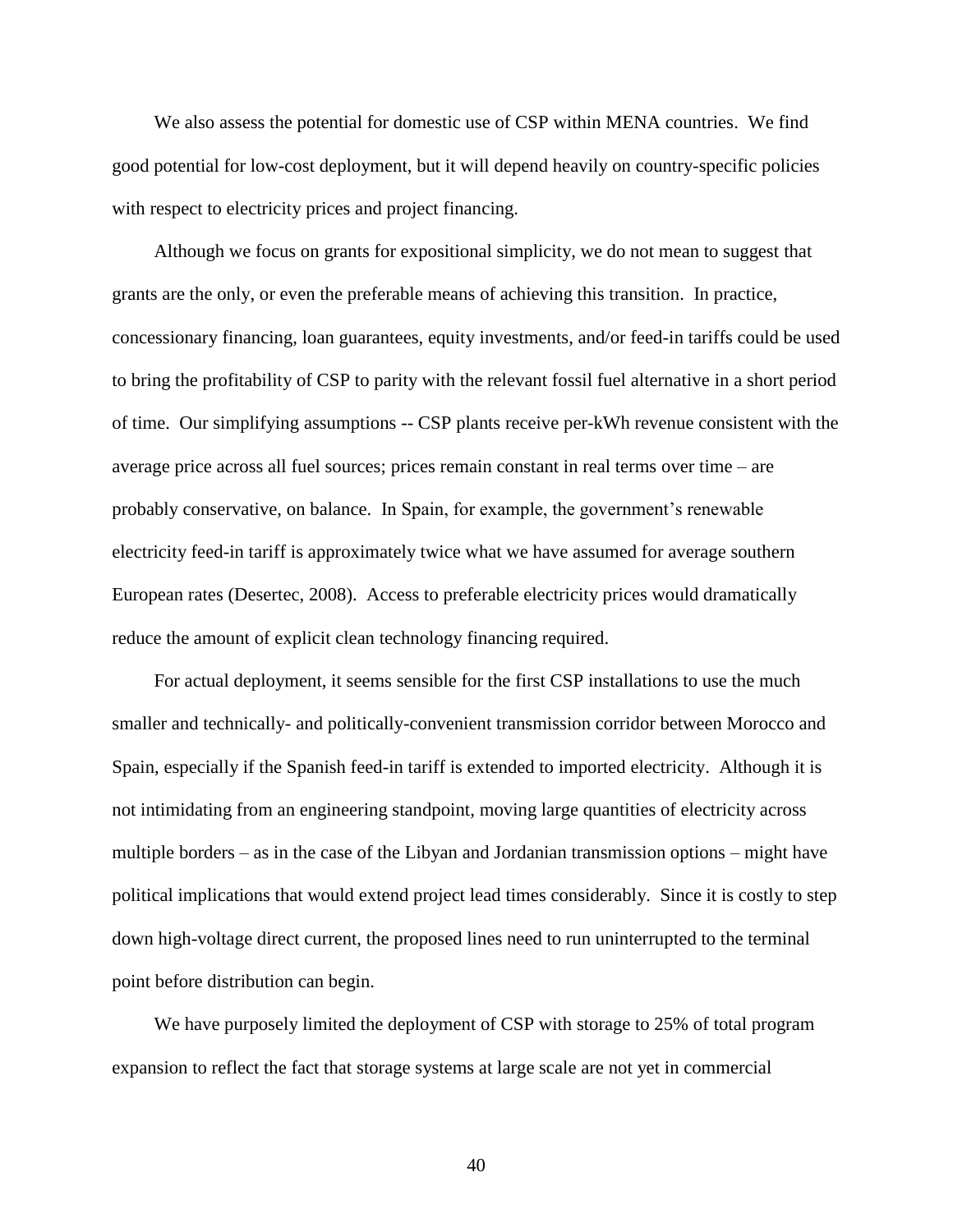operation. There is a clear need for public support of storage configurations in order to reduce uncertainty, costs, and risks. That said, the relative underdevelopment of CSP thermal storage systems does not limit the potential for profitable and effective deployment of CSP without storage. This is especially true when diurnal variation in electricity prices is significant, either as a result of time-of-use pricing structures or feed-in tariffs specific to daytime solar power.

For the MENA region, a particularly appealing possibility not assessed here is hybrid CSPgas technology for either domestic use or export. CSP plants using sunlight during the day and piped natural gas at night to run the same power block could achieve 24-hour generation at potentially low average cost and emissions. This would have the added benefit of reducing the levelized cost of both generation and associated transmission infrastructure by achieving higher electricity throughput. Supplemental gas could provide an ideal fuel "bridge" as thermal storage systems are refined and developed at scale.

For domestic use of CSP, feasibility will depend largely on MENA governments' approach to electricity pricing and gas subsidies. At electricity prices as low as those in Libya, Saudi Arabia, and Egypt, it is difficult to make CSP operations profitable at current costs. However, redirecting displaced gas subsidies could provide considerable assistance. Preferential tariff treatment for CSP facilities would provide perhaps the simplest way to increase competitiveness. The possibility of strong public-sector investment in CSP with the intention of providing power at little or no financial profitability could allow for rapid deployment at small cost to international donors. Since the potential economic benefits from the export of electricity or displaced natural gas to Europe are immense, MENA governments have a stake in seeing CSP deployed quickly in the region. Indeed, the upside is so large that MENA country self-financing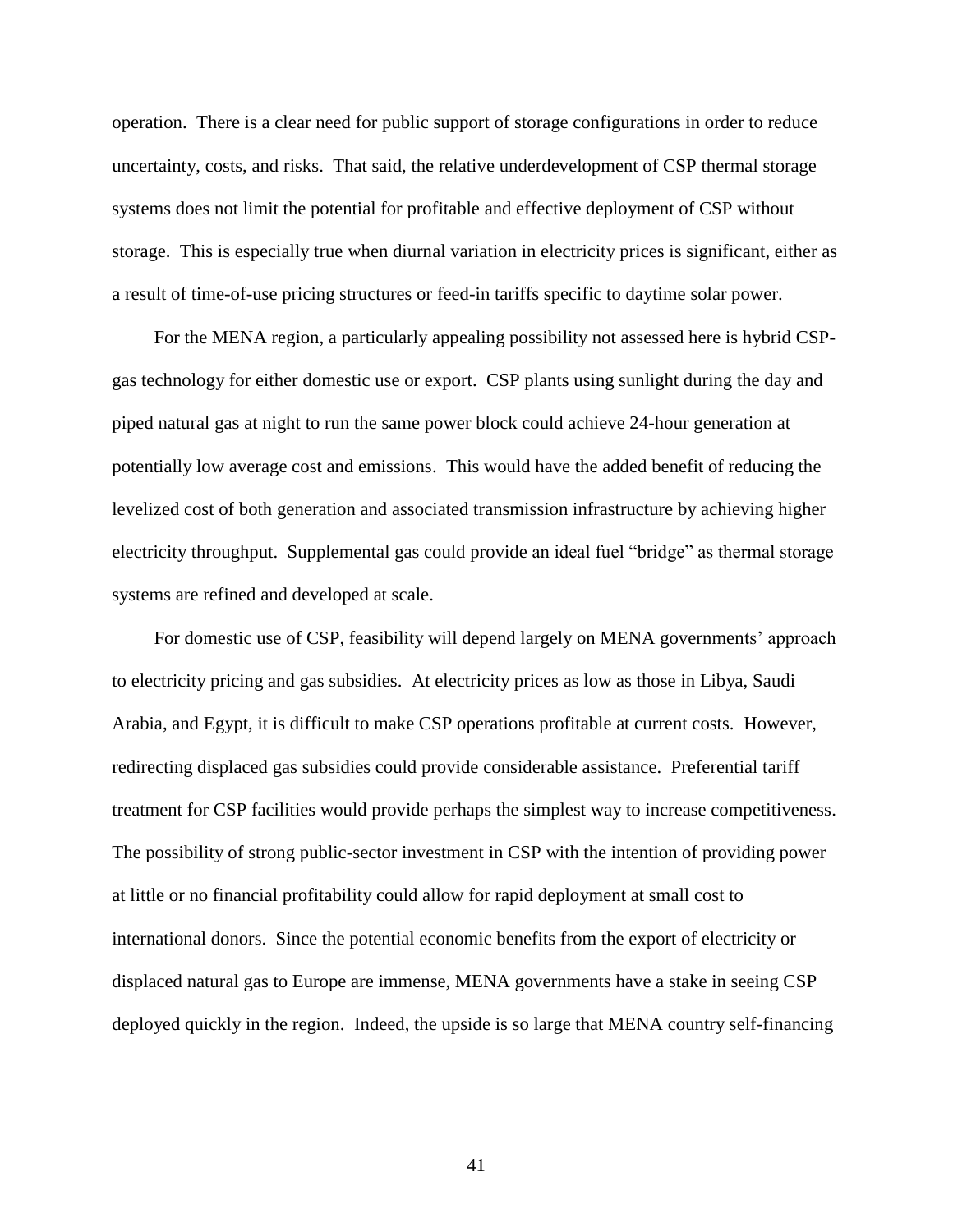of large-scale pilot projects could make sense, thereby reducing risk and the cost of capital for future investments.

Overall, large-scale deployment of CSP in the MENA region is clearly attainable at levels of public subsidy that are modest, given the planetary stakes. The question is not whether CSP is feasible, but whether programs like the MENA initiative will be operational in time to prevent catastrophic climate change. For such programs to spur the clean energy revolution, efforts to arrange financing should begin right away, with site acquisition and construction to follow within a year.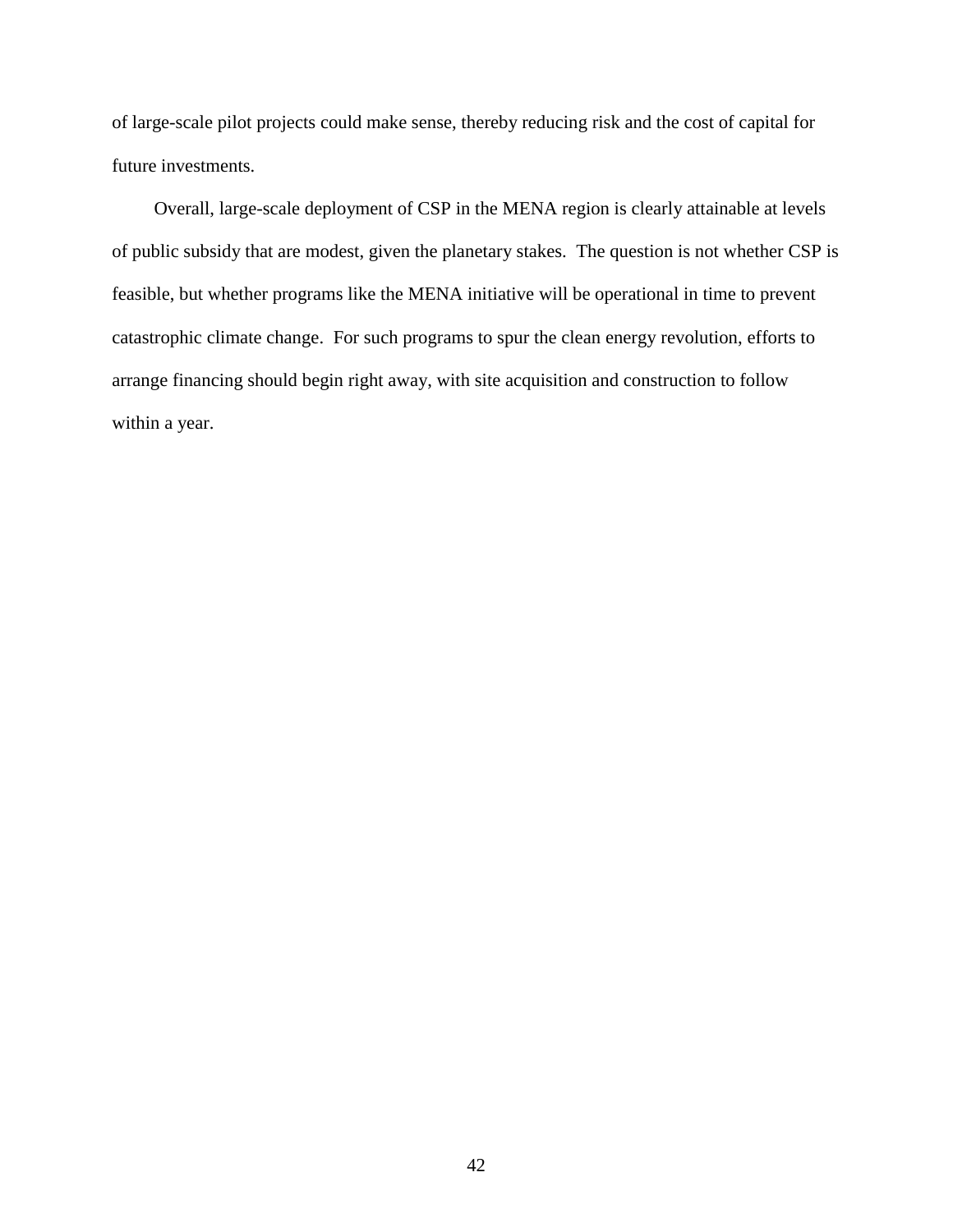# **References**

Capros, P., Mantzos, L., Papandreou, V., Tasios, N. (2008), "Model-based Analysis of the 2008 EU Policy Package on Climate Change and Renewables," E3MLab/NTUA.

Cova, B., Pincella, C., Simioli, G., Stigliano, G. Paolo, Vailati, R., Zecca, B. (2005), "HVDC Interconnections in the Mediterranean Basin," Inaugural IEEE PES 2005 Conference and Exposition in Africa.

Desertec (2008), "DESERTEC Concept Note," Trans-Mediterranean Renewable Energy Cooperation, The Club of Rome. Available online: [http://www.desertec.org/downloads/summary\\_en.pdf](http://www.desertec.org/downloads/summary_en.pdf)

DLR (2005). "Concentrating Solar Power for the Mediterranean Region," German Aerospace Center. Available online: [www.dlr.de/tt/med-csp](http://www.dlr.de/tt/med-csp)

DLR (2006), "Trans-Mediterranean Interconnection for Concentrating Solar Power," German Aerospace Center. Available online: [www.dlr.de/tt/trans-csp](http://www.dlr.de/tt/trans-csp)

ECA (2007), "Egypt: Economic Costs of Natural Gas," Economic Consulting Associates and Parsons Brinckerhoff, prepared for The World Bank.

Enermodal (1999), "Cost reduction study for solar thermal power plants," Enermodal Engineering Limited, prepared for The World Bank.

ESMAP (2007), "Technical and Economic Assessment of Off-grid, Mini-grid and Grid Electrification Technologies," Energy Sector Management Assistance Program, Technical Paper 121/07. Available online: [http://www.esmap.org/filez/pubs/4172008104859\\_Mini\\_Grid\\_Electrification.pdf](http://www.esmap.org/filez/pubs/4172008104859_Mini_Grid_Electrification.pdf)

ESMAP (2008), "Study of Equipment Prices in the Power Sector (Draft), Energy Sector Management Assistance Program. Available online: [http://www.esmap.org/filez/pubs/724200833229\\_power\\_prices.pdf](http://www.esmap.org/filez/pubs/724200833229_power_prices.pdf)

Eurolectric (2007), "Electricity Tariffs as of 1 January 2007," Tariffs Network of Experts, Union of the Electricity Industry.

ICP (2008), "Global Purchasing Power Parities and Real Expenditures," International Comparison Program, World Bank. Available online: <http://siteresources.worldbank.org/ICPINT/Resources/icp-final.pdf>

IEA (2007), "Beyond 2020: Energy Balances of OECD Countries", International Energy Agency, Paris.

IEA (2008), "World Energy Outlook 2008," International Energy Agency, Paris.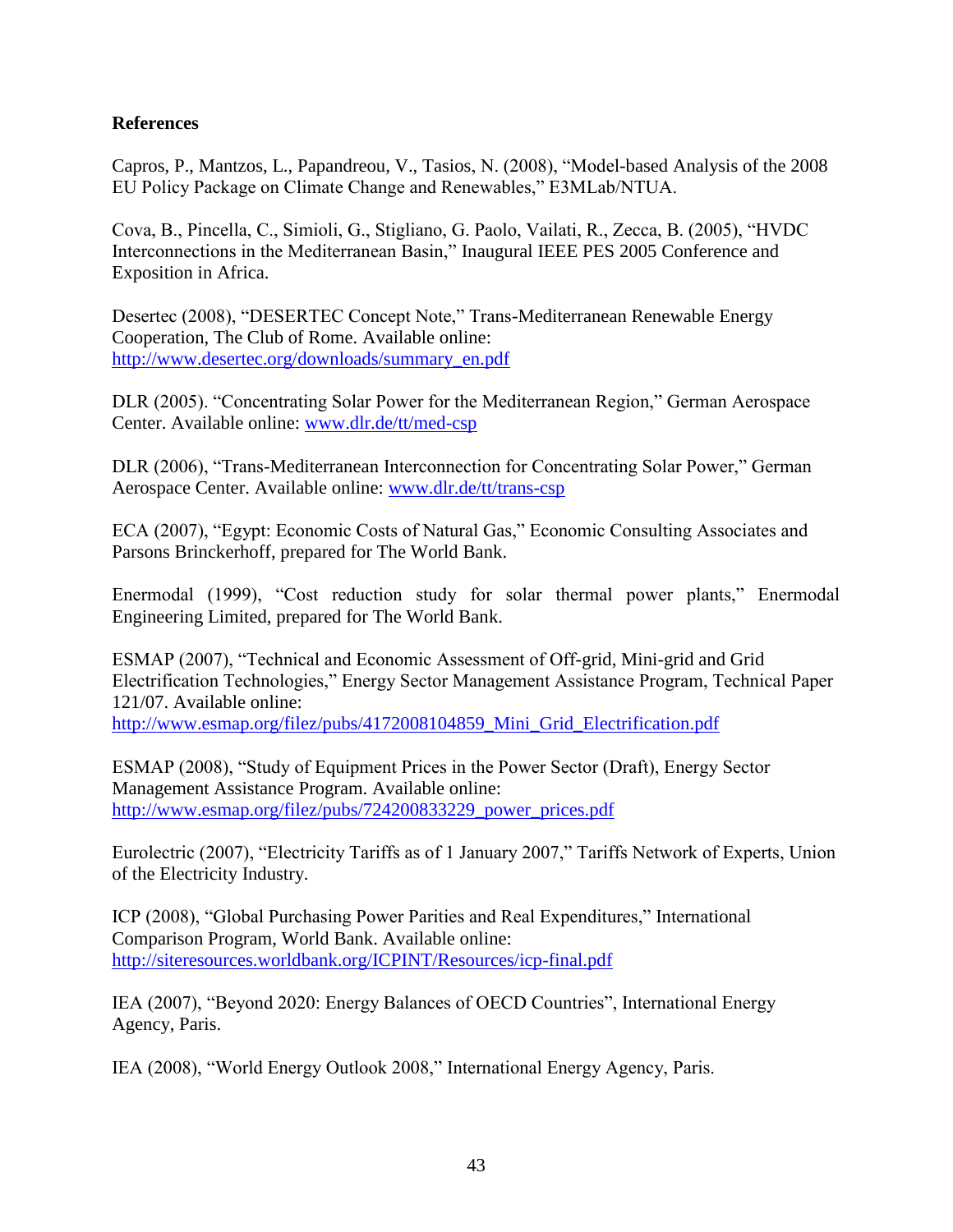IPCC (2007), "Working Group III Report: Mitigation of Climate Change." Intergovernmental Panel on Climate Change. Chapter 1. Available online: [http://www.ipcc.ch/pdf/assessment](http://www.ipcc.ch/pdf/assessment-report/ar4/wg3/ar4-wg3-chapter1.pdf)[report/ar4/wg3/ar4-wg3-chapter1.pdf.](http://www.ipcc.ch/pdf/assessment-report/ar4/wg3/ar4-wg3-chapter1.pdf)

Kistner, R. and Price, H.W. (1999), "Financing Solar Thermal Power Plants," National Renewable Energy Laboratory, Proceedings of the ASME Renewable and Advanced Energy Systems for the 21st Century Conference.

May, N. (2005), "Eco-balance of Solar Electricity Transmission from North Africa to Europe," Technical University of Braunschweig Diploma Thesis.

McCormick, D. (2008), "Remarks by Treasury Under Secretary David H. McCormick on China's Journey to Environmentally Sustainable Growth at the West Coast Leadership Dialogue." Press Release. January 14. Available online: [www.ustreas.gov/press/releases/hp761.htm.](http://www.ustreas.gov/press/releases/hp761.htm)

Mills, D. and Morgan, R. (2008), "Solar Thermal Electricity as the Primary Replacement for Coal and Oil in U.S. Generation and Transportation," Ausra, Inc. Available online: [http://www.ausra.com/pdfs/ausra\\_usgridsupply.pdf](http://www.ausra.com/pdfs/ausra_usgridsupply.pdf)

MIT (2007), "The Future of Coal," Massachusetts Institute of Technology. Available online: <http://web.mit.edu/coal/>

Neij, L. (2008), "Cost development of future technologies for power generation – A study based on experience curves and complementary bottom-up assessments," Energy Policy, Volume 36, Issue 6.

NETL (2007), "Fossil Energy Cost and Performance Baseline Studies," National Energy Technology Laboratory. Available online: [http://www.netl.doe.gov/energy](http://www.netl.doe.gov/energy-analyses/baseline_studies.html)[analyses/baseline\\_studies.html](http://www.netl.doe.gov/energy-analyses/baseline_studies.html)

Platts (2008), "World Electric Power Plants (WEPP) Database," June 2008 version.

Razavi, H. (2008), "Natural Gas Pricing in Countries of the Middle East and North Africa," World Bank draft paper.

Stern, N. (2008), "Economics of Climate Change." American Economic Review 98 (2): 1–37.

Verdin, K.L., Godt, J.W., Funk, C., Pedreros, D., Worstell, B., Verdin, J. (2007), "Development of a Global Slope Dataset for Estimation of Landslide Occurrence Resulting from Earthquakes," U.S. Geologic Survey, Colorado, Open-File Report 2007-1188.

Wheeler, D. and Ummel, K. (2007), "Another Inconvenient Truth: A Carbon-Intensive South Faces Environmental Disaster, No Matter What the North Does," Center for Global Development Working Paper No. 134. Available online: [http://www.cgdev.org/content/publications/detail/14947.](http://www.cgdev.org/content/publications/detail/14947)